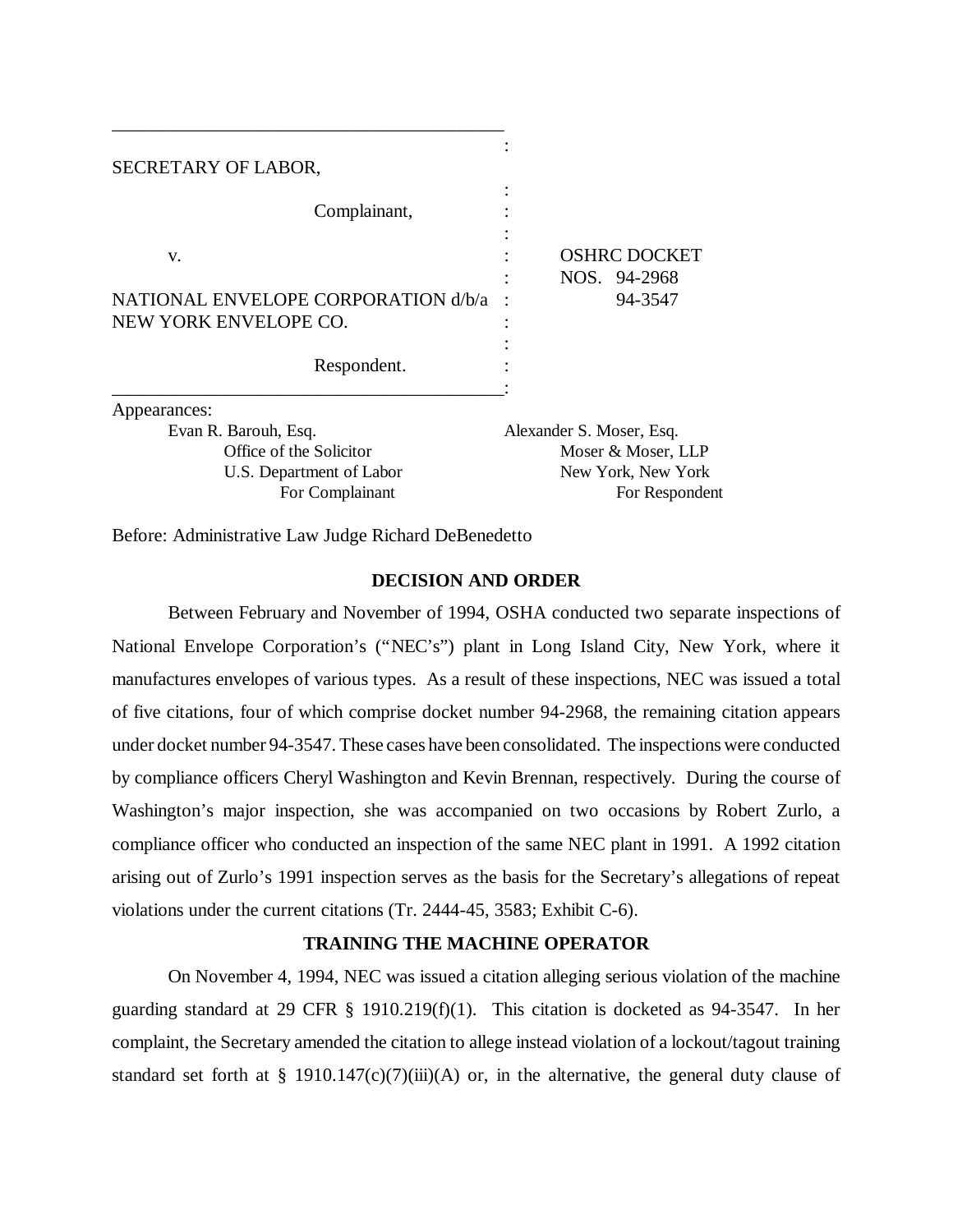§ 5(a)(1) of the OSH Act, 29 U.S.C. § 654(a)(1).<sup>1</sup> Section 1910.147(c)(7)(iii)(A) requires an employer to provide retraining for all authorized and affected employees whenever there is a change in their job assignments, a change in machines, equipment or processes that present a new hazard, or when there is a change in the energy control procedures. According to the Secretary, Mariano Mendoza, an NEC machine operator, was given a new job assignment, but not provided with the appropriate lockout/tagout training. It is undisputed that Mendoza was hired by NEC in 1988 to operate a rotary window (RW) machine which manufactures window envelopes (Tr. 47, 89-95, 391, 417; Exhibit R-9).<sup>2</sup> Under the general duty clause, the Secretary alternatively alleges that as an operator, Mendoza was not properly trained to keep his hands and other parts of his body out of the RW machine's points of operation and other dangerous parts as set forth in the American National Standards Institute's ("ANSI") safety requirements for envelope manufacturing machinery (Exhibit  $C-2$ ).<sup>3</sup> The Secretary contends that as a result of NEC's failure to train Mendoza, he sustained an injury to his right index finger, two-thirds of which had to be amputated (Tr. 145-46, 158-59, 209).

Mendoza testified that on August 8, 1994, the night his injury occurred, he arrived early for his shift and was told by the previous machine operator that the RW machine to which he was assigned, RW-2, had a problem with the "chip collector". (Tr. 46, 52, 60, 103). The chip collector is a metal tray or bin which hangs underneath the machine and collects the pieces of paper cut out of

 $*$   $*$   $*$ 

(3) Keep hands and other parts of the body out of the points of operation and other dangerous parts of the machinery when in operation.

<sup>&</sup>lt;sup>1</sup> At the hearing, compliance officer Brennan, who recommended that the violation be issued under the machine guarding standard, conceded that the cited machine's gears were, in fact, guarded by location (Tr. 208- 09).

 $2^2$  To produce window envelopes on this type of machine, the operator feeds stacks of paper or "blanks" into the machine, each of which are cut with a die, leaving a rectangular opening that serves as the envelope's window (Tr. 47-48, 419, 438-39). After seal gum and cellophane are applied, the blank is folded to create a finished envelope (Tr. 47-48, 419, 438-39; Exhibit R-12).

<sup>&</sup>lt;sup>3</sup> The cited ANSI standard, B169.1990 § 4.3.1(3), provides in part as follows: 4.3.1 *Operator Training*. Before being permitted to operate a machine independently, the operators shall be trained to: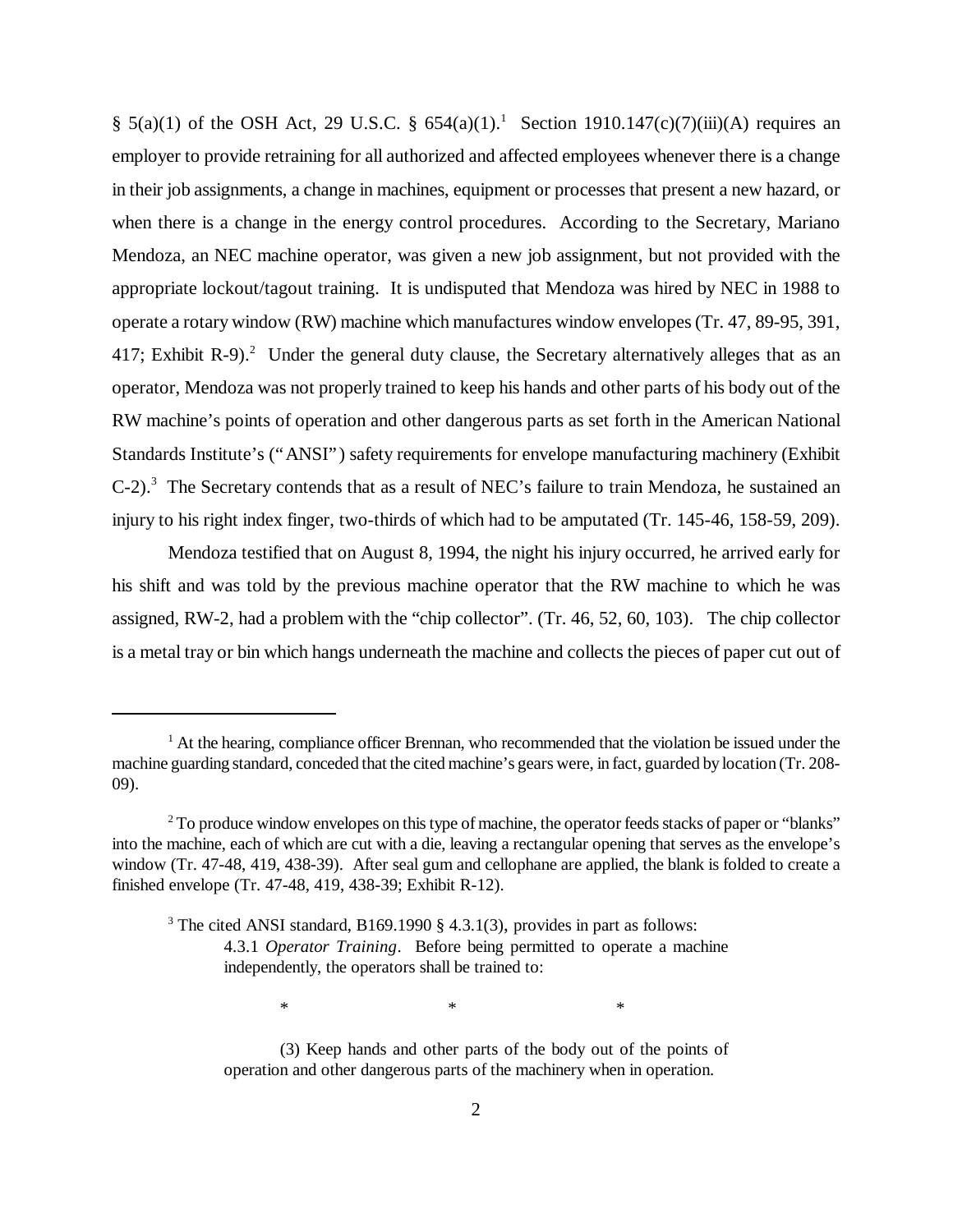each blank to create the envelope's window. Mendoza checked the collector and saw that it was "broken". When questioned on direct examination he repeatedly stated that the chip collector was "broken", or a "part was broken". When asked to explain "what specifically was broken," Mendoza again simply replied that " the chip collector was broken". He then went on to testify that before he started operating the machine, he got supervisor Nestor Pastor to take a look at the problem (Tr.61): "I told him to look and see how the chip collector was broken and not in the right position, and I asked for it to be fixed so that I could work on it". According to Mendoza, the chip collector was not functioning correctly, allowing the paper pieces, or "chips", to fall onto the envelopes and stick to the window gum and envelope sealant (Tr. 52, 60-64, 121, 140-143, 257, 333, 438; Exhibit R-13).

According to Mendoza, repairing a chip collector was a task performed by an adjuster, the NEC employee responsible for servicing and maintaining the manufacturing machines (Tr. 65-66, 68- 69, 101-02). Mendoza stated that on four separate occasions throughout his shift, he asked supervisor Pastor to have the RW-2 machine's chip collector repaired by an adjuster (Tr. 61-63). He maintained that Pastor first told him to simply keep working on the machine as it was, then that there was no adjuster available to repair it, and finally that since he knew how to repair the chip collector himself, he should do so (Tr. 62-64, 68, 70-71, 106). According to Pastor, however, Mendoza never discussed the chip collector with him that evening (Tr. 333, 352-53, 370-71). In fact, Pastor testified that when he checked the RW-2 machine immediately after learning of Mendoza's accident, the chip collector was functioning properly (Tr. 339).

Mendoza also claimed that on three separate occasions, he asked an adjuster who was working overtime from the previous shift if he would repair the RW-2 machine's chip collector and the adjuster told him to wait until he was finished with other work (Tr. 69, 103-06, 332-33, 367-68).<sup>4</sup> Although he admitted that he did not actually know how to do so, Mendoza decided to fix the chip collector himself (Tr. 71-72, 108-09, 121). In his attempt to make the repair, his finger was injured when it came into contact with a moving part of the machine (Tr. 73, 112).

<sup>&</sup>lt;sup>4</sup> The adjuster assigned to Mendoza's department that night did not report for work (Tr. 332-33, 367). However, Pastor and NEC's safety director, Kenneth Heym, testified that on the night of Mendoza's accident, there were approximately 12 to 14 adjusters present on the manufacturing floor and available to perform repair work (Tr. 331-32, 445).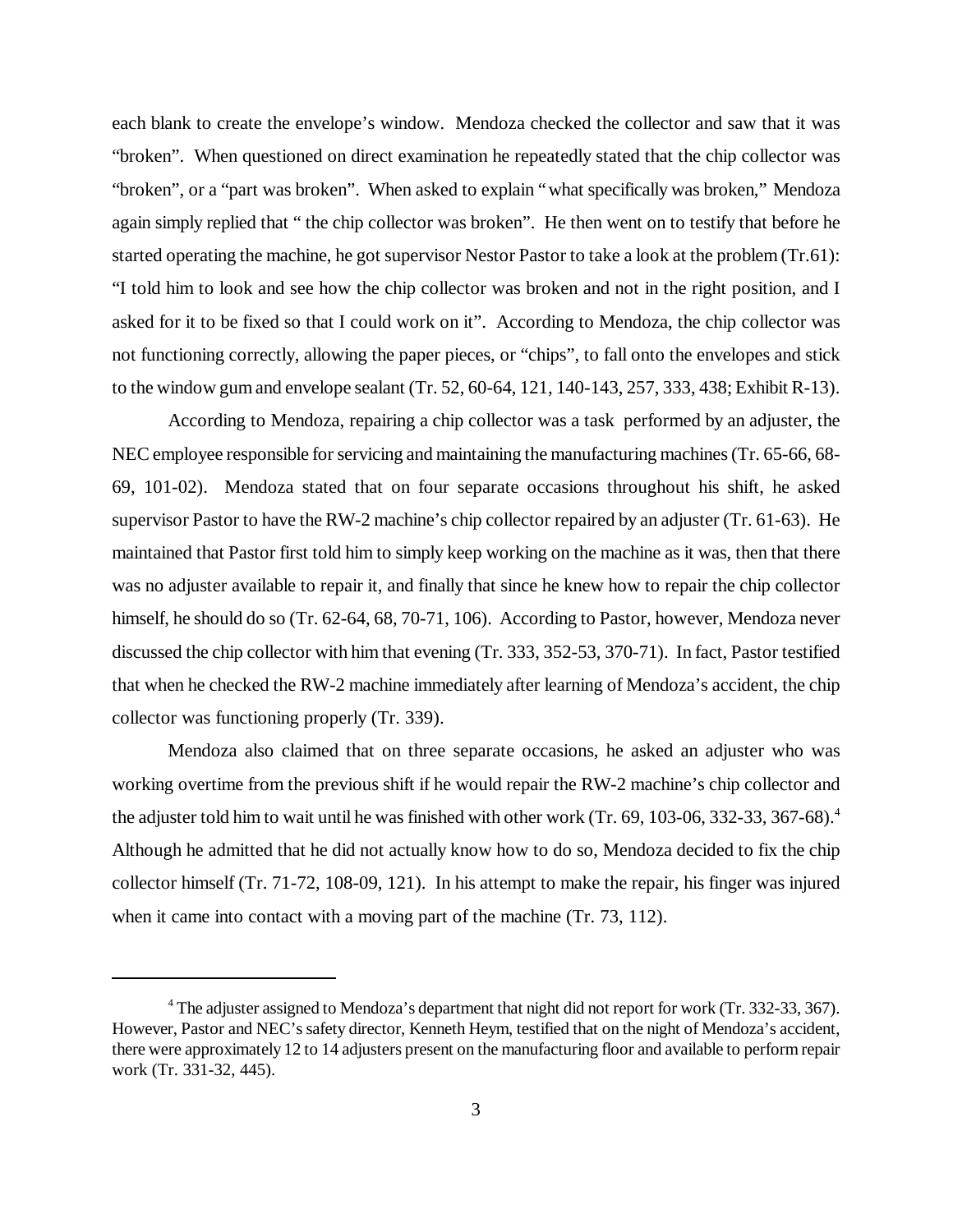There is some dispute over exactly how Mendoza sustained his injury. Mendoza testified that his hand was pulled up into the RW machine by its vacuum system and his fingers became tangled in the moving gears located above the chip collector (TR. 109-11, 121, 260, 338, 356; Exhibit R-7). However, both supervisor Pastor and safety director Heym testified that the vacuum systems on the RW machines were not operational for at least a year prior to the accident (TR. 334-35, 446). In addition, both men testified that there are no moving parts in the immediate area of the chip collector; the nearest moving parts are gears which are located about 8 to 10 inches above and to the right of the chip collector (TR. 338-39, 361-63, 450-51). When questioned on rebuttal, Mendoza admitted that the nearest moving parts were gears located about eight inches above the chip collector (TR 477).

The Secretary contends that Pastor essentially changed Mendoza's job assignment from operator to adjuster when he told Mendoza to repair the chip collector, a job for which the parties have stipulated Mendoza was not trained (Tr. 66-67, 209, 213, 284). But Mendoza's testimony is riddled with ambiguities and self-contradictions. For instance, he testified that the chip collector was "broken" and required repair, then explained that the "repair" consisted of merely lifting the chip collector back into position, without the use of tools (Tr. 60-61, 64, 121). This is inconsistent with Mendoza's claim that he sometimes assisted the adjuster in repairing the chip collector by handing him tools (Tr. 101-02). In any case, this much is clear: Mendoza acknowledged that repairing the chip collector (which apparently was a frequent occurrence) was always performed by an adjuster or his helper, and he admitted that supervisor Pastor did not order him to perform the repair work (Tr. 98-101,106-07). Moreover, as previously noted, Mendoza admittedly did not know how to perform the repair work, which is consistent with NEC's job assignments (Tr. 114). Where there is no evidence to indicate that NEC's supervisory personnel said or did anything that would have led Mendoza to understand that he was assigned the job of repairing the chip collector, NEC was not required to retrain Mendoza pursuant to  $\S$  1910.147(c)(7)(iii)(A) (Tr. 98-107, 114).

In the alternative, the Secretary has alleged violation of the general duty clause, arguing in her complaint that by failing to train Mendoza to operate the RW machine in the manner outlined by ANSI B169.1990 § 4.3.1 (3), NEC failed to abate a recognized hazard. In making this argument, the Secretary contends that repairing the chip collector was a task that could, in fact, be performed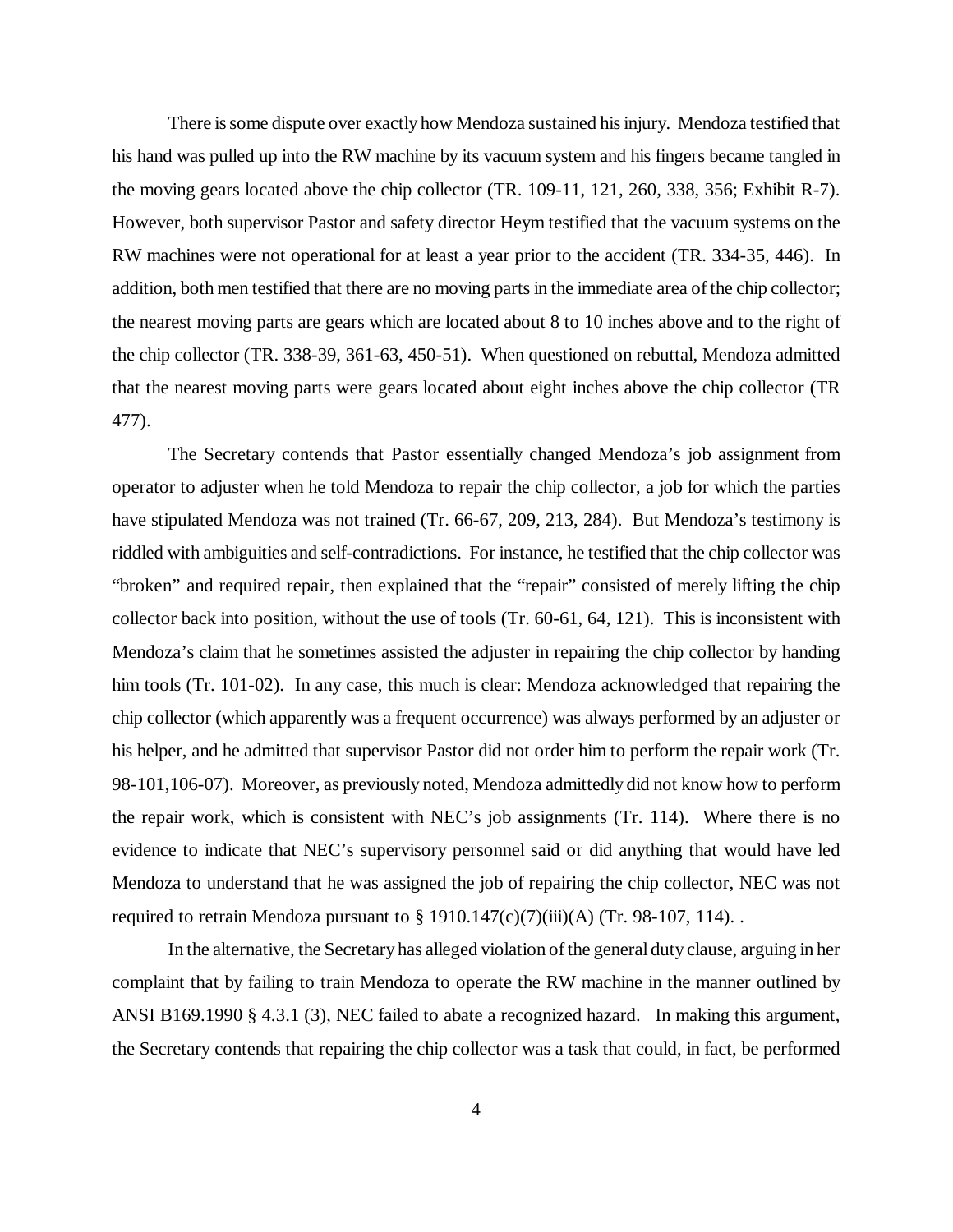by an operator like Mendoza (Secretary's Post-Hearing Brief at 11-12). This would be consistent with the testimony of supervisor Pastor and safety director Heym, if the malfunctioning collector needed simple adjusting instead of repairing. Although both acknowledged that all machine repairs, including those involving the chip collector, were the responsibility of the adjuster, their testimony indicates that adjusting, i.e., *repositioning* a chip collector, was not actually repair work calling for an adjuster. It required nothing more than rehooking the tray into place underneath the machine (Tr. 351, 360-61, 370, 382, 420, 443-45, 462). Pastor and Heym also testified that neither tools nor special skills were needed to perform this task, and no special training beyond that of a machine operator (Tr. 361, 382, 444, 462-63).

In making her case under the lockout/tagout training standard, the Secretary argued that Mendoza was not properly trained when his job assignment was changed from operator to adjuster. In alleging a general duty violation under  $\S$  5 (a) (1), she argues that Mendoza was not properly trained as an operator. The Secretary's two-pronged attack seems to have caused her some confusion. In her post-hearing brief, the Secretary actually acknowledges that Mendoza, as an operator, received proper training when she claims, with regard to her alternative  $\S(3a)(1)$  allegation, that NEC "negated the *prior training it had given Mendoza, which was that he not place his hands into the machinery while it was operating*...when it directed him to perform...repair work on a machine that was in operation and was not locked out or tagged out" (Brief at 14) (citations omitted) (emphasis added). This argument is inconsistent not only with the Secretary's allegation set forth in her complaint, but also with the requirements of the cited ANSI standard, which deal expressly with *operating* procedures, not repair or lockout/tagout procedures. Moreover, any argument based on the assumption that Mendoza was "directed to perform...repair work" on the chip collector must fail given the conclusion reached with regard to the Secretary's allegation under the lockout/tagout standard.

The record clearly establishes that Mendoza was an experienced RW machine operator who received adequate safety training from NEC, particularly in machine operation. Upon his hire in 1988, Mendoza was assigned to work with an experienced adjuster and/or operator to learn and observe the operation of the RW machine (Tr. 88-92, 418-19). After a few days, Mendoza began working on the RW machine on his own and he operated this type of machine almost exclusively for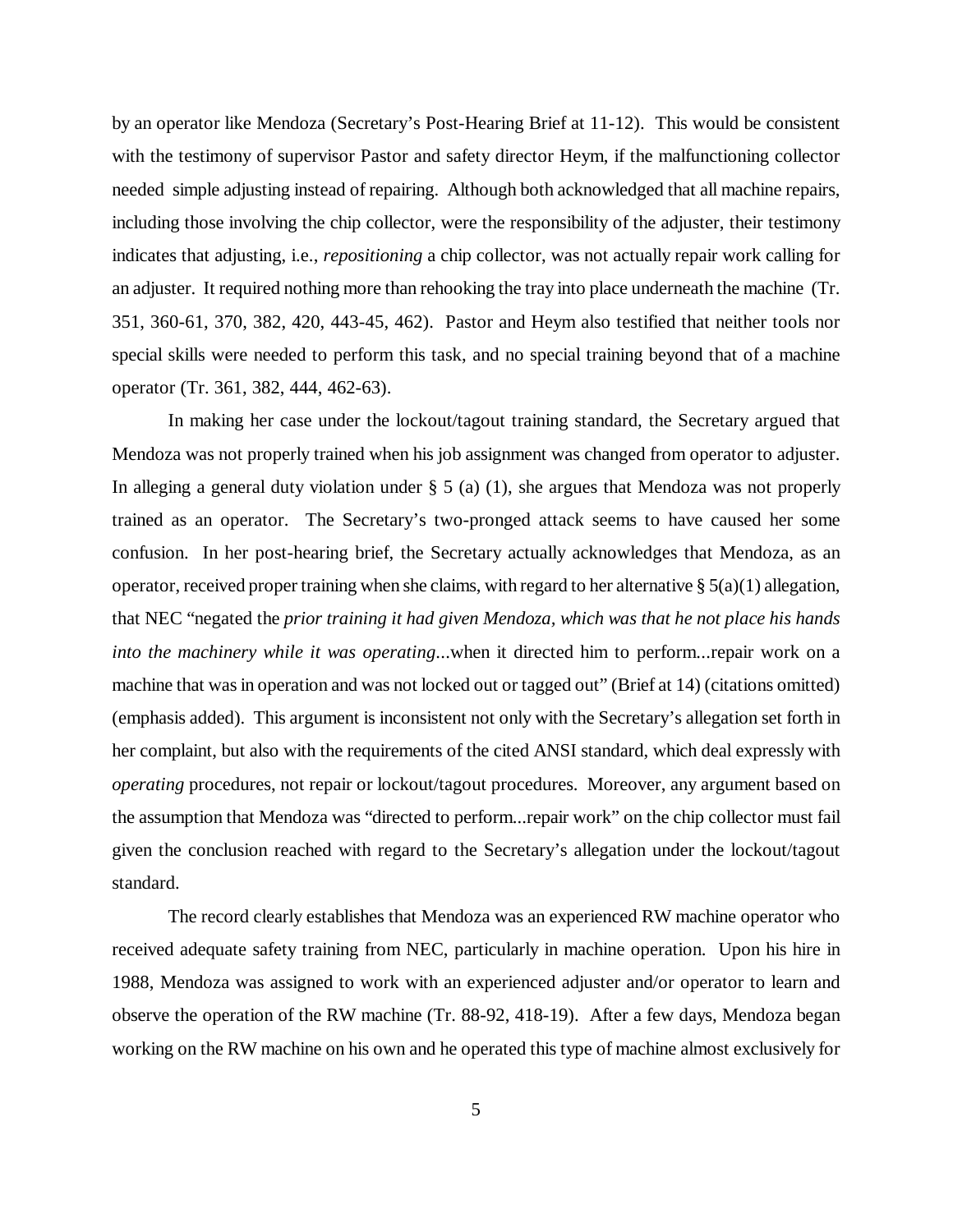the six years prior to his accident (Tr. 92-93, 96-97, 418). In 1991, he received a certificate of completion for participating in an NEC operator training course whose accompanying materials specifically discuss safe machine operating procedures and include the admonition: "Never place your hands in moving parts of the machine" (Tr. 76-80, 146-51, 427-28, 432-33, 437; Exhibits C-1 & R-1 at 2.2, 9.3). NEC has a general safety program, a lockout/tagout program, and an employee safety manual, a copy of which Mendoza received (Tr. 230-31, 272-80, 421-23; Exhibits R-4 & R-10). As part of its safety program, NEC showed employees a safety video which refers to the dangers of moving parts in machinery (Tr. 401-03, 425-26; Exhibit R-8).

Where the Secretary has alleged that NEC's safety training was inadequate, it is her burden to identify the additional steps NEC should have taken to address the cited hazard, as well as to show that a knowledgeable person familiar with the industry would regard such additional measures as necessary and appropriate given the circumstances existing at the plant. *Connecticut Light & Power Co.*, 13 BNA OSHC 2214, 2218, 1987-90 CCH OSHD ¶ 28,508 (No. 85-1118, 1989). Here, there is nothing in the record to indicate what more NEC could have done to train Mendoza about the cited hazard nor is there any indication that NEC had reason to believe its training in this area was somehow deficient. Accordingly, the citation is vacated in its entirety.

Of the four citations listed under docket number 94-2968, only two contain matters which remain in dispute.<sup>5</sup> In citation 2, the Secretary alleges four willful violations of various machine guarding standards and a lockout/tagout standard, for which a total penalty of \$265,000 is proposed. In citation 3, the Secretary alleges four repeat violations of various standards addressing hazard communication, lockout/tagout, and machine guarding, for which a total penalty of \$51,000 is proposed. In keeping with the manner in which they were presented at the hearing, the alleged violations are grouped by subject matter.

# **LOCKOUT/TAGOUT**

# **Willful Citation 2, Item 1**

<sup>&</sup>lt;sup>5</sup> Two of the citations were withdrawn by the Secretary: serious citation 1, alleging a violation of the general duty clause, was withdrawn during the hearing, and other than serious citation 4, alleging a violation of a reporting regulation, was withdrawn prior to the hearing (Tr. 302, 709; 5/16/96 Letter; Secretary's Pre-Hearing Exchange).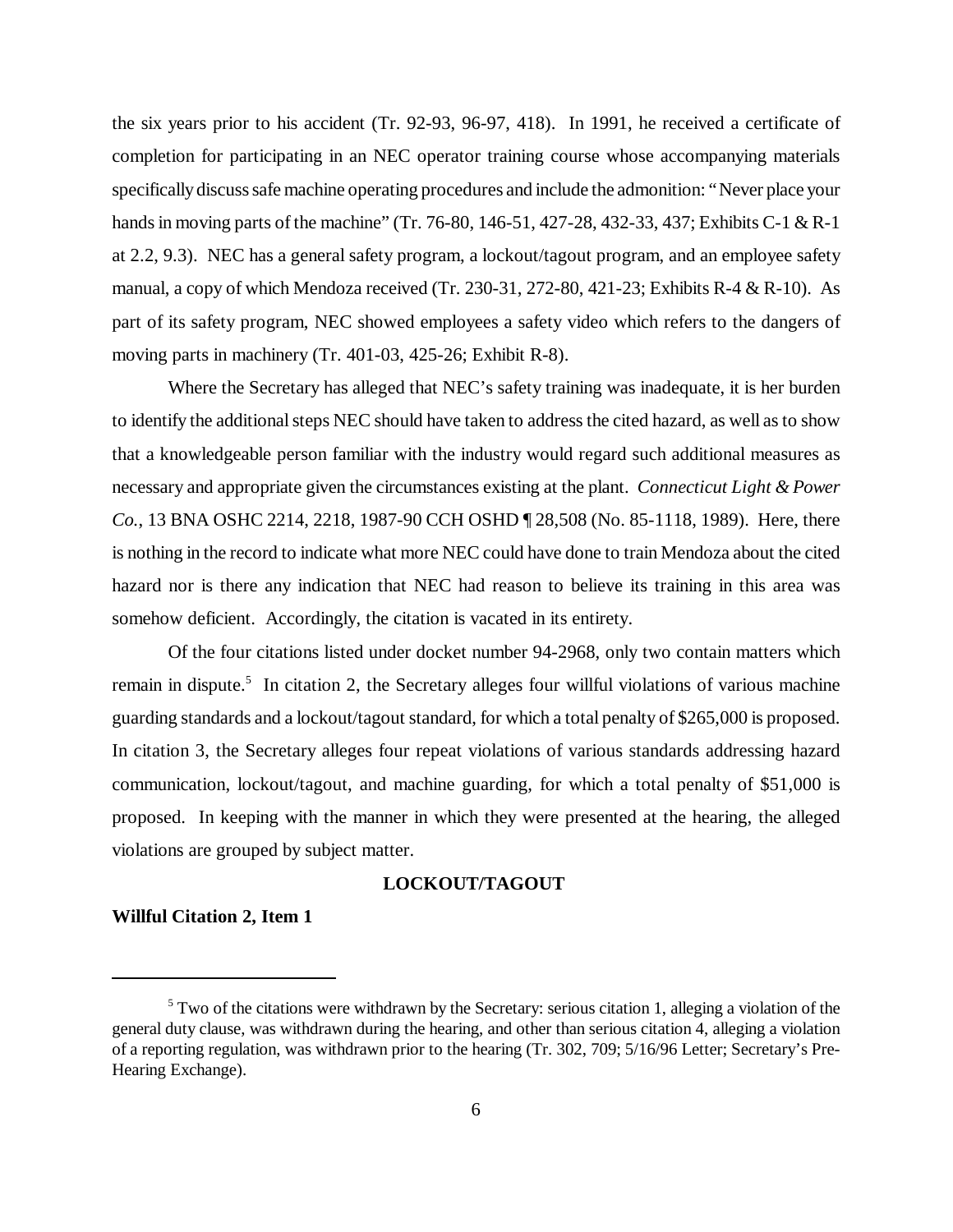Under this item, the Secretary alleges a willful violation of  $\S 1910.147(c)(4)(i)$  which provides that energy control procedures shall be developed, documented and utilized for the control of potentially hazardous energy when employees are engaged in the servicing and maintenance of machines and equipment in which the unexpected energization or start up of the machines or equipment, or release of stored energy could cause injury to employees.<sup>6</sup> According to Cheryl Washington, the compliance officer who conducted the inspection, two NEC adjusters failed to utilize energy control procedures while performing repair and service work on a WEB-3 envelope folding machine (Tr. 714-15; Exhibit R-16). It is undisputed that NEC has a written lockout/tagout program and that the machine in question was not locked out or tagged out when observed by Washington (Tr. 556, 675-76, 739, 770, 804, 809-10, 825-26, 849).

When Washington observed the WEB-3 machine, the two employees were in the process of replacing a clogged vacuum hose located underneath the machine (Tr. 551-52, 588, 659-60, 716, 770; Exhibits R-16 & R-17). One employee, Rafael Benitez, an adjuster, was working underneath the machine inside a "cavity" where the hose was located, while the other employee, Richard Hoffman, the head adjuster, stood next to the machine just outside the cavity (Tr. 635, 658. 665-66, 770, 819, 828-29; Exhibits R-16 & R-18). The cavity was about 21 inches high, 18 inches wide, and 30 inches deep (Tr. 748-49). As the adjuster assigned to the WEB-3 machine that day, Benitez was alerted to the clogged vacuum hose when a problem developed with the machine's envelope production; the hose, which was designed to contain nothing but air, was clogged with glue and/or paper dust (Tr. 727-28, 739-40, 786, 789-90, 793, 800, 825, 844-45; Exhibit R-17).<sup>7</sup> According to the adjusters, the hose replacement took only minutes to complete (Tr. 773-75, 829-30, 848).

When compliance officer Washington noticed during her observation of the WEB-3 machine that rollers positioned inside the machine's gum tray were in motion, she concluded that the machine was still energized (Tr. 554-55, 608-12, 636, 747; Exhibit R-16). At that time, NEC's vice-president

<sup>&</sup>lt;sup>6</sup> The Secretary amended this item to allege a repeat violation in the alternative (Tr. 600; Amended Complaint 12/18/95).

<sup>&</sup>lt;sup>7</sup> In addition to periodic repairs, Benitez testified that his job duties included observing the WEB-3 machine's production, monitoring the level of glue in the tray, and checking the machine's oil and air pressure levels (Tr. 799-802, 821, 824).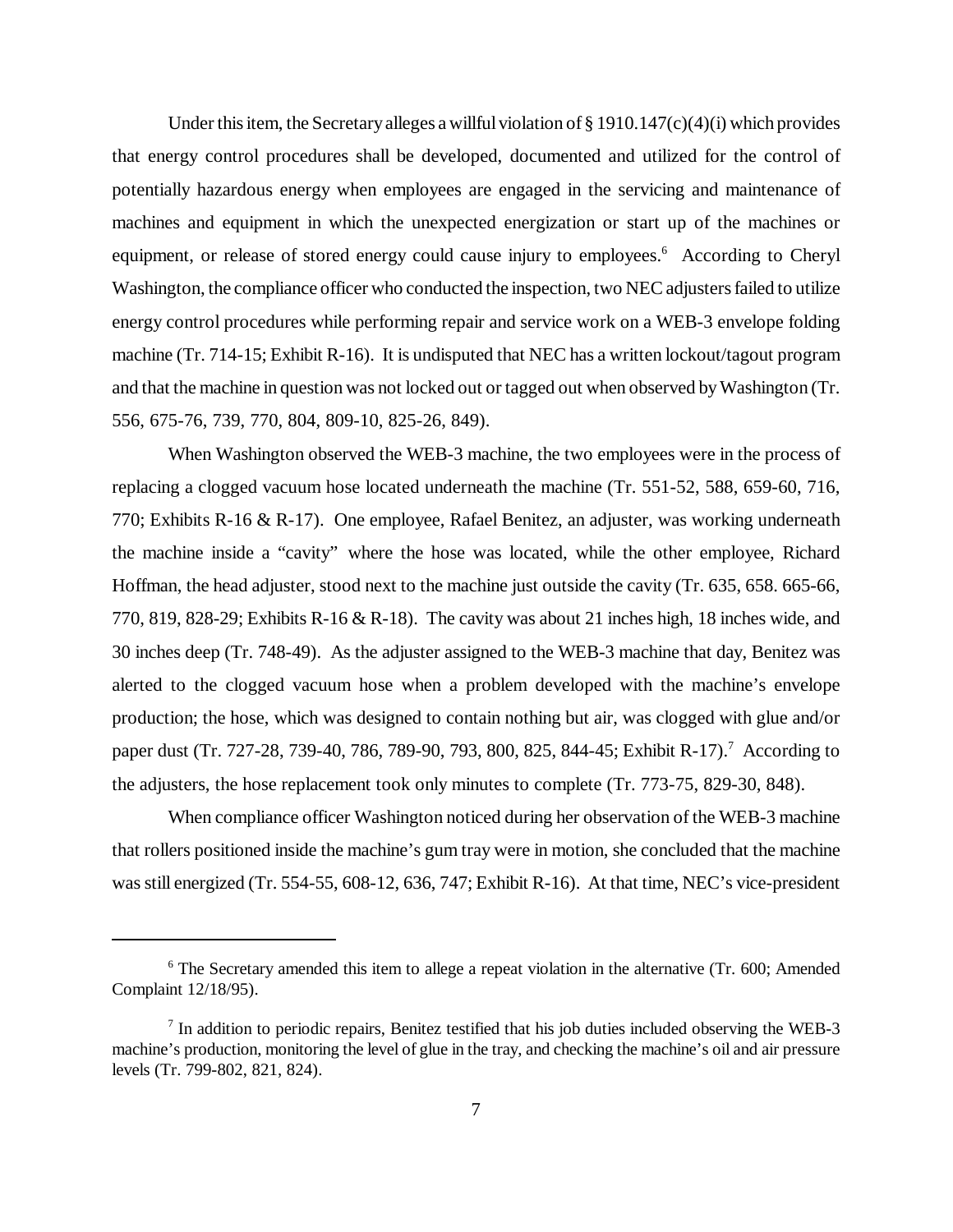of engineering, Zory Ginzburg, explained that the rollers had to remain energized and operational while the vacuum hose was replaced in order to keep them moist and prevent the gum tray from drying out (Tr. 662, 731). He indicated to Washington that disconnecting the WEB-3 machine's main energy source for such a "quick repair" would result in two hours of down time while the adjusters cleaned dried gum from the tray (Tr. 554-55, 589). Both adjusters confirmed Ginzburg's explanation (Tr. 778, 804, 849-50).

In order to prove the violation of a standard, the Secretary must show that 1) the cited standard applies, 2) its terms were not met, 3) employees had access to the violative condition, and 4) the employer knew or could have know of the violation with the exercise of reasonable diligence. *See, e.g., Seibel Modern Mfg. & Welding Corp.*, 15 BNA OSHC 1218, 1221, 1991 CCH OSHD  $\P$ 29,442 (No. 88-821, 1991). Here, § 1910.147(c)(4)(i) applies only when employees are engaged in servicing and/or maintenance, defined at § 1910.147(b) as:

> Workplace activities such as constructing, installing, setting up, adjusting, inspecting, modifying, and maintaining and/or servicing machines or equipment. These activities include lubrication, cleaning or unjamming of machines or equipment and making adjustments or tools changes, where the employee may be exposed to the *unexpected* energization or startup of the equipment or release of hazardous energy.

According to compliance officer Washington, replacing a machine part such as a vacuum hose constitutes service and/or maintenance under the cited standard (Tr. 564, 593-95). Although, v.p. of engineering Ginzburg claimed this task should not be considered a "repair", replacing a machine component that affects production certainly constitutes maintenance under the above definition (Tr. 738).

Determining whether the cited standard applies also requires consideration of the concept of "unexpected energization". As the Review Commission has held, a lockout/tagout standard will apply "only where the Secretary shows that unexpected energizing, start-up or release of stored energy could occur and cause injury." *General Motors Corp.*, 17 BNA OSHC 1217, 1219, 1995 CCH OSHD ¶30,793 (Nos. 97-2973, etal., 1995), *aff'd*, 89 F.3d 313 (6th Cir. 1996) ("*General Motors*"). Here, there is no question that NEC's employees were working on a machine which was still connected to an energy source and therefore, had the potential to energize unexpectedly. This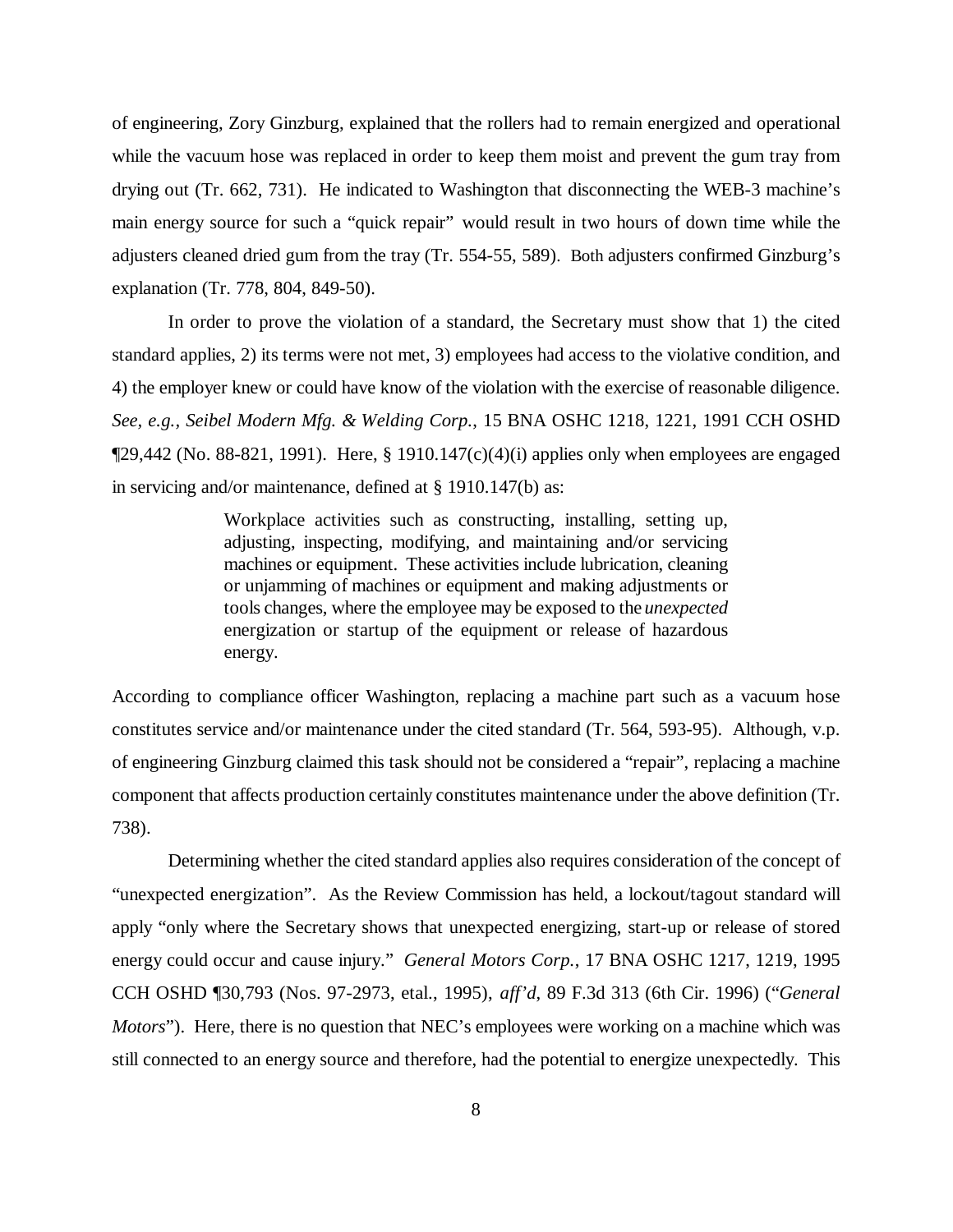is true despite the fact that Ginzburg and both adjusters testified that production was shut down on the WEB-3 machine prior to beginning the hose replacement. According to their testimony, a red "safe" button is located at each of the machine's work stations which, when engaged, shuts down production on the machine, but allows the gum tray rollers to remain operational (Tr. 733-34, 805-07, 811, 826-27, 850-51, 853; Exhibit R-18).<sup>8</sup> Prior to beginning their work, the adjusters activated three of these buttons; Hoffman stood outside the cavity where the hose was located to ensure that the buttons were not deactivated (Tr. 733-35, 737, 771-72, 807-08, 836, 851, 859). To restart the machine, each of the activated buttons had to be released, then the start button engaged (Tr. 735-36).

It is not enough, however, to merely shut down production on a machine or piece of equipment to protect employees from unexpected energization; as the lockout/tagout standard's preamble states, "[t]he generally accepted best means to minimize the potential for inadvertent activation is to ensure that all power to the machine or equipment is isolated, locked or blocked and dissipated at points of control, using a method that cannot readily be removed, bypassed, overridden or otherwise defeated." *See Control of Hazardous Energy Sources (Lockout/Tagout): Final Rule*, 54 Fed Reg. 36,644, 36,647-48 (1989). Here, head adjuster Hoffman acknowledged that the threebutton method he and adjuster Benitez employed did not isolate the WEB-3 machine from its main energy source, and electricity was still running through the machine (Tr. 850-52). Moreover, the process required to startup the WEB-3 machine was relatively uncomplicated and would not have provided sufficient warning of imminent energization to a service or maintenance employee like Benitez. *Cf. General Motors*, 17 BNA at 1221 (employer's eight-to twelve-step startup process, complete with warning bells and interlocking gates, provides service or maintenance employee with ample warning of energization). The Secretary has established that  $\S 1910.147(c)(4)(i)$  applies here.

 The critical question is whether the unexpected energization of the WEB-3 machine could have caused injury to the employees performing the hose replacement, i.e. did they have "access to the violative condition"? Access to a violative condition is established by showing that employees in the course of their assigned work duties will be, are, or have been in a "zone of danger". *Kaspar Electroplating Corp.*, 16 BNA OSHC 1517, 1521, 1993 CCH OSHD ¶30,303 (No. 90-2866, 1993).

<sup>&</sup>lt;sup>8</sup> According to Ginzburg, the rollers are powered by a different branch of electricity than the rest of the machine (Tr. 731-33).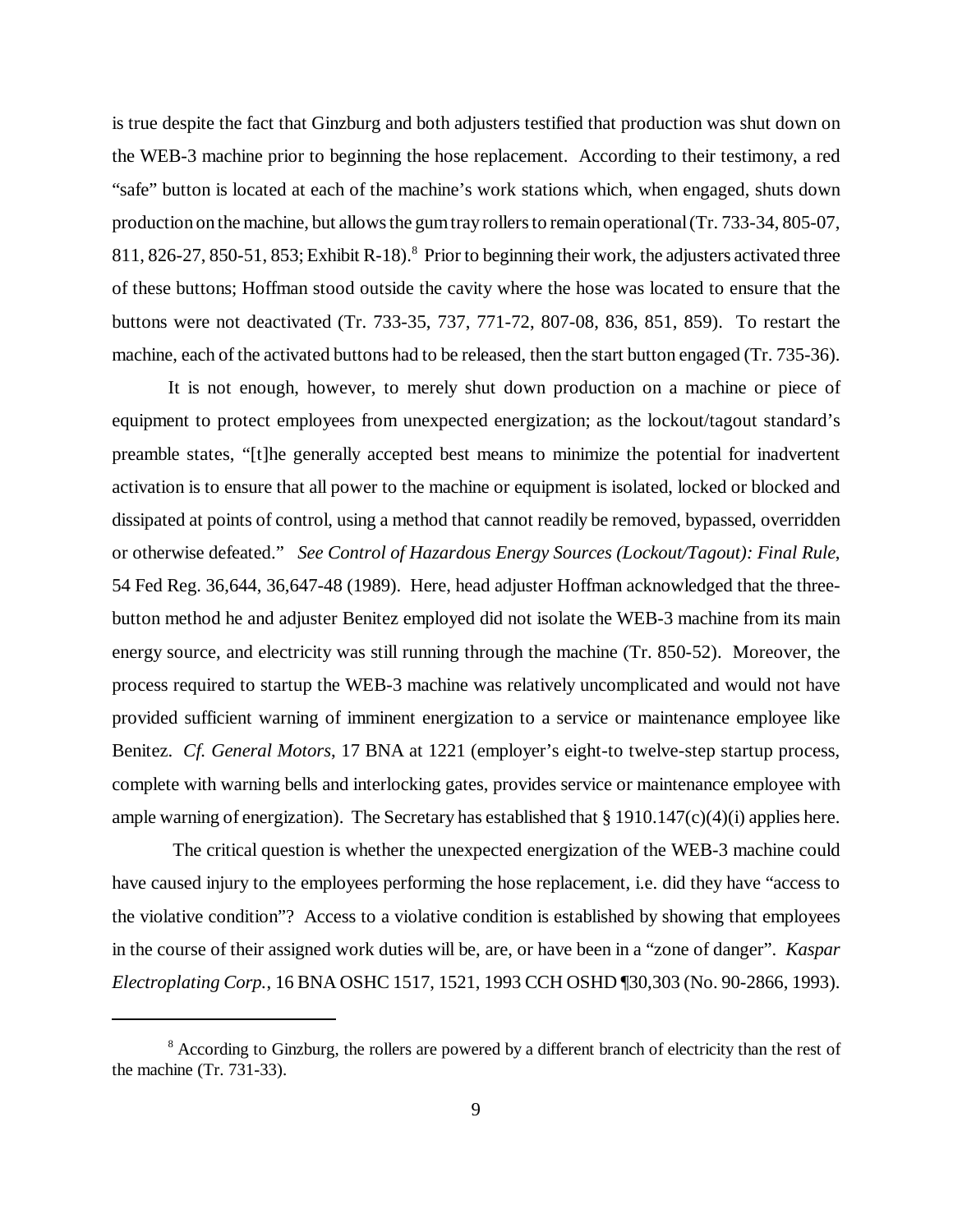In the context of lockout/tagout, employee injury typically occurs when the unexpected energization of a machine or piece of equipment causes, in turn, the unexpected movement of a machine component to which an employee has access. *See Final Rule*, 54 Fed Reg. at 36,647-48 (1989). Here, compliance officer Washington testified that while there were no moving parts inside the cavity where the vacuum hose was located, "electrical wires" she observed in the area exposed the adjusters to various electrical hazards such as shock or burns should energization occur unexpectedly (Tr. 566, 615, 633, 638, 673). However, she admitted that she did not test any of these wires, and did not know if they were energized or whether energy was even directed to that area of the machine (Tr. 616-17, 639-40, 642, 644-45).

Testimony from v.p. of engineering Ginzburg and both of the adjusters, as well as the photographic evidence, indicate that there were no electrical wires whatsoever in this area of the machine nor was any energy directed to the area should energization occur (Tr. 727-30, 737-38, 775, 830, 835; Exhibit R-19). The testimony of NEC's witnesses was credible. Under the circumstances, neither employee could have sustained injury should the WEB-3 machine have unexpectedly energized.

In addition to replacing the vacuum hose, compliance officer Washington claimed that during the inspection, the adjusters also informed her they intended to clean the WEB-3 machine's folding mechanisms and other vacuum hoses (Tr. 551-52, 559, 561, 618, 634, 646, 660). However, she did not observe them perform this work and had no firsthand knowledge as to whether the work was actually done, or whether lockout/tagout procedures were required or even implemented at that time (Tr. 645).<sup>9</sup> Having simply assumed that the work was, in fact, completed without instituting lockout/tagout procedures, Washington concluded that if the folding mechanisms were unexpectedly

<sup>&</sup>lt;sup>9</sup> Although Washington maintained that the adjusters later informed her during separate telephone conversations that the cleaning work was, in fact, completed over a two-hour period during which the WEB-3 machine was not locked out, these conversations took place well after the citation and complaint were issued (Tr. 565, 619, 623-25, 629, 634-35, 666-67). Neither adjuster could recall informing the compliance officer that they intended to perform additional work on the WEB-3 machine (Tr. 776-78, 815, 832, 834, 839). There was also considerable disagreement between Washington and the two adjusters regarding the circumstances of these telephone conversations, such as how many times the employees spoke with Department of Labor personnel and whether the discussions were with counsel for the Secretary, Washington, or both (Tr. 621, 625- 26, 779-85, 832-33, 840, 842).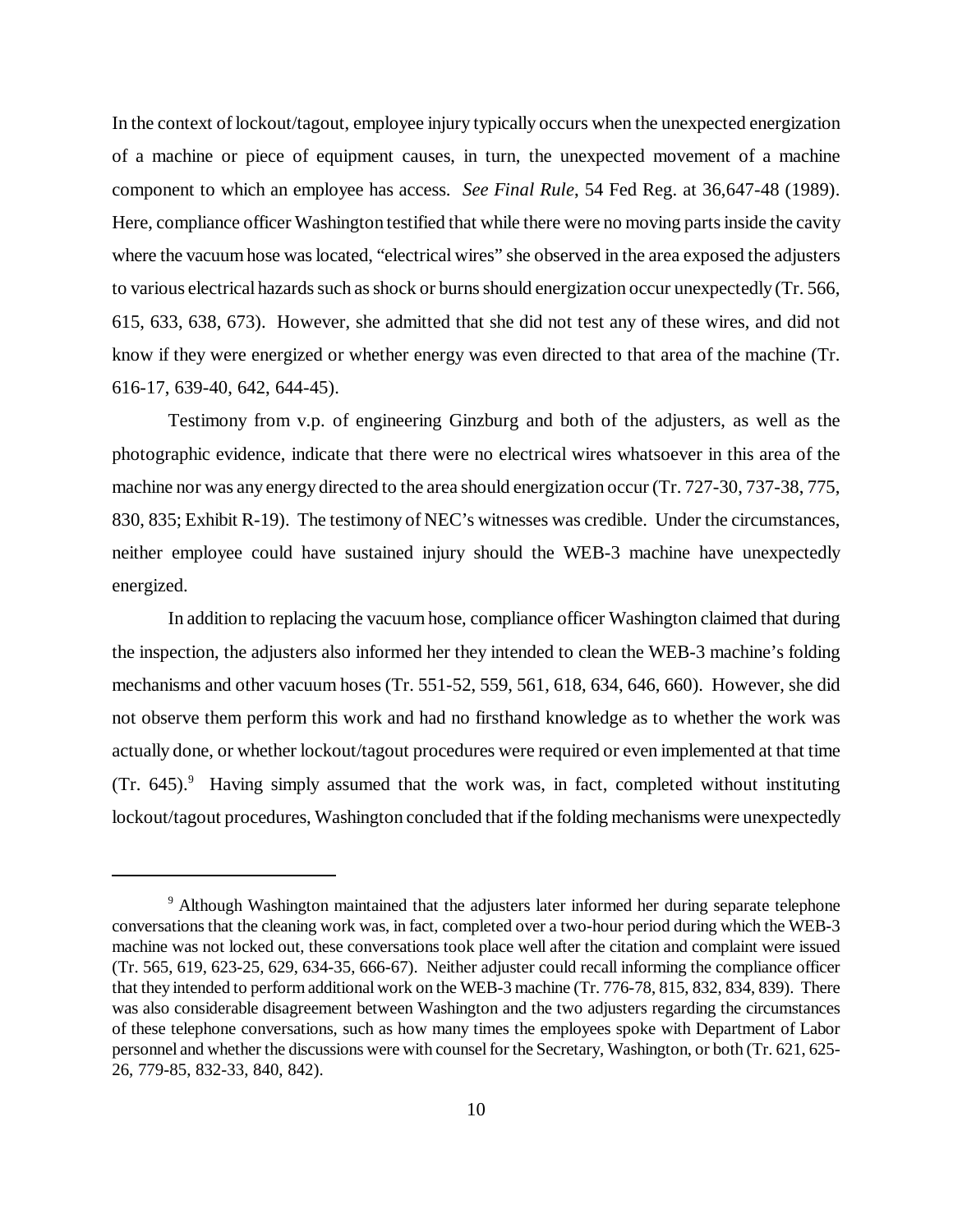energized, the adjusters would have had access to moving parts that could have caused serious injury such as lacerations or amputations (Tr. 566, 634, 668-69, 678-79, 757). However, she admitted that she knew nothing about how the machine's folding mechanisms operated or even what the cleaning process would entail (Tr. 645-46, 677-79, 683). Moreover, Washington conceded that if the machine had to be energized in order to actually perform the cleaning process, the cited standard would not apply (Tr. 681-82). Given her weak testimony on this issue, there is no basis on which to establish a violation. Without proof of exposure to a hazard created by the unexpected energization of the WEB-3 machine, this item must be vacated.

#### **Repeat Citation 3, Item 3**

This item alleges a repeat violation of § 1910.147(c)(4)(ii) which provides that energy control procedures shall clearly and specifically outline the scope, purpose, authorization, rules, and techniques to be utilized for the control of hazardous energy, and the means to enforce compliance including, but not limited to, four specific elements. According to the record, NEC's lockout/tagout program consists of a three-page written document, copies of which are provided to all employees, and a videotape shown during training sessions conducted by v.p. of engineering Ginzburg (Tr. 986- 87, 990-93, 1010; Exhibits C-10 & R-23).<sup>10</sup> The Secretary contends that NEC's program lacked three of the cited standard's specified elements: (A) a specific statement of the intended use of the energy control procedure; (B) specific procedural steps for shutting down, isolating, blocking and securing machines or equipment to control hazardous energy; and (D) specific requirements for testing a machine or equipment to determine and verify the effectiveness of lockout devices, tagout devices, and other energy control measures (Tr. 879-84, 911-12, 914).<sup>11</sup>

NEC argues not only that its lockout/tagout program satisfies the requirements of the cited standard, but also that it has satisfied the elements of an exception set forth at § 1910.147(c)(4)(i).

<sup>&</sup>lt;sup>10</sup> Although compliance officer Washington indicated that she did not consider the videotape to be part of NEC's lockout/tagout program, one could reasonably regard the videotape as a supplement to the written program in that it "documents" additional information not found in the written program (Tr. 906-10, 921-22, 995-96).

 $11$  The element designated as (C) under the standard covers the "specific procedural steps for the placement, removal and transfer of lockout devices or tagout devices and the responsibility for them".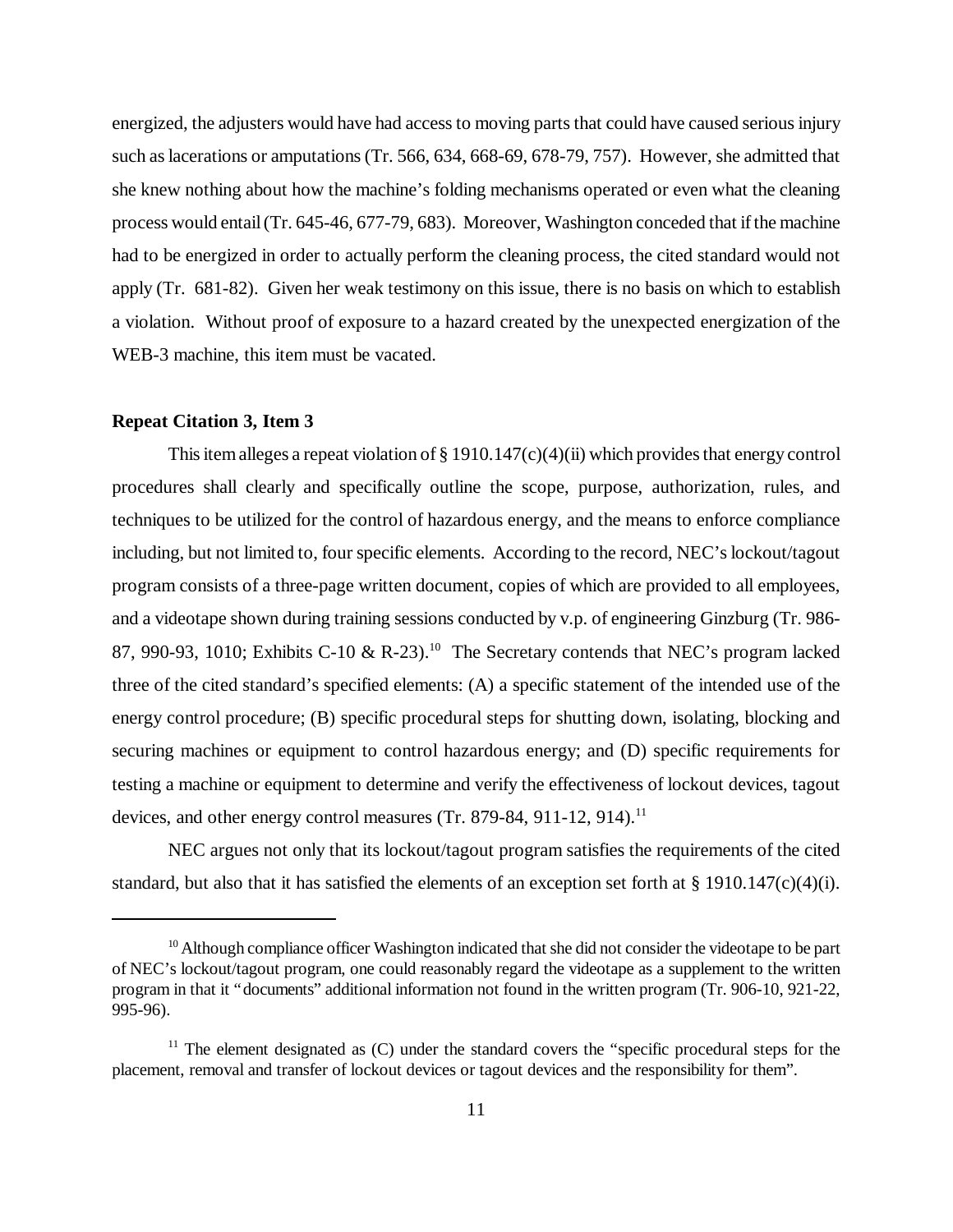This exception provides that an employer need not document the energy control procedure for a particular machine or equipment when eight specific elements  $exist.^{12}$ . According to credible testimony provided by Ginzburg, all of these elements were present for each piece of equipment and machinery found in NEC's plant (Tr. 1004-09, 1030). On these grounds, NEC moved for the dismissal of this citation item at the hearing and the motion was granted (Tr. 1042-43, 1047-48, 1055, 1109-10, 1115). Relying largely upon the testimony of compliance officer Washington and Robert Zurlo, the compliance officer who inspected the NEC plant in 1991 and accompanied Washington on two occasions during her 1994 inspection of the plant, the Secretary argues that three of the exception's elements have not been established and therefore, dismissal of this item was erroneous (Secretary's Post-Hearing Brief at 44-46).

Specifically, the Secretary contends that the first three elements of the exception have not been met by NEC. Washington and Zurlo testified that several pieces of equipment at the NEC plant operated with more than one type of energy: electrical, plus pneumatic and/or hydraulic (Tr. 955-57, 1088-89, 1097).<sup>13</sup> As a result, the compliance officers maintained that this equipment had the potential to store hydraulic and/or pneumatic energy even if the electrical source was properly locked out, a violation of the exception's first two elements (Tr. 1097-99). With additional sources of energy powering this equipment, Washington and Zurlo also claimed that locking out the electrical source did not serve to completely deenergize and deactivate the equipment, as required by the third

 $12$  These elements are: (1) The machine or equipment has no potential for stored or residual energy or reaccumulation of stored energy after shut down which could endanger employees; (2) the machine or equipment has a single energy source which can be readily identified and isolated; (3) the isolation and locking out of that energy source will completely deenergize and deactivate the machine or equipment; (4) the machine or equipment is isolated from that energy source and locked out during servicing or maintenance; (5) a single lockout device will achieve a locked-out condition; (6) the lockout device is under the exclusive control of the authorized employee performing the servicing or maintenance; (7) the servicing or maintenance does not create hazards for other employees; and (8) the employer, in utilizing this exception, has had no accidents involving the unexpected activation or reenergization of the machine or equipment during servicing or maintenance.

<sup>&</sup>lt;sup>13</sup> At the hearing, the Secretary also argued that NEC failed to establish this element of the exception because it has already acknowledged in the companion case that the WEB-3 machine had two sources of electrical energy - one for the glue rollers and one for the machine (Tr. 1111). Ginzburg explained, however, that the machine actually had only one source of electrical energy which branched into three different voltages. This feature prevented locking out the machine while keeping the glue rollers operational. (Tr. 731-33, 1113- 15).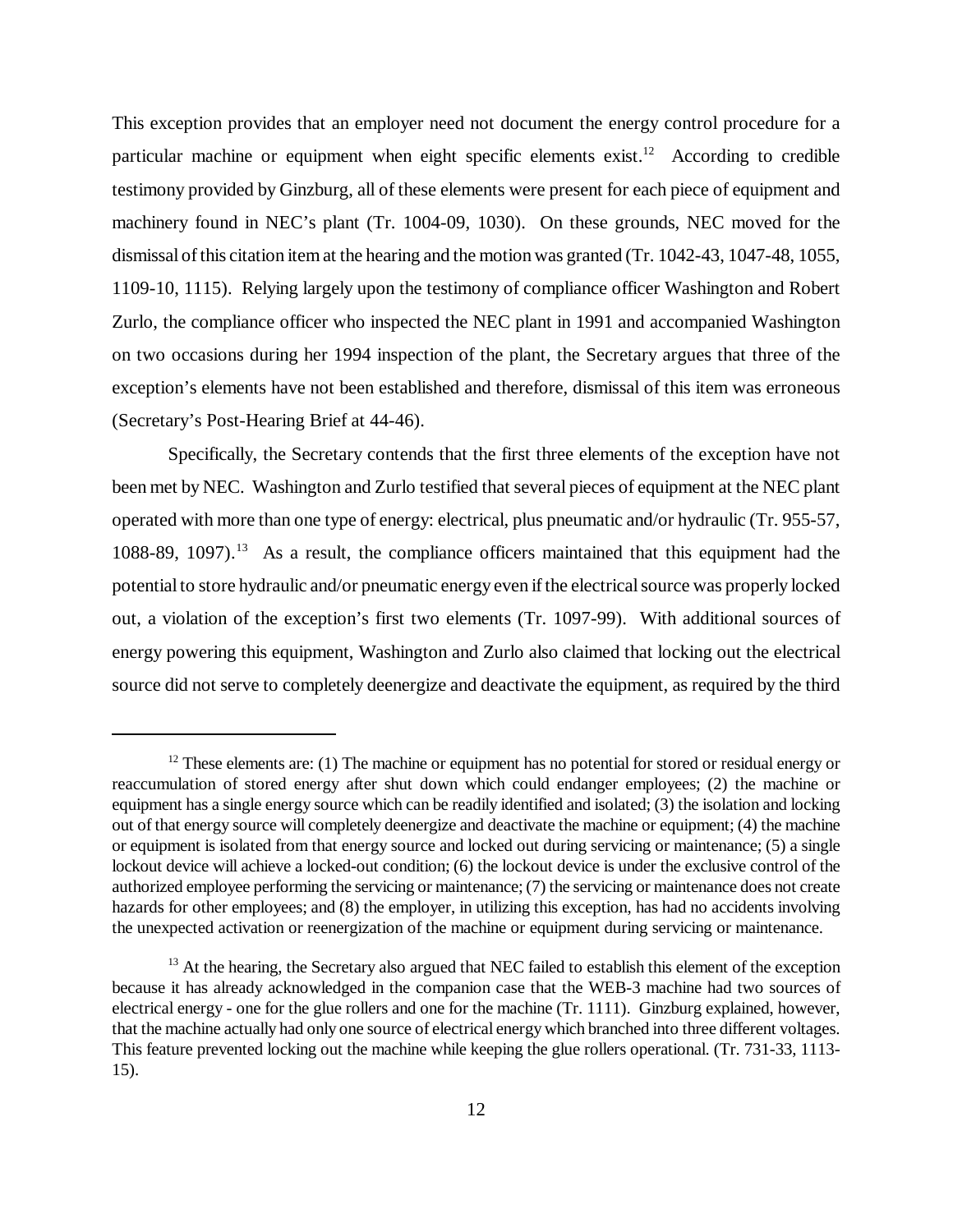element of the exception (Tr. 962-64, 1098-99).

NEC does not dispute that many of its machines utilized air pressure for operation (Tr. 1005- 06). However, Ginzburg testified that the air pressure for each machine remained controlled by a single electrical energy source (Tr. 1006-07). This is consistent with compliance officer Zurlo's own testimony that ancillary types of energy such as pneumatics or hydraulics are typically powered by a single electrical source such as a motor or pump (Tr. 1097, 1102-06). In addition, Ginzburg indicated that once a machine's electrical source was disconnected, the air pressure was automatically disconnected and the air lines bled to completely eliminate any stored pressure (Tr. 1007-08, 1037- 40). Given that neither compliance officer was able to explain the operation of any of the machines they identified as using pneumatic or hydraulic energy, nor were they aware of how NEC's lockout/tagout procedures may affect these ancillary types of energy, Ginzburg's testimony regarding the application of the exception's elements was not effectively rebutted (Tr. 1107-08). Accordingly, the dismissal of this item stands.

#### **EXIT SIGNS**

Under the second item of the third citation, the Secretary alleges a repeat violation of § 1910.37(q)(5) which provides that a sign reading "Exit", or similar designation, with an arrow indicating the directions, shall be placed in every location where the direction of travel to reach the nearest exit is not immediately apparent. According to the Secretary, boxes and machinery reaching six feet in height blocked the view of the nearest exits for employees working in the plant's manufacturing area. The Secretary contends that exit directional signs should have been provided in this area.

The Secretary's case rests entirely upon the testimony of compliance officer Washington, which lacks clarity, consistency and credibility. On a floor plan depicting the layout of the cited work area, she identified several locations from which she stated it was not "immediately apparent" which direction to travel in order to reach the nearest exit (Tr. 1130-31; Exhibit C-14).<sup>14</sup> Washington

 $14$  There was some confusion as to the date on which the cited condition was actually observed by Washington. The citation indicates a date of March 4, 1994, but Washington testified that she was not in the (continued...)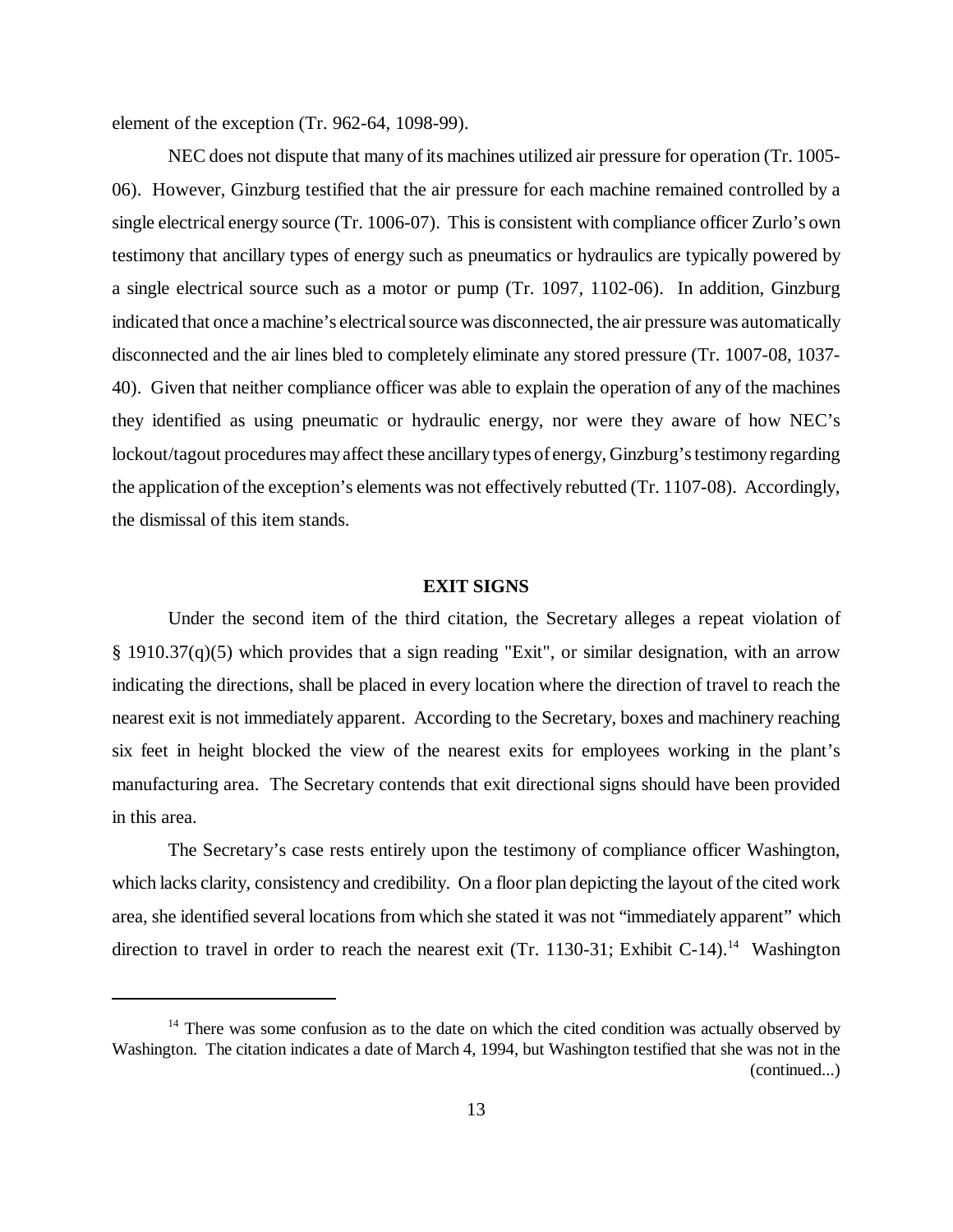attributed this difficulty to boxes which were stacked over six feet high and machinery which was equipped with hoods that raised the height of the equipment to over six feet, conditions which she stated obstructed the view of the nearest exits; she failed, however, to relate these conditions to the specific locations she identified (Tr. 1118, 1125-26, 1143-44, 1147-48, 1215-16).<sup>15</sup>

Furthermore, most of the locations which Washington identified on the floor plan were located at individual work stations, areas in which exit directional signs would be unnecessary (Tr. 1428; Exhibit C-14).<sup>16</sup> In the event of a fire or other emergency, an employee would naturally and simply leave his machine and walk to the nearest aisle or walkway (Tr. 1160-63). It is such passageways that require exit directional signs, not individual work stations.

As to whether exit directional signs were actually present in the manufacturing area, Washington's testimony was inconsistent. Although she insisted on direct examination that the manufacturing area contained no exit directional signs whatsoever, once confronted on crossexamination with her inspection notes, she admitted that exit directional signs were, in fact, mounted along the west wall of the plant, adjacent to the exits located there (Tr. 1134, 1138, 1141, 1165-66, 1202-07, 1222-24; Exhibit R-24).17 According to the testimony of safety director Heym and v.p. of

 $14$ (...continued)

plant on that day (Tr. 1209-10). Although her case file documents associated with the inspection do not clearly resolve the question, she maintained that she observed the condition on March 7, 1994 (Tr. 1208-10, 1300-02, 1349-52, 1358-60, 1371-74, 1384-85; Exhibits R-24, R-26 & R-30).

<sup>&</sup>lt;sup>15</sup> Initially, Washington suggested that exit directional signs would still be required even if the stacked boxes were removed, so that the view of the nearest exit was not obstructed; she later acknowledged that under such circumstances, the standard would not "come into play" (Tr. 1135-36, 1138, 1146).

<sup>&</sup>lt;sup>16</sup> Although she marked only about a dozen locations in the manufacturing area and her inspection notes document a concern only with those employees who operated machinery at these locations, Washington claimed that all 295 employees who worked at the plant were potentially exposed to the hazard created by this alleged violation (Tr. 1194, 1206, 1211-13, 1226-27; Exhibit R-24).

<sup>&</sup>lt;sup>17</sup> According to Washington, these notes, documented on the "OSHA 1B" form, were primarily taken, along with her field notes, during the walkaround inspection (Tr. 1353-57, 1365-70). She explained that the OSHA 1B notes were finalized only after all of the necessary information had been obtained, sometimes over the course of several days; she also indicated that her field notes were discarded after being copied into her safety narrative (Tr. 1357, 1364-65, 1367-70). In its post-hearing brief, NEC claims that Washington's disposal of her field notes violated OSHA's Field Operations Manual (FOM) (now known as the Field (continued...)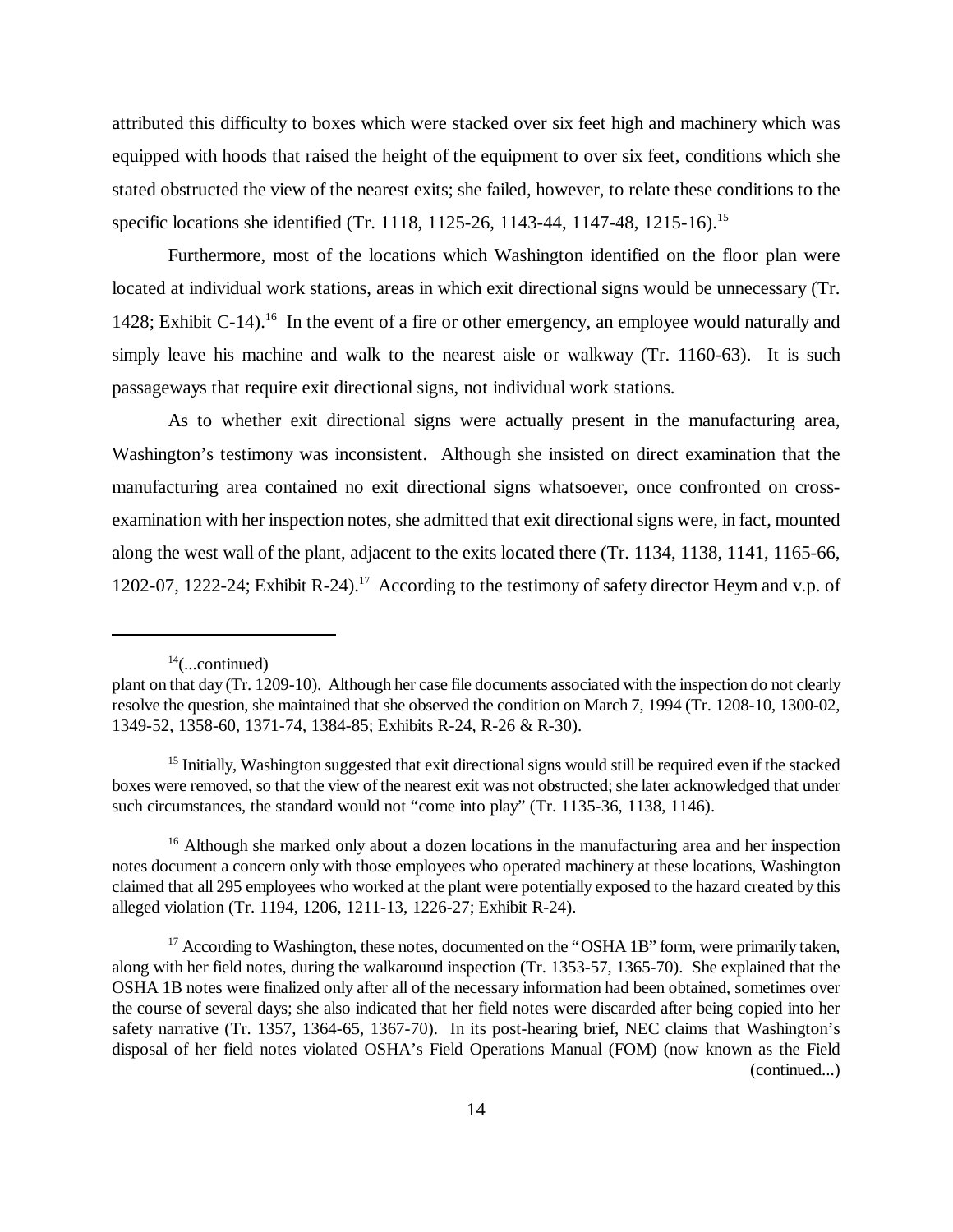engineering Ginzburg, exit directional signs were also suspended from the ceiling at the intersection of each aisle and walkway in the manufacturing area (Tr. 1240-43; Exhibit C-14). Both men indicated that these signs, positioned about 12 to 15 feet from the floor, were purchased and installed after NEC was cited in 1992 for a similar violation in another area of the plant (Tr. 1241, 1248-53, 1273-74, 1278, 1307-08, 1333-37, 1399-1400, 1406; Exhibits C-6 & R-25).<sup>18</sup> Washington's conflicting and severely unfocused testimony on this issue does not stand up to the positive testimony of NEC's witnesses. The record shows that there was nothing in the main aisles or the walkways separating each bank of machinery to obstruct the view of the exit directional signs placed at each intersection (Tr. 1214, 1242, 1246-47). Since the direction of travel to the nearest exit would, therefore, be apparent to employees working in the cited area, the Secretary has failed to establish a violation; accordingly, the item is dismissed.

# **HAZARD COMMUNICATION**

Under the first item of the third citation, the Secretary alleges a grouped repeat violation of all three subsections of § 1910.20(g)(1).<sup>19</sup> This standard requires an employer, upon an employee's first entering into employment, and at least annually thereafter, to inform current employees covered by this section of (i) the existence, location, and availability of any records covered by this section; (ii) the person responsible for maintaining and providing access to records; and (iii) each employee's rights of access to these records. According to § 1910.20(b)(1), these informational requirements

 $17$ (...continued)

Inspection Reference Manual or "FIRM") and requires drawing the inference that these notes "would be harmful...would not support....or would be contrary to the contents of her Case File..." (Brief, Volume 13 at 2). However, it is not clear from the record that Washington's conduct was, in fact, contrary to the FOM, nor is it evident that the information contained in her field notes would have clarified the already inconsistent documents in her case file.See *supra* n.17, and discussion *infra* at p.19.

<sup>&</sup>lt;sup>18</sup> That NEC placed a purchase order for exit directional signs on March 8, 1994, does not in and of itself establish that such signs were not installed at the time of the inspection on March 4 or March 7, 1994 (Tr. 1284-86; Exhibit C-16). According to Ginzburg, the March 8th order was placed for additional signs to replace broken ones in the warehouse area of the plant (Tr. 1308-09, 1312-15, 1334).

<sup>&</sup>lt;sup>19</sup> In 1996, the standards set forth at § 1910.20 were redesignated as § 1910.1020. 61 Fed Reg. 31430 (June 20, 1996).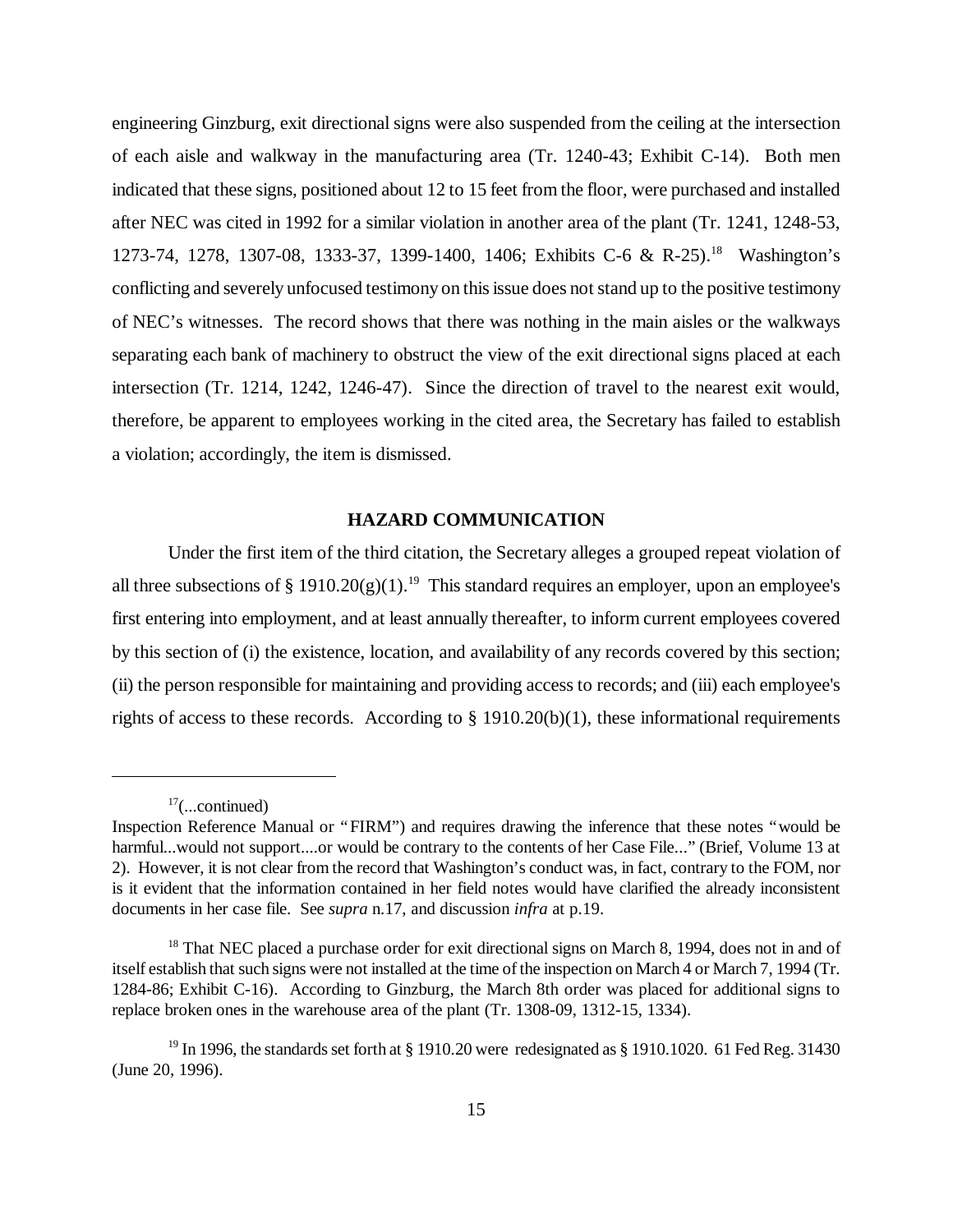apply to each general industry, maritime, and construction employer who makes, maintains, contracts for, or has access to employee exposure or medical records, or analyses thereof, pertaining to employees exposed to toxic substances or harmful physical agents. Here, compliance officer Washington testified that the alleged violations centered upon the information NEC provided employees about its material safety data sheets (MSDSs) (Tr. 1445).<sup>20</sup>

After interviewing two employees, Washington concluded that in 1992, after compliance officer Zurlo's inspection, NEC had informed its employees of all three elements of § 1910.20 as they relate to the MSDSs, but had failed to repeat this information to employees on an annual basis thereafter (Tr. 1435-37, 1440-41, 1445-46, 1448, 1485-86). According to the record, employees were told at that time that the binder containing the MSDSs could be found at an "MSDS station" located in the plant's main corridor, adjacent to the cafeteria and time clock (Tr. 1446, 1464-67; Exhibits C-14 & R-31). As shown in photographs taken by safety director Heym, this station consists of a metal rack which holds the MSDS binder, a yellow triangular sign positioned above the rack which reads "MSDS" on each side, and a large white sign beneath that which reads "'RIGHT TO KNOW' CENTER, Material Safety Data sheets and Hazardous Materials used in this area"; the latter sign also has a large red arrow which points to the metal rack below (Exhibits R-32A through E). Washington admitted having observed the MSDS station during her 1994 inspection, but did not recall seeing the "Right to Know" sign at that time (Tr. 1447, 1451, 1453-58).

As the Secretary has indicated, the purpose of the cited standard is to provide employees a "right of access" to relevant exposure records. See § 1910.20(a). By providing employees with the required information in a direct and formal manner when first entering their employment, then placing the MSDS binder in a noticeable and well-marked location where all employees must pass, NEC accomplished this purpose. Employees were well aware that the MSDSs existed, and were accessible in the plant's main corridor (Tr. 1445-46, 1488-89). Where there is nothing in the standard requiring that the annual information be formally conveyed either verbally or in writing, making the MSDS station conspicuous by printed signs where employees must pass at least twice daily to punch in and out at the adjacent time clock constitutes more than sufficient notice of the fact that employees have

<sup>&</sup>lt;sup>20</sup> The definition of "employee exposure record" includes MSDSs. § 1910.20(c)(5)(iii).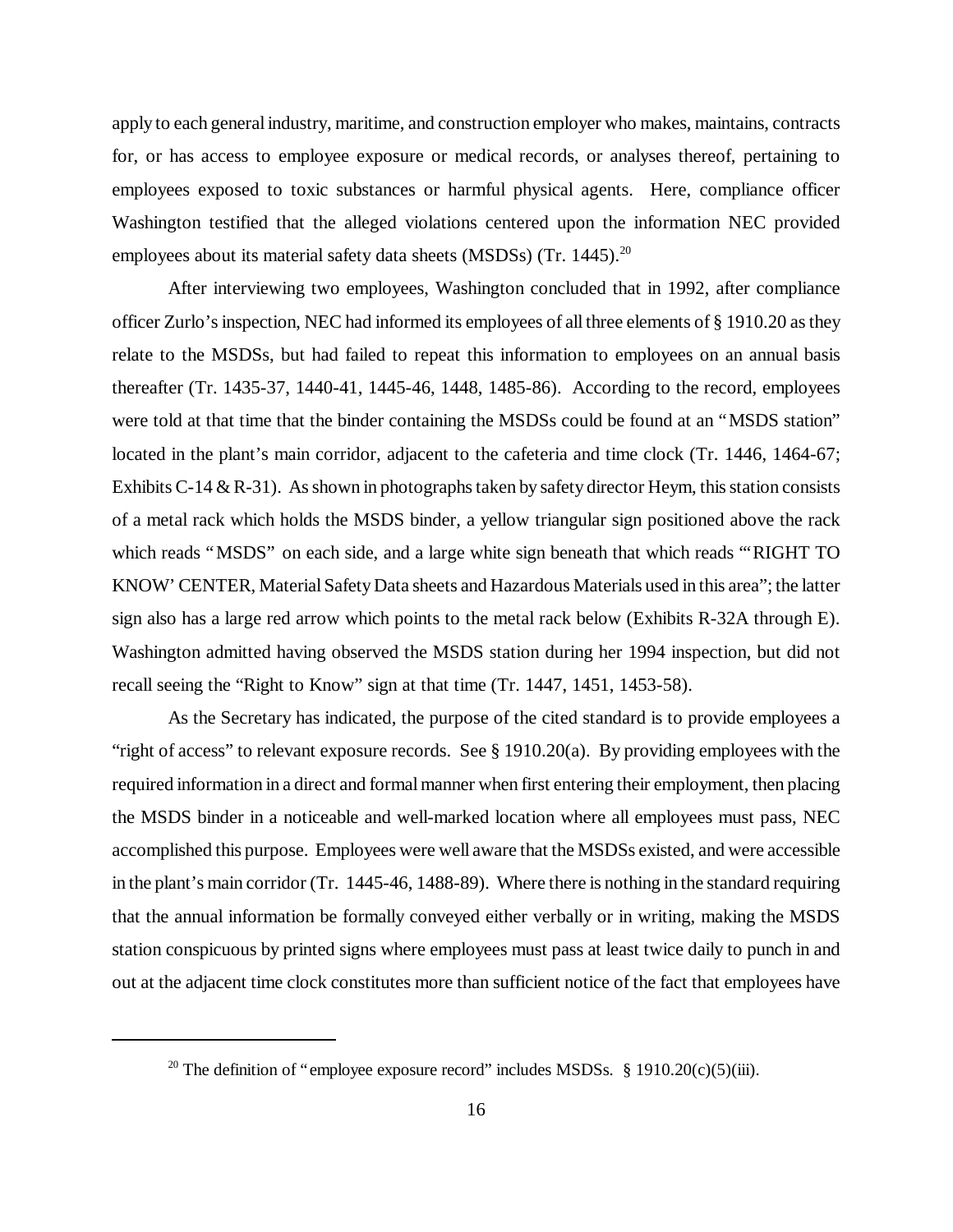a right of access to this information (Tr. 1467). Although Washington did not remember observing the "Right to Know" sign during her inspection in 1994, she did recall the station itself and it seems unlikely that the sign, as depicted in the photographs in evidence, would have been posted after the MSDS triangle and metal binder rack were installed. Safety director Heym testified that they were all installed at the same time after compliance officer Zurlo's 1991 inspection (Tr. 1478).<sup>21</sup>

The Secretary is correct in noting that the MSDS station did not actually serve to inform employees of the standard's second element, the person responsible for maintaining and providing access to the records, a point which Heym conceded at the hearing (Tr. 1461, 1480). However, where the MSDS binder is openly accessible to all employees, identifying the person responsible for "providing access" to these records would not be necessary. Moreover, since 1992, each employee had been notified at least once that Heym, as safety director, was in charge of maintaining the MSDS binder (Tr. 1475-77). He continued to serve in this position and his presence at the plant could reasonably be considered a constant reminder to employees that he remained in charge of all safety matters, including the MSDSs. As a practical matter, it may fairly be concluded that NEC has complied with this element of the cited standard.

One final point deserves comment. Washington raised a valid concern at the hearing regarding the fact that NEC employed workers who did not speak English and therefore, might not have been able to understand the information conveyed by the MSDS station (Tr. 1461-62). It should be noted that OSHA does not require the MSDSs themselves to be provided in any language other than English (Tr. 1498-99). See § 1910.1200 $(g)(2)$  ("Each material safety data sheet shall be in English (although the employer may maintain copies in other languages as well)..."). The Secretary introduced no evidence to indicate that NEC's non-English-speaking employees lacked this

<sup>&</sup>lt;sup>21</sup> In her post-hearing brief, the Secretary argues that NEC's failure to call Santos Silva, an employee listed on its pre-hearing exchange, as a witness requires us to draw the inference that his testimony would have been adverse to NEC (Brief at 58, n.57). Silva was one of the two employees whom Washington interviewed in connection with this item. The other employee, Rafael Puentes, appeared at the hearing as a rebuttal witness for the Secretary; he testified that the MSDS station existed as depicted in the photographs taken by safety director Heym, but was uncertain as to the year in which he first observed it (Tr. 1486-87). Given that Puentes's testimony on this issue is already on the record as a witness for the Secretary, it is not clear what new information Silva could have provided had he been called to testify. More importantly, the Secretary could have called Silva as a witness herself just as she did Puentes. Because Silva was susceptible to subpoena by either party, the uncalled-witness rule is inapplicable.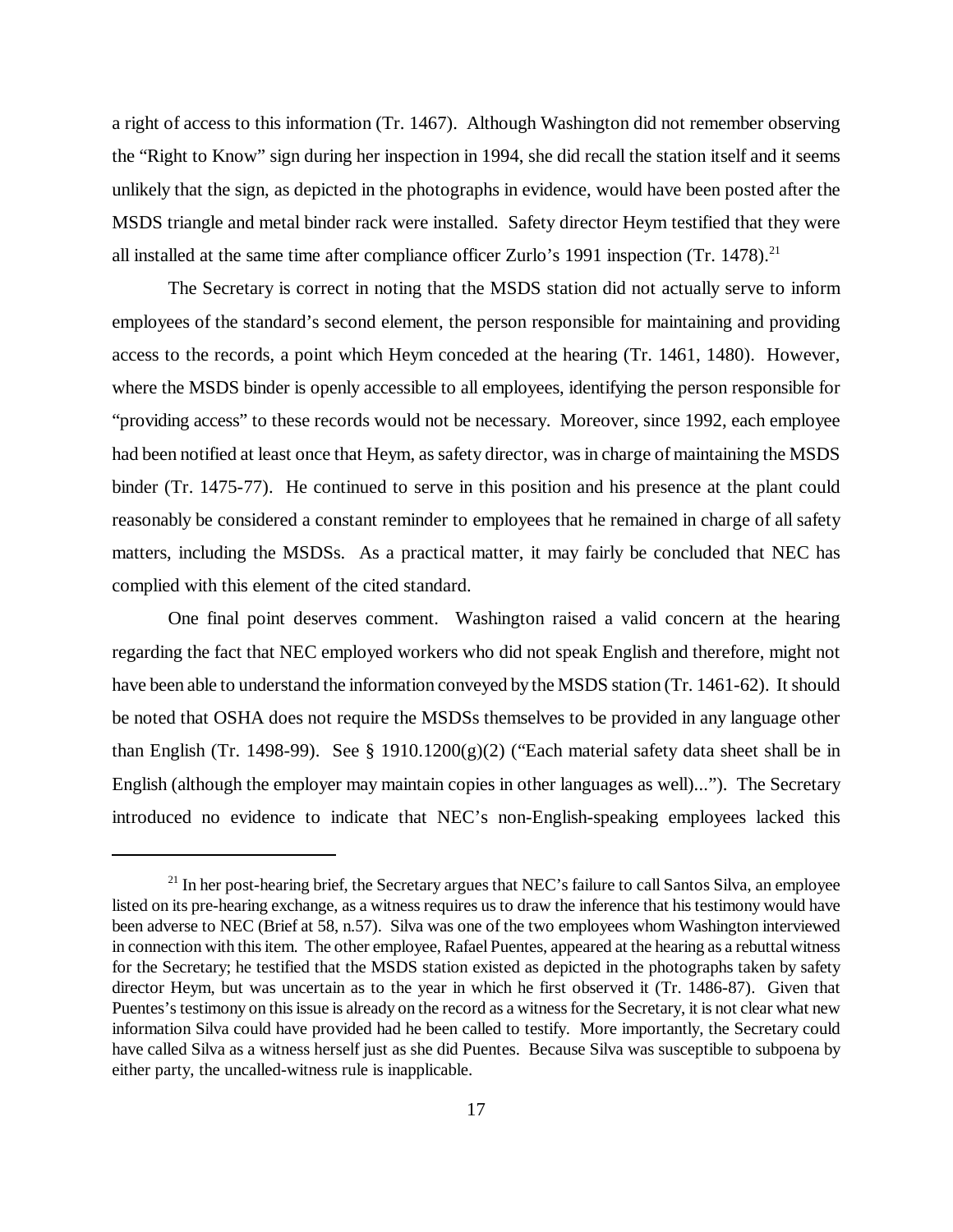information. On the contrary, the record establishes that since 1992, the information required by the standard had been conveyed at least once to employees in their respective language (Tr. 1468-69). Under these circumstances, each employee, English-speaking or otherwise, would presumably be able to associate this information with the MSDS station. Accordingly, the item is vacated in its entirety.

# **MACHINE GUARDING**

These alleged violations center upon numerous envelope folding machines found in the plant's manufacturing area. As with previous citation items, most of these machines are identified by an abbreviation of their type, such as RH (rotary high speed) or RW (rotary window), and an assigned number, such as RH-1 or RW-2. The manufacturing process on each of these machines is generally the same (Exhibit R-63). The machine operator places a stack of pre-cut paper known as "blanks" onto the machine's high-stack paper feeder where they are held and released in single sheets by a vacuum system and two rotating steel disks, known as separator disks (Tr. 2844-45, 3065).<sup>22</sup> Each sheet then travels through a series of operation points where seal gum and/or patch gum is applied and dried (Tr. 2845-46). The blank then enters the "scoring" area of the machine where it is marked with creases to indicate where the blank will be folded to create the envelope (Tr. 2846). After several folding steps, the finished envelopes arrive at a "delivery table" located in the middle of the machine where they are removed by the operator and packed into boxes (Tr. 2846-47). The speed of the folding machines vary depending upon the type; the wide range window (WRW) produces about 250 envelopes per minute, while the RH machine produces about 650 to 675 envelopes per minute (Tr. 2849, 2931, 2934-35, 3069, 3179, 3463-65).

As with the other citations, the Secretary's machine guarding case rests almost entirely upon the testimony of compliance officer Washington. However, her testimony regarding these violations was extremely problematic, raising disturbing questions about her credibility. A close review of Washington's inspection notes reveal several inconsistencies, errors, and even fabrications, regarding employee exposure, none of which she was able to adequately explain at the hearing. Most troubling is what can only be termed a manipulation of the hazardous conditions which she claimed to have

 $^{22}$  A few of the folding machines were equipped with a special attachment that held large rolls of paper onto the machine for processing in lieu of pre-cut blanks (Tr. 1958-59).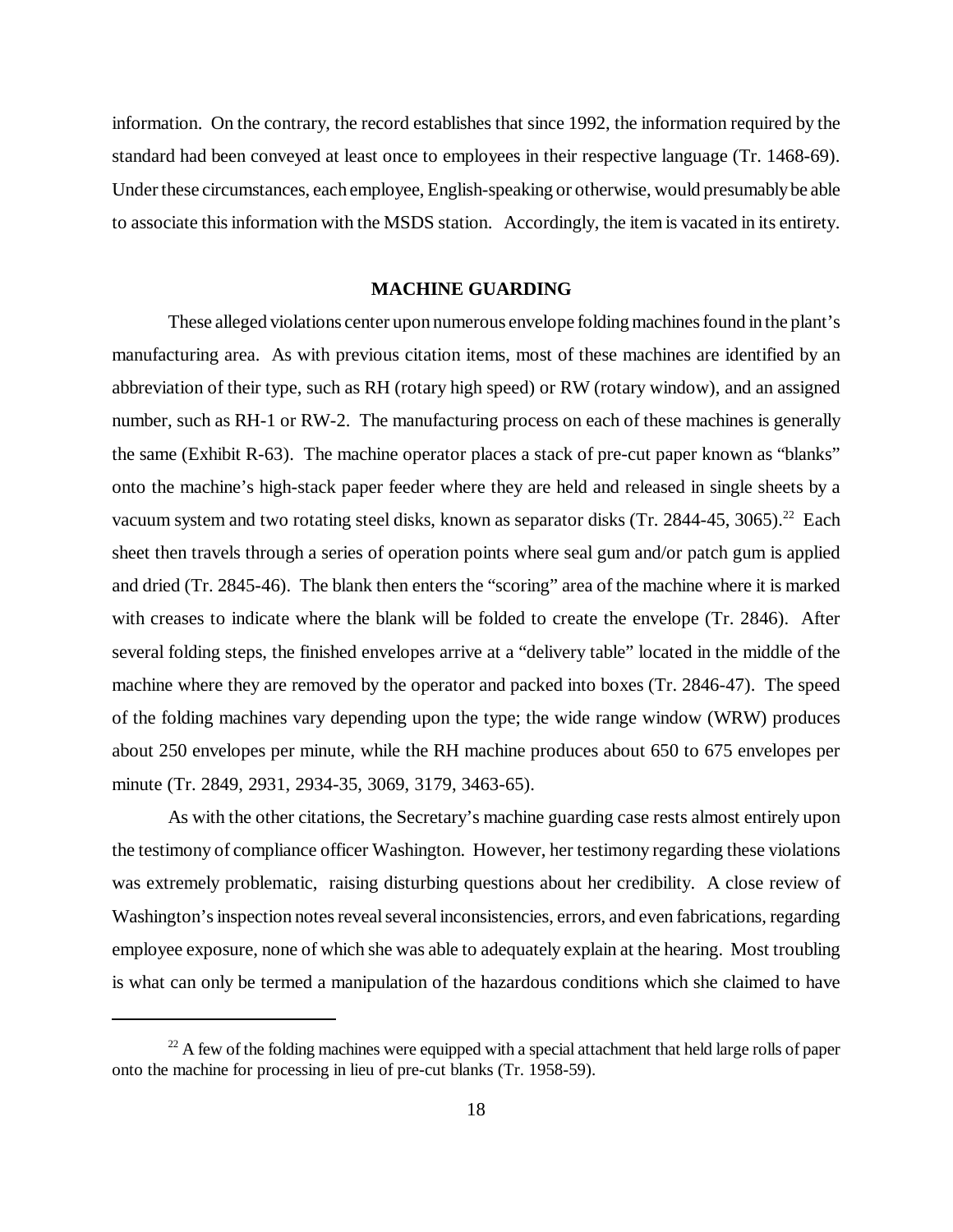observed during her inspection.

First, Washington acknowledged having obtained permission from her supervisor to use a "master copy" of her OSHA 1B inspection notes, one for each alleged instance of machine guarding violation, to generate the information related to each of the cited machines (Tr. 2381-82, 2411, 2416, 2418-20, 2424, 2430-31, 2473-74, 2487-91, 2519-20, 2530, 2545-51, 2559, 2582-92; Exhibits R-34 to R-55). After covering those areas on the master sheet which identify the machine cited, the employee allegedly exposed, and in some cases, the time of the alleged exposure, she simply photocopied the master sheet, then filled in the missing information relating to a particular machine, rather than generate a new sheet of notes (Tr. 2377-80, 2382-83, 2397-99, 2408-10, 2423, 2432, 2474-75, 2552-53, 2571-72, 2583-84, 2591-92). As a result, Washington's descriptions of employee exposure are virtually identical for every machine cited under a particular instance of violation, irrespective of the fact that the cited machines were, in most cases, operated by different employees and purportedly observed at different times.

Perhaps Washington and her supervisor viewed this method of documentation simply as an efficient way to compile the information associated with a large inspection. However, the circumstances surrounding most of Washington's documented observations undermine the veracity of her claims. Many inconsistences were accurately summarized by NEC in a four-page exhibit which tracks some of Washington's alleged observations by date and time, revealing a bizarre pattern of unlikely exposures (Exhibit R-56a).<sup>23</sup> For instance, Washington's notes indicate that on March 23, 1994, she observed several employees exposed to the same hazard at the same time; thus, at 3:10 PM, she claimed to have observed four employees exposed to unguarded rotating separator disks on five different machines (Tr. 2383-84; Exhibits R-34 to R-38 & R-56a at 2).<sup>24</sup> Similarly, Washington's notes indicate that on March 10, 1994, she observed five employees removing jammed envelopes from three different areas of their assigned machines at the same time; for instance, at 11:00 AM, she

<sup>&</sup>lt;sup>23</sup> At the hearing, NEC was permitted to submit an amended copy of this exhibit that conforms to the evidence of record (Tr. 4071-73; Exhibits R-56 & R-56a).

 $24$  Although Washington explained that her observations did not actually occur at the same time, but most likely over the course of several minutes, she failed to explain why her inspection notes do not reflect as much (Tr. 2298-99, 2366).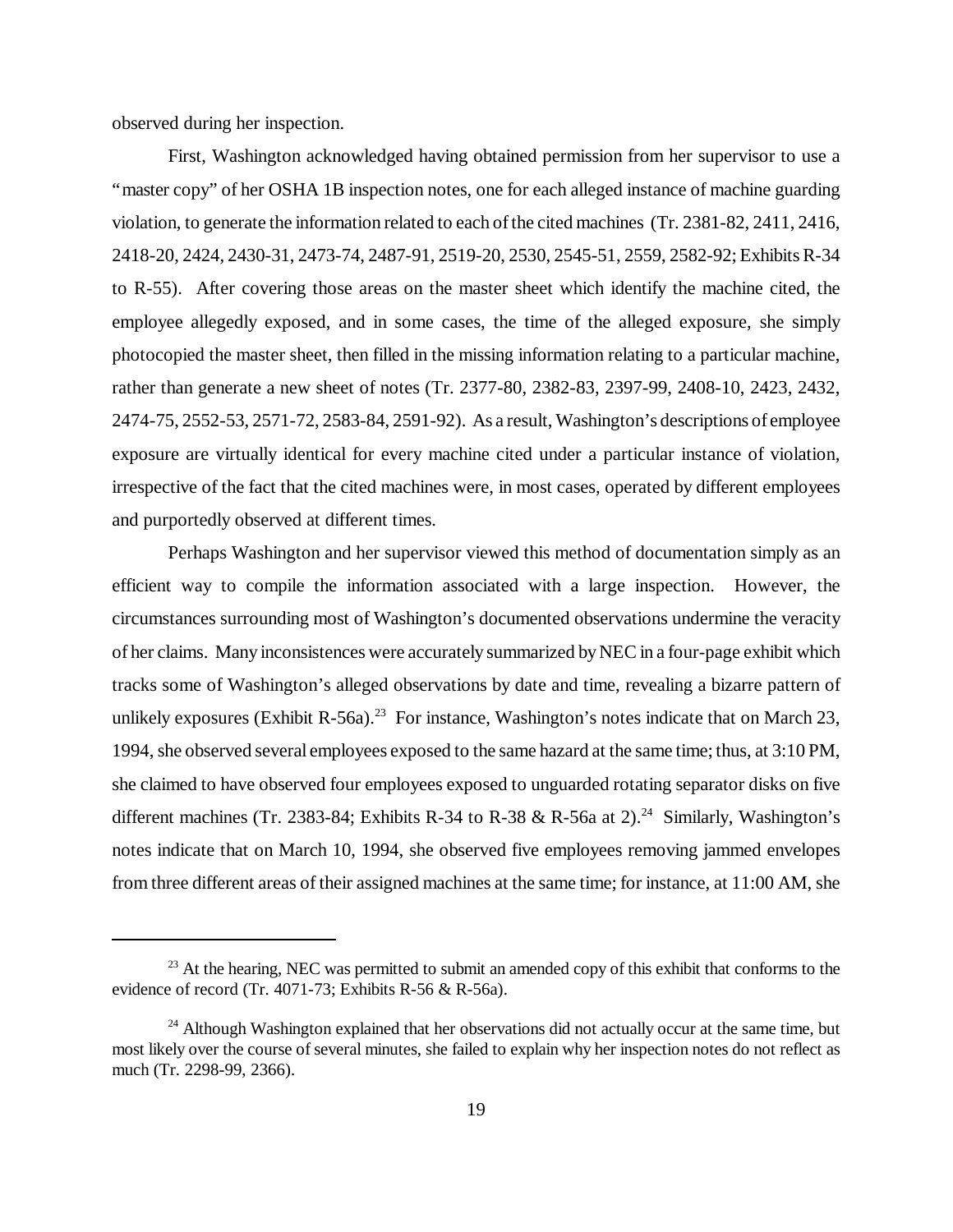claimed to have observed employee Ricardo Vasquez removing jammed envelopes from the transfer area, delivery area, and scoring area, of the RA-3 machine (Exhibits R-45 at 44, R-48 at 65, R-52 at 4, & R-56 at 1).<sup>25</sup>

In addition to these implausible scenarios, Washington admitted to making two obvious "errors" regarding employee exposure, one of which she attempted to correct prior to the hearing. First, she acknowledged that she erred in documenting Ronaldo Gonzalez as the employee exposed to the unguarded separator disks of four different machines on the same day and within a ten-minute time frame (Tr. 1743-44, 2425-27; Exhibits R-36, R-38, & R-56a at 2). Indeed, the record indicates that employees are rarely, if ever, assigned to more than one machine during a shift (Tr. 3965-66,  $3993-94$ <sup>26</sup> Washington, however, never explained how she made such a glaring mistake, and also failed to indicate what she actually observed with regard to these four machines, this particular employee, and the condition in question.

Second, Washington conceded to having erred in naming Puentes as the exposed employee under four separate instances of violation when he was not even present at the plant on the dates alleged (Tr. 1792, 1794-95, 1797, 2675-76, 2687, 2692, 2697-98; Exhibits R-35 at 149, R-43 at 38, R-50 at 78, & R-59). Initially, Washington claimed to have simply "reconstructed" Puentes's exposure based upon her interview of him in March of 1994 (Tr. 1792, 1794-95, 1797, 1887-89). Then on cross-examination, she admitted that after meeting with the Secretary's counsel at some point after the notice of contest was filed, she recognized that her inclusion of Puentes as an exposed employee was an "inaccuracy" and amended her inspection notes to allege the exposure of a second employee, Catarino Tzumuc (Tr. 2676-89, 2695-96, 3142-43; Exhibits R-58, R-59, R-73, & R-74).<sup>27</sup> It remains unclear how adding a second employee to her inspection notes corrects this mistake,

 $25$  With the exception of employee Vasquez, Washington admitted at the hearing that she did not actually observe these employees remove jammed envelopes from all three sections of their assigned machines at the dates and times indicated in her notes. See discussion *infra* p.21, 34.

<sup>&</sup>lt;sup>26</sup> Although employee Mendoza claimed that he once operated two machines at the same time, his testimony was effectively rebutted by supervisor Pastor, George Ramos, head adjuster, and Luis Cleto, a coworker (Tr. 3835-36, 3904, 3907-08, 3920-21, 3965-68, 3993-94).

 $27$  The amended pages were designated in all but one case with the same page number as the original page, followed by the letter "a" (Tr. 3143, 3146; Exhibits R-56a, R-58, R-59, R-73, R-74 & R-77).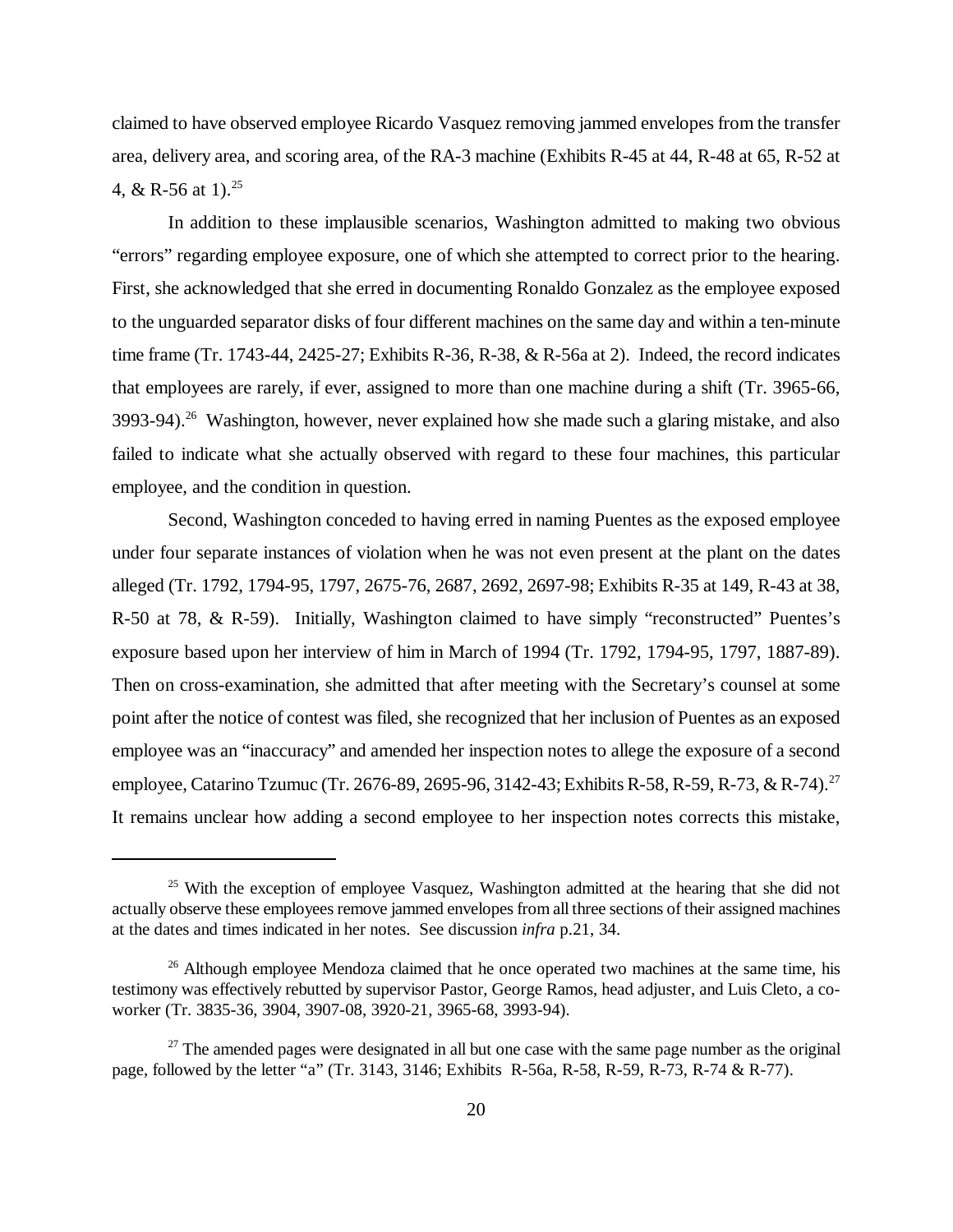particularly where Washington apparently did not actually observe the exposure of Tzumuc either.

Finally, and most damaging, Washington admitted that in several instances, she did not in fact observe the employees named in her inspection notes as exposed to the documented conditions. At the hearing, she acknowledged relying upon a single statement alleged to have been made by v.p. of engineering Ginzburg during the inspection to establish employee exposure on machines which she never personally observed (Tr. 2152, 2158-61, 2177-82, 2195-96, 2204-05, 2209-11). Thus, under three instances of violation, discussed *infra*, she simply "assumed" employee exposure based upon what she admitted was a general comment made by Ginzburg without specific reference to any of the machines cited under these instances (Tr. 2183-87, 2212-13). In doing so, Washington essentially "multiplied" her findings to include machines which she herself never actually observed and which Ginzburg's alleged "admission" never identified as hazardous (Tr. 2213).

An equally disturbing aspect of Washington's actions is her unexplained fabrication of the dates and times which appear in both her inspection notes and the citation on which these nonexistent "observations" occurred. Washington simply decided to take Ginzburg's alleged comment of April 5, and use it as a basis for documenting the exposures as occurring at various times on March 10, March 23, and April 14, 1994 (Tr. 2197-99, 2212; Exhibits R-48 & R-50). The alleged admission is discussed *infra*. Such an investigative technique is not by any means a legitimate case of extrapolation of known data, but rather a highly improper act of constructing evidence based upon conjectural knowledge without any connection with facts either known or proved. It is interesting to note that Washington amended some of the corresponding inspection note sheets by adding the word "reconstructed" to the beginning of each instance description; this one-word amendment does not serve to explain that the exposures detailed therein were never actually observed (Tr. 3149-54; Exhibits R-48, R-50, R-58 & R-77). See *infra* n.47.

Whether part of a deliberate attempt to bolster a weak case against NEC or the result of misguided efforts to simply perform her official duties, Washington's actions are unacceptable and not without considerable consequence for the allegations presented here by the Secretary. In fact, having sensed the plight of his case, counsel for the Secretary preserved on the record at the close of the hearing a stipulation regarding NEC's size and annual earnings, in admitted anticipation of a claim for attorney's fees being filed by NEC under the Equal Access to Justice Act (EAJA) (Tr.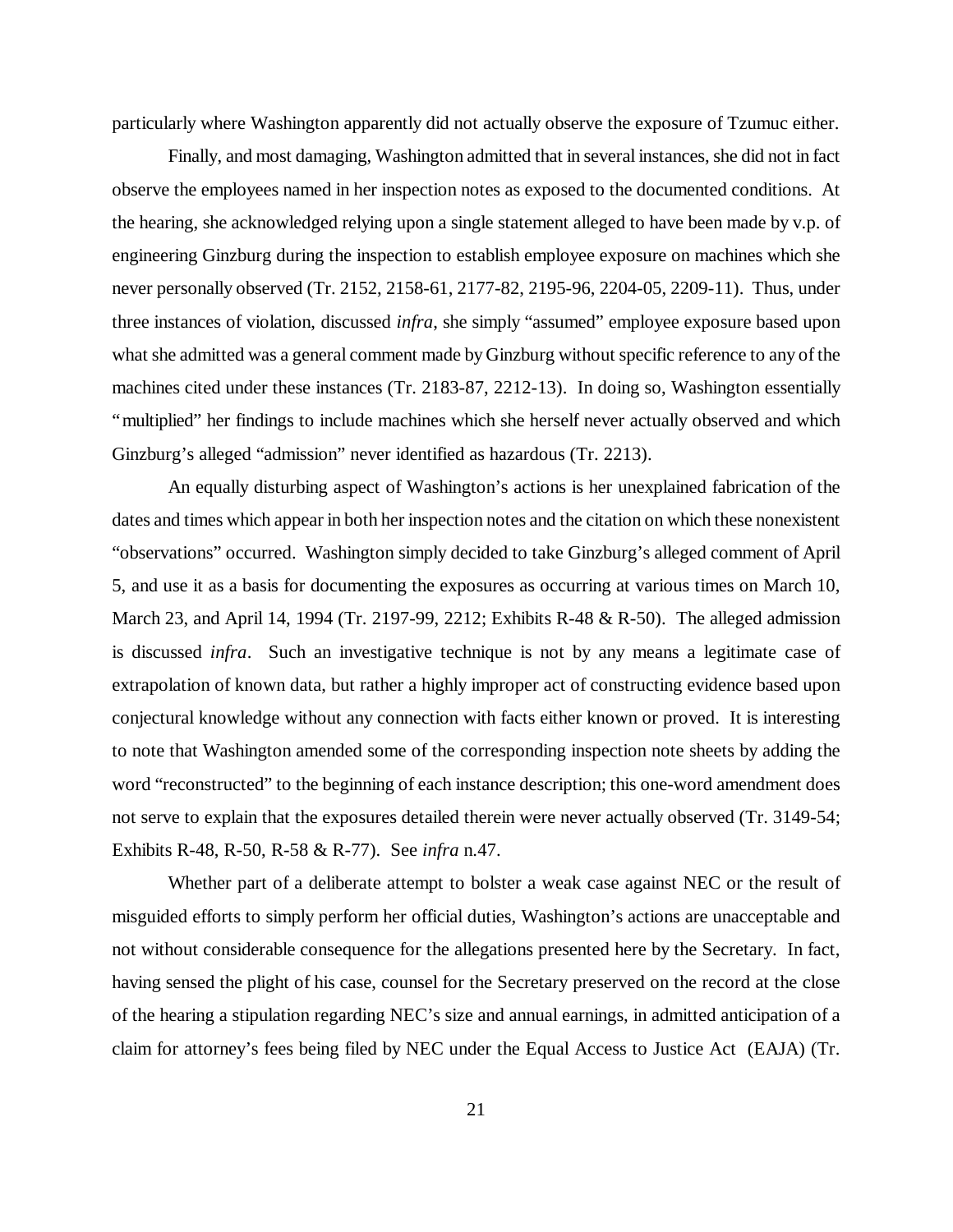4076-77). Under EAJA, a prevailing party is entitled to an award of attorney fees and costs if the Secretary's position was not substantially justified. The significance of this unprecedented move on the part of the Secretary was not lost on NEC which argued at the hearing that a dismissal of this portion of the Secretary's case might be appropriate without further ado. The following analysis demonstrates that the machine guarding charges cannot be sustained on the merits.

# **Machine Guarding under § 1910.212(a)(1)**

 This standard requires an employer to provide one or more methods of machine guarding to protect the operator and other employees in the machine area from hazards such as those created by point of operation, ingoing nip points, rotating parts, flying chips and sparks. Under two separate charges, one repeat and one willful, the Secretary alleges that NEC employees were exposed to hazards presented by various unguarded moving parts of several different folding machines. <sup>28</sup>

# **Repeat Citation 3, Item 4**

This item is divided into five subitems, four of which remain in dispute.<sup>29</sup> The folding machines cited involve three types of alleged hazards: unguarded rotating separator disks, unguarded rotating parts, and unguarded pinch points.

### **Separator Disks [Subitems(b) & (c)]**

Under these subitems, the Secretary alleges that employees were exposed to unguarded rotating separator disks located at the bottom of the high-stack paper feeders on fourteen folding machines. Each separator disk is ten inches in diameter and weighs five pounds; during production, the disks rotate towards each other and support the stack of blanks as they are separated and fed into the machine (Tr. 1543, 3081, 3083-84, 3463; Exhibits C-21A & C-21D). The distance between the disks could be adjusted and varied depending upon the size of the envelope being manufactured (Tr.

<sup>&</sup>lt;sup>28</sup> Washington maintained that these conditions were cited under separate citation items based upon their respective characterizations. Specifically, she testified that for those conditions which were identical in terms of machine and unguarded area to that which had been previously cited in 1992, the item was characterized as willful; for those conditions which involved the same machines but different areas than that previously cited, the item was characterized as repeat (Tr. 1505, 1833-34). However, according to v.p. of engineering Ginzburg, this approach does not hold true for all of the violations alleged here. For instance, he testified that while the *machines* cited under willful citation 2, item 4, instance (e) were also cited in 1992, the *conditions* for which they are currently cited do not match those cited in 1992 (Tr. 3026; Exhibit C-6 at 8).

 $29$  Subitem (a) was withdrawn by the Secretary (Post-Hearing Brief at 10).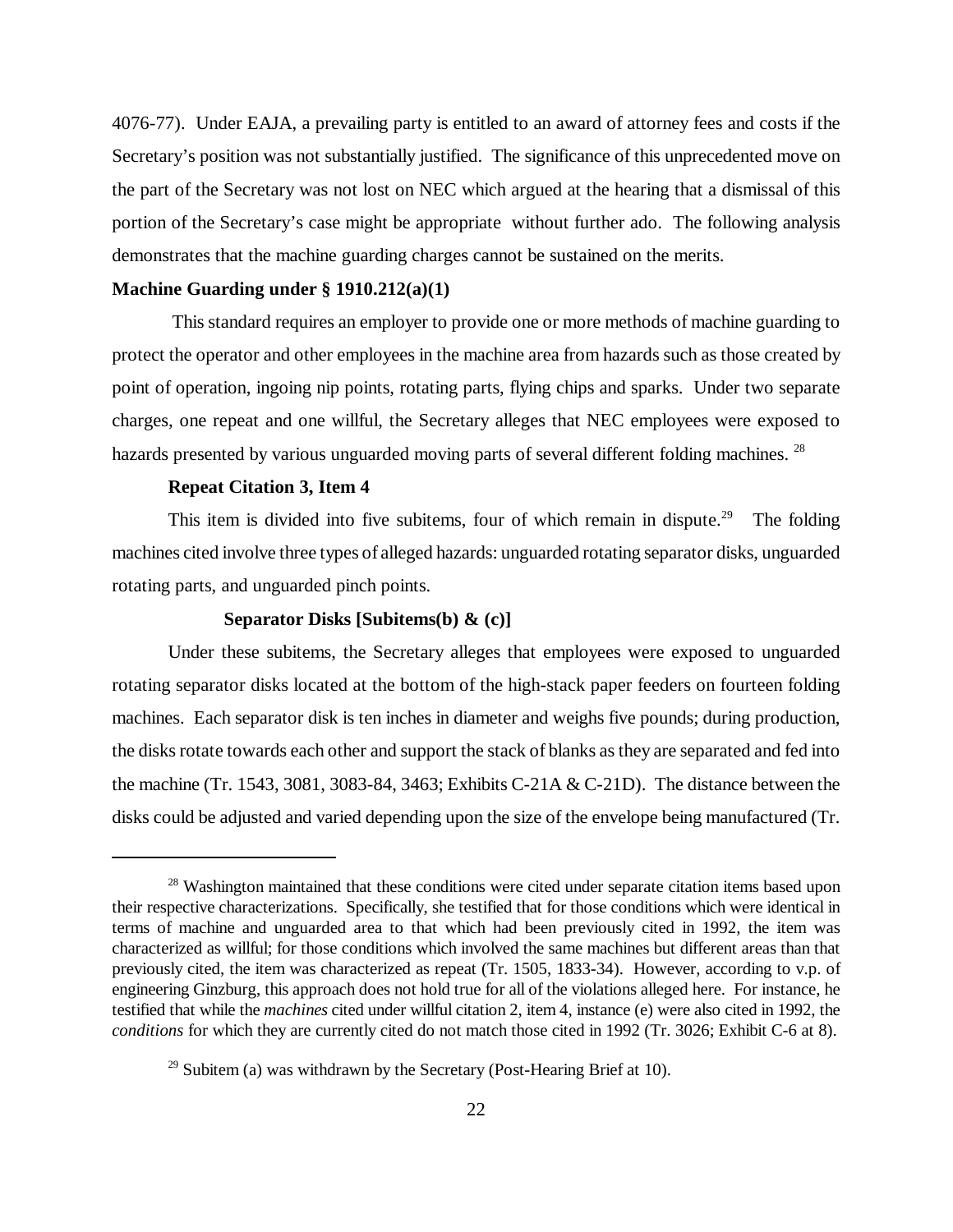3084-86, 3458-59). The disks rotate at varying speeds, ranging from 117 rotations per minute (rpms) on the MO, WRW, and WR machines, to 800 rpms on the RA machine (Tr. 1754, 2931, 2973, 3463- 65).

According to Washington, on March 23, 1994, she observed eleven employees place their hands within one-quarter to twelve inches of the rotating separator disks while loading and adjusting blanks on the feeders of the cited machines (Tr. 1510, 1539-43, 1555-56, 1739-50; Exhibits C-18, C-21A through C-21D,  $\&$  R-34 through R-40).<sup>30</sup> She indicated that these employees had allowed the stack of blanks to drop below twelve inches in height before replenishing the feeder with additional paper; she acknowledged that there was no exposure when an employee replenished a stack of blanks whose height exceeded twelve inches (Tr. 1553-56; Exhibit C-18).<sup>31</sup> NEC does not dispute that the separator disks on the cited machines were unguarded and that employees loaded blanks onto the feeder while the machine is in operation. Although the disks are not sharp, there is no question that should an employee come into contact with them during production, serious injury could result  $(Tr. 3082-83).^{32}$ 

As discussed *supra*, Washington's testimony regarding employee exposure is highly suspect. She conceded to having erred in documenting Puentes and Gonzalez as the employees exposed to the unguarded rotating separator disks on five of the machines cited under these instances. In addition, Washington was unable to adequately explain how, according to her inspection notes, she was able to observe the named employees loading paper onto the feeders of seven different machines, all of whose stacks had depleted to some unspecified height of less than 12 inches, at essentially the same time (Tr. 2370-71, 2383-84, 2389-91; Exhibits R-34 through R-37 & R-56a at 2). When questioned on the brief amount of time it took her to make these observations, Washington

<sup>&</sup>lt;sup>30</sup> In her post-hearing brief, the Secretary stated that Washington observed only four employees performing this task, having apparently neglected to include those employees working on the machines cited under instance (c) and documented in Washington's corresponding inspection notes (Tr. 1747-51; Exhibit R-40).

<sup>&</sup>lt;sup>31</sup> Washington was unable to identify, and did not document, the exact height of paper in the feeder for each exposed employee she observed (Tr. 2366-69, 2383-84).

 $32 \text{ In } 1990$ , an NEC machine operator suffered injury to his hand when it became caught between a "feeder disc" and cylinder while he was resetting an MO machine (Tr. 3459-62; Exhibit C-52).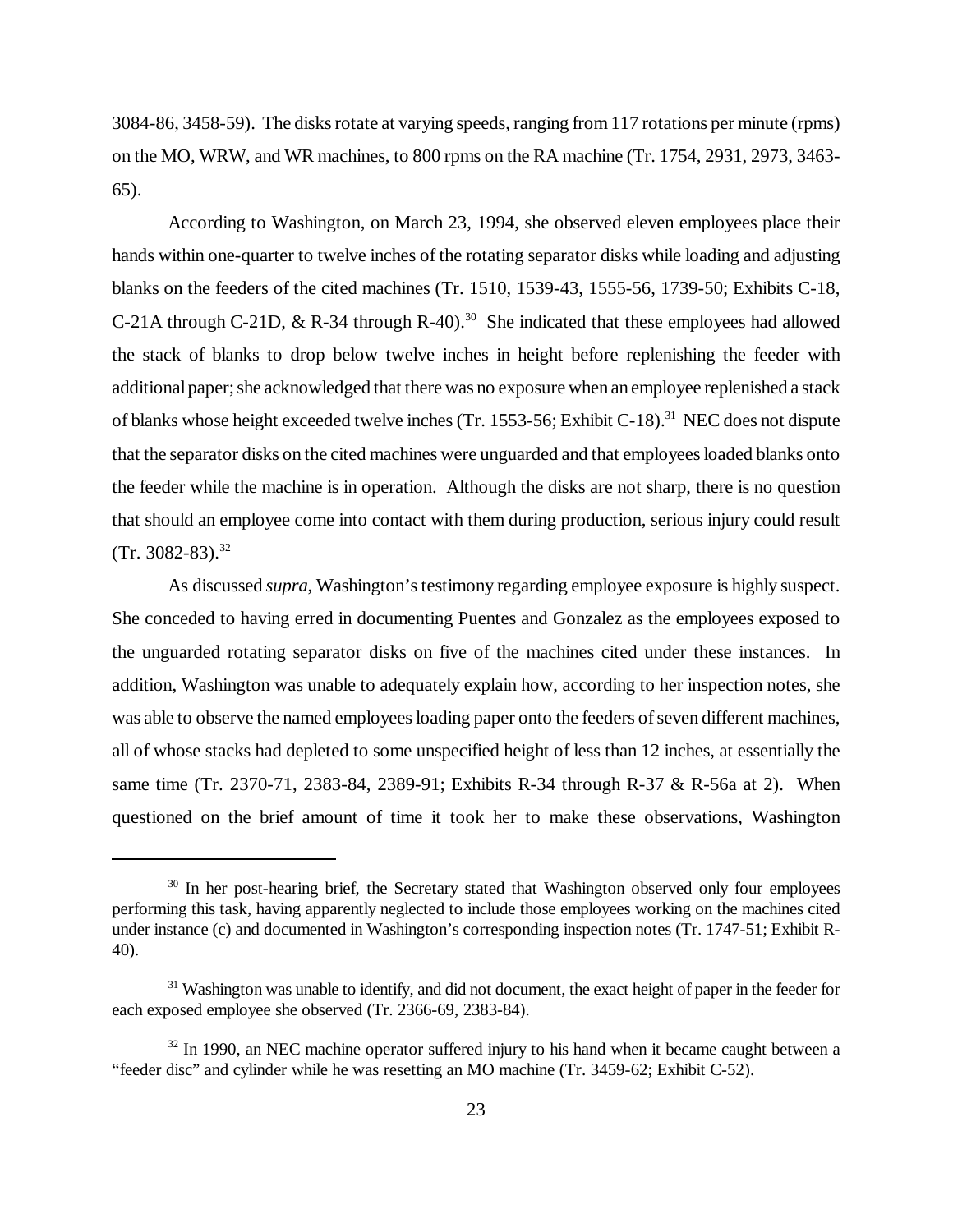equivocated, "I did see [the employees] placing paper [on the feeders] but it may not have been necessarily when I approached them." (Tr. 2390).

Without credible proof of actual exposure, the Secretary's case hinges upon proof of access to the feeder's separator disks. *Miniature Nut and Screw Corp.*, 17 BNA OSHC 1557, 1560, 1996 CCH OSHD P 30,986 (No. 93-2535, 1996) (citations omitted) (to prove a violation of a machine guarding standard, the Secretary must prove either that employees had actually been exposed to the violative condition or that it was reasonably foreseeable that they would have access to the violative condition). Access to a violative condition may be shown by establishing that it is reasonably predictable that during the course of their normal work duties, employees might be in the "zone of danger" posed by the condition. *Id.*

Washington's testimony comes up short, lacking critical details such as how the feeder operated and how employees loaded the feeder. For instance, she repeatedly alleged that employees "adjusted" each stack of blanks after placing it in the feeder, but never explained how they did so or why. NEC's witnesses, on the other hand, provided relevant information about the feeder's operation and did so in a knowledgeable manner. Based upon their credible testimony, it is evident that during the normal course of their work duties, employees did not have access to the "zone of danger" presented by the rotating separator disks.

Depending upon the speed of a given machine, blanks are replenished by the machine's operator every one to five minutes (Tr. 3053-54, 3072; Exhibit R-70). During the production process, the operator stands behind the machine and places the stack of blanks in the feeder using one or two hands; the stack remains properly aligned by four adjustable posts positioned around the stack, as well as a vibration system which aids the feeding process, and therefore, does not require any sort of "adjustment" (Tr. 3054-56, 3061-63, 3086; Exhibits R-69 & R-70). As indicated *supra*, the separator disks are located *beneath* the stack of blanks and serve to support the stack as each sheet is separated and fed into the machine (Tr. 2845, 3084-85; Exhibits C-21A). Ginzburg, as well as head adjuster Ramos, testified that an employee could not wait until a stack of blanks was depleted to any height less than three inches before replenishing it since doing so would result in a paper jam which, in turn, would trip a sensor installed in this area of the machine that shuts down the machine's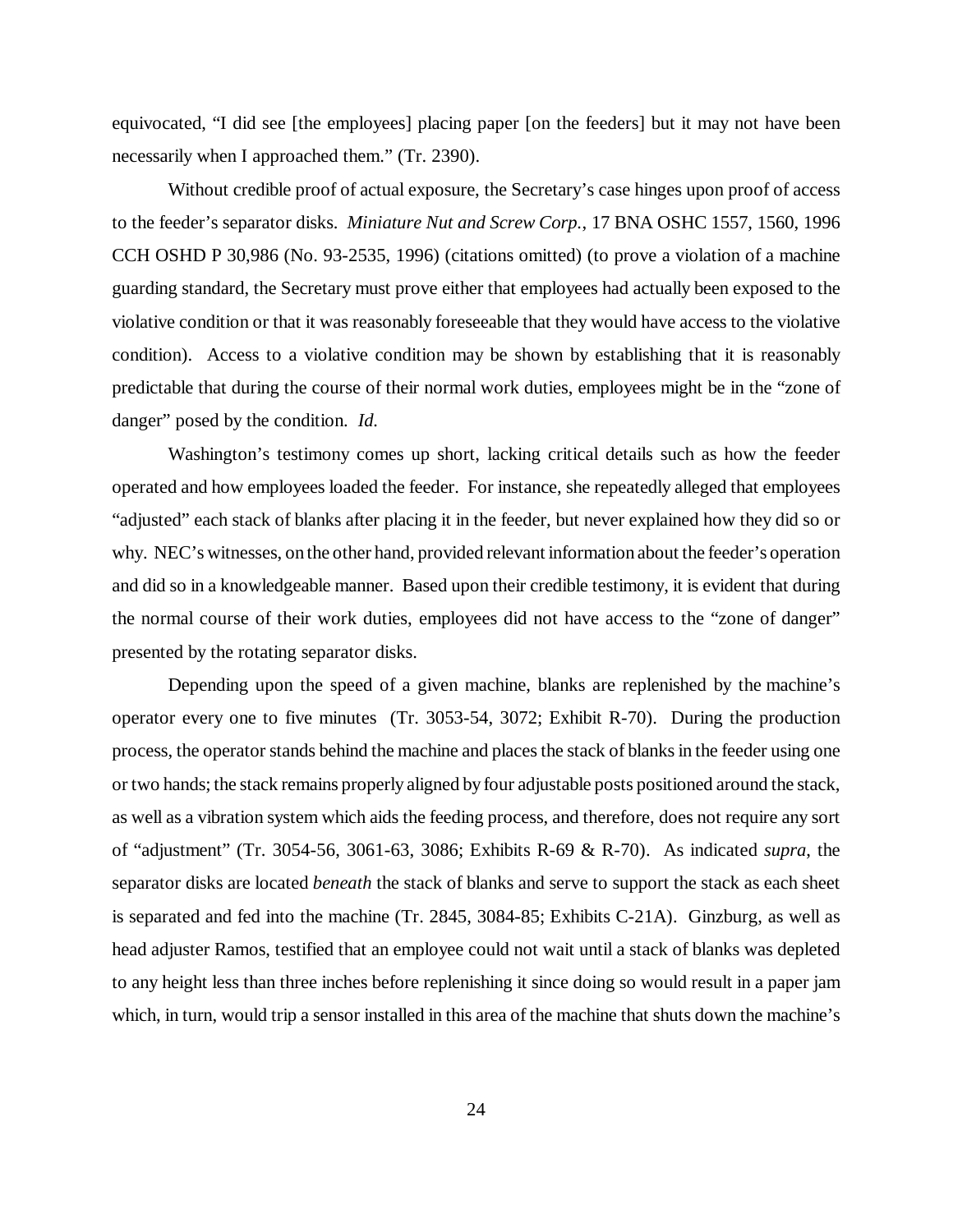production (Tr. 2880-82, 3064-67, 3925-26).<sup>33</sup> Thus, in order to avoid damaging the machine and disrupting production, employees were trained to keep the stack of blanks higher than three inches, at a height of about eight to nine inches (Tr. 3067).

Citing primarily to the testimony of Ginzburg, the Secretary claims in her post-hearing brief that "there is no dispute that [NEC's] envelope folding machines were equipped with jam sensors..." (Post-Hearing Brief at 31). For some reason, though, compliance officer Washington made not one reference to the existence of such devices throughout her lengthy testimony during the Secretary's case-in-chief. In fact, the subject of jamming was discussed extensively at the hearing, yet Washington failed to mention that any of the folding machines cited here were equipped with devices which would halt production under such circumstances (Tr. 1988-94). On the other hand, all three of the Secretary's other witnesses ! Puentes, Mendoza, and Zurlo ! readily acknowledged this fact (Tr. 2782, 2787-88, 3546-47, 3804, 3843, 3848).

Relying upon the testimony of three NEC employees ! Ramos, Puentes, and Mendoza ! the Secretary claims that while sensors did exist on the cited machines, they did not function properly because they were broken and/or disconnected. However, the record contains no credible evidence to establish this fact, either generally or with regard to the cited machines.<sup>34</sup> The sensors, which were installed by the manufacturer in multiple areas of all folding machines, were tested by an NEC adjuster three times a day, before the start of each shift; if found to be inoperable, the machine is taken out

<sup>&</sup>lt;sup>33</sup> On rebuttal, compliance officer Zurlo testified that he did not cite the unguarded separator disks in 1992 because he never observed an employee allow the stack of blanks to deplete to less than twelve inches in height (Tr. 3580-81, 3637-38). Yet during the course of just two visits to the NEC plant with Washington in 1994, he claimed to have observed employees on one or two occasions loading and straightening blanks with their hands three to four inches from rotating separator disks (Tr. 3580-81, 3639). He was unable to recall which employees were engaged in this conduct or on which machines they were working (Tr. 3639-40). Zurlo's testimony strains credulity and contrasts sharply with that of Washington who was unable to specify the height of the stack of blanks on those occasions when she observed the same process and failed to indicate the distance between the employees' hands and the rotating separator disks.

<sup>&</sup>lt;sup>34</sup> On rebuttal, the Secretary introduced a videotape of Ginzburg attempting to demonstrate the operation of an infrared sensor for Washington (Tr. 3758, 3763; Exhibit C-64). In the videotape, Ginzburg is seen waving a pencil, then an envelope, in front of a small box located in the scoring area of a folding machine, but the machine continues to run (Tr. 3763-64; Exhibit C-64). At the hearing, Ginzburg explained the sensor was not broken, but that he simply had not realized that this type of sensor could not be activated by breaking the beam alone; a sequence switch must also be tripped (Tr. 4036-37, 4039-41, 4073-74).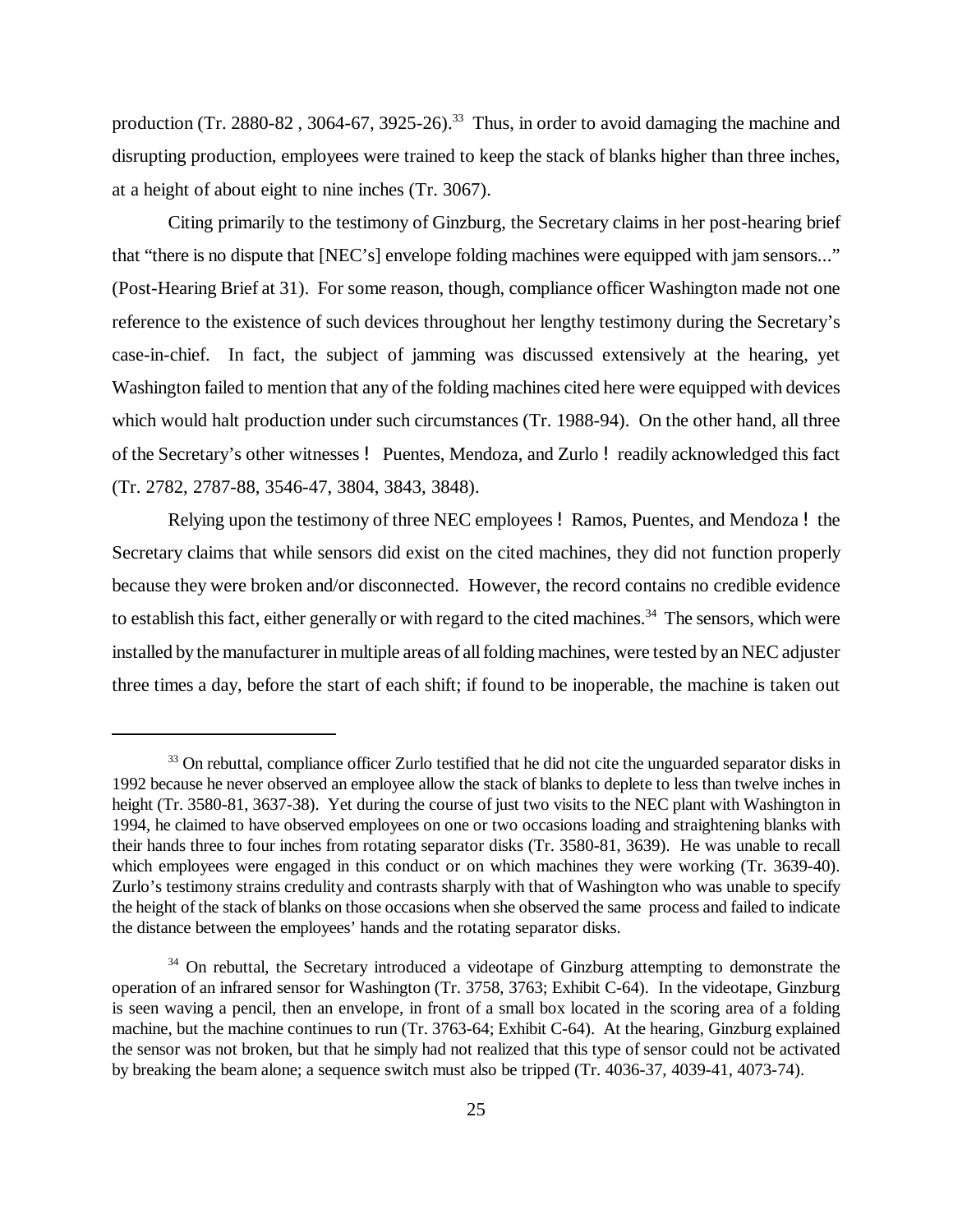of production until the sensor is repaired (Tr. 2856, 2868, 2873-78, 2896-97, 3988-89, 4001; Exhibit R-65). In addition, Ramos testified that only the jam sensor in the feeder area was ever disengaged and this occurred only during each machine's weekly warm-up session (Tr. 3991-92, 4001-04). Given the serious and potentially irreparable damage that a jam could cause if paper continued to be fed into production, it seems unlikely that the sensors in any other area of the machine would be disconnected for any purpose during production (Tr. 2854-55, 3812, 4006-07).

The testimony of Puentes and Mendoza is unpersuasive. According to Mendoza, he allowed the feeder on his machine to completely deplete the stack of blanks every hour of his shift, yet the machine continued to run; in fact, he maintained that while reloading the feeder, he came so close to the rotating separator disks that he touched them (Tr. 3821-23, 3812, 3815, 3868-70). He also claimed that many times Ramos did not check the sensors before their shift began (Tr. 3831, 3834-35, 3848, 3878). Similarly, Puentes testified that he witnessed jams occur in multiple areas of his assigned machine, yet production continued (Tr. 2753-56, 2780-81). Both witnesses displayed a hostile attitude towards NEC and many aspects of their testimony were inherently questionable. Moreover, their claims were effectively rebutted by the manifestly knowledgeable testimony of NEC's witnesses, particularly Ginzburg, Ramos, and employee Cleto.

Thus, given the location of the separator disks, the more than three-inch height of the stack on which a new stack of blanks was placed, and the presence of a sensor which tripped once the stack's height dropped below three inches, the hands of an employee loading a feeder with blanks remained well outside of any zone of danger presented by the unguarded rotating separator disks. Accordingly, the allegations in connection with the separator discs are unfounded.

# **Rotating Parts [Subitems(c) & (d)]**

Under subitem (c), the Secretary alleges, in addition to the separator disc allegations, that employees were exposed to unguarded rotating parts located in the delivery and feeder sections of seven folding machines (Tr. 1630, 1636; Exhibit C-21F).<sup>35</sup> Washington testified that she observed employees reaching quickly into the "area" of these rotating parts in order to remove jammed

 $35$  Having failed to specifically identify these rotating parts by their "technical name" in the citation, Washington explained at the hearing that the parts in the delivery section of the cited machines were rotating cylinders known as "sill flat folders"; she never identified the rotating parts in the feeder section (Tr. 1559-63).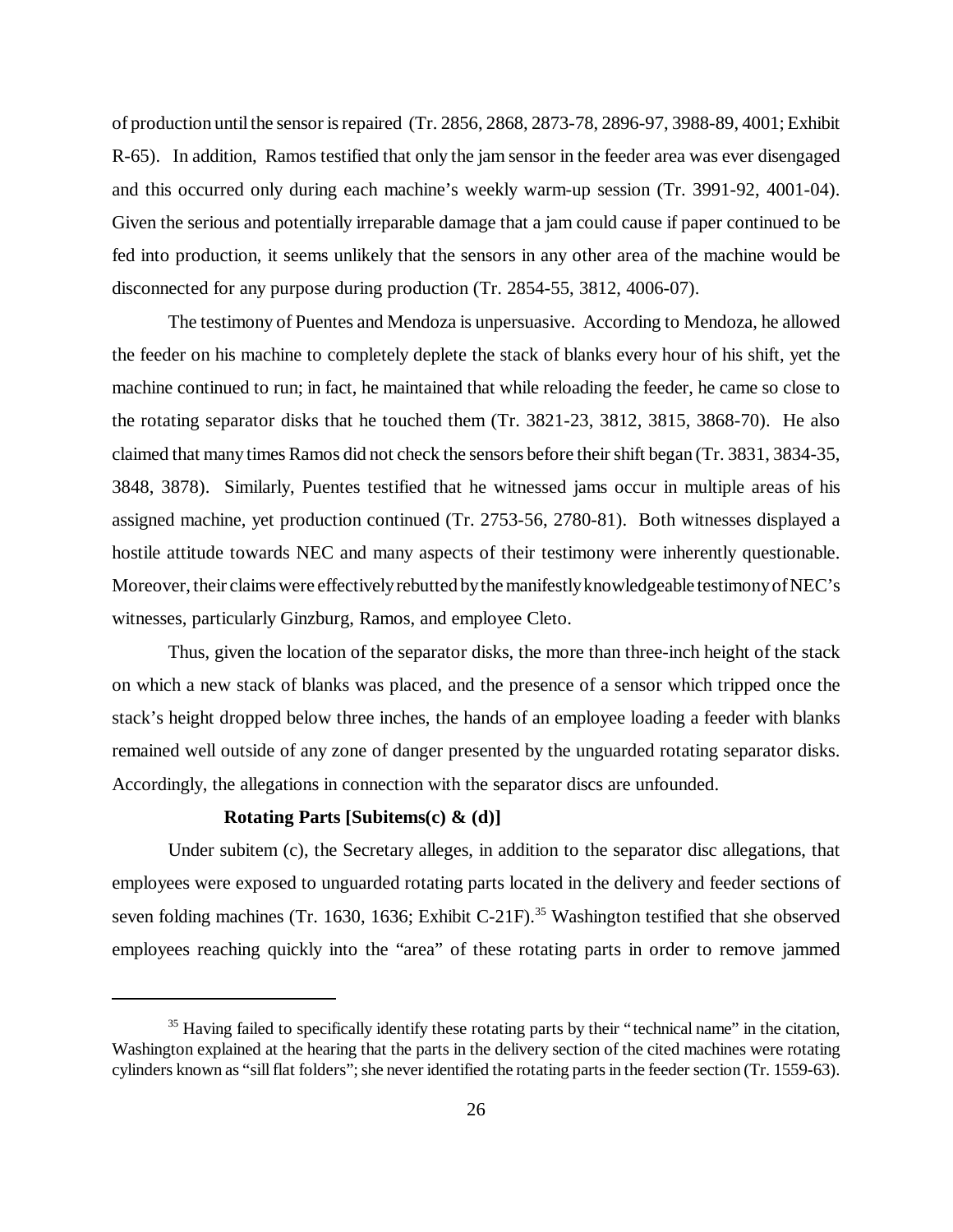envelopes and/or prevent the envelopes from jamming  $(Tr. 1560-61, 1593, 1636-37).$ <sup>36</sup> She stated that Ginzburg told her during her inspection that it was normal operating procedure for employees to do this in order to prevent the envelopes from jamming (Tr. 1638-39).

Ginzburg flatly denied making any such statement. He testified that it was simply not possible for an employee to anticipate when a folding machine was about to jam (Tr. 2856, 3403-04, 3406).<sup>37</sup> As indicated *supra*, these machines operated at very high speeds, making it virtually impossible for an employee to visually observe the onset of a jam, let alone actually reach into any area of the machine to pull out envelopes while the machine was still in production (Tr. 1988-94, 2856, 3996-97; Exhibit C-18). Furthermore, should a paper jam actually occur, it has already been established that the folding machines were equipped with sensors that would immediately halt production (Tr. 2855- 58, 2863; Exhibit R-64). The Secretary failed to provide credible proof of employee exposure to any hazard presented by the unguarded rotating parts of the machines cited under subitem (c).

Under subitem (d), the Secretary alleges that an employee was exposed to an unguarded rotating part located at the rear of a Latex machine (Tr. 1628; Exhibit C-21E). According to Washington, she observed an employee reach into the "area" to remove jammed envelopes, coming within one inch of two large rotating disks (Tr. 1533-36, 1751, 2452-53; Exhibit C-21E). She had difficulty explaining exactly where the jammed envelopes were located in respect to these disks (Tr. 2451-54, 2460-63; Exhibit C-21E). While he acknowledged that a jam could occur in this area of the Latex machine, Ginzburg asserted that a sensor would halt production in such instances, and that there was no reason for an employee to place his hands in this area during the course of normal production (Tr. 3094-97). Ginzburg's testimony, marked by intense knowledge of the equipment and production process, is creditable and convincing. The Secretary failed to provide credible proof of employee exposure, actual or potential, to any hazard presented by an unguarded rotating part on the cited Latex machine. Accordingly, both subitems (c) and (d) are vacated.

<sup>&</sup>lt;sup>36</sup> Although the Secretary states in her post-hearing brief that Washington observed six employees exposed to these rotating parts, her corresponding inspection notes only detail the exposure of six employees to the rotating separator disks on these machines (Tr. 1747-51; Exhibit R-40; Brief at 12); it is not clear from the record which employees, or how many, were exposed to the rotating parts of these machines.

 $37$  Puentes's and Mendoza's claims that they reached into their folding machines during production to remove stuck envelopes and prevent a jam from occurring are not credible (Tr. 2796-97, 3837-42).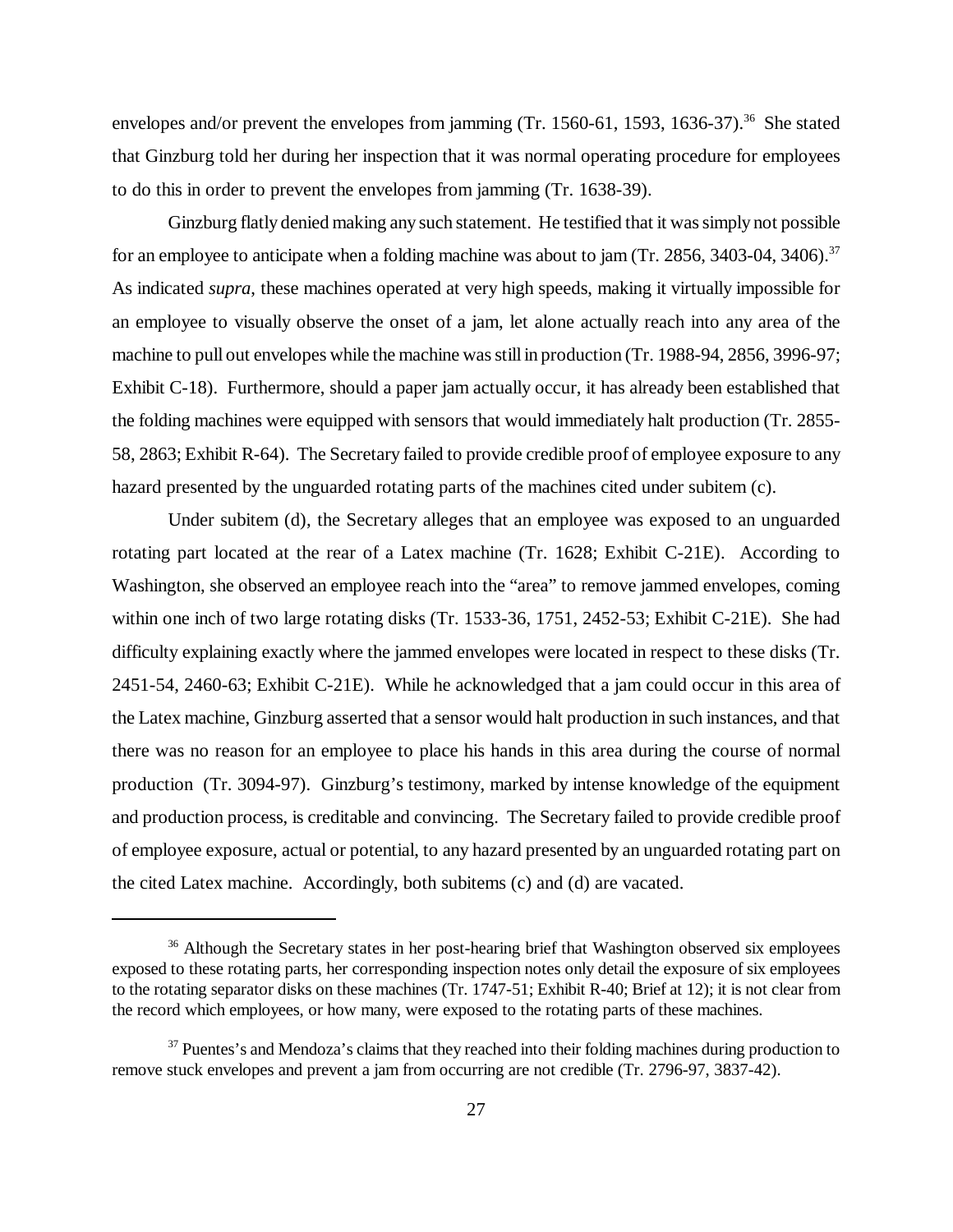#### **Pinch Point [Subitem (e)]**

Under this subitem, the Secretary alleges that employees were exposed to an unguarded pinch point located at the "patter" of three folding machines. The patter consists of several fingerlike metal extensions that are secured at one end, while the other end raises up and down, "patting" envelopes as they travel through production (Tr. 1566, 1570-71, 3176; Exhibits C-18, C-21F, C-21G, C-21H, & R-72). During her testimony, Washington failed to explain exactly what function the patter served. Ginzburg testified that it served to slow an envelope's forward progress during production (Tr. 1571, 3175-78). Washington testified that she observed three employees reaching in front of and behind the patters on the cited machines in order to prevent a jam from occurring and/or to remove jammed envelopes (Tr. 1567, 1571-73, 1576-77, 1630-32, 1634, 1637, 1751, 2481-83; Exhibits C-21G, C-21G, C-21H & R-41). Her inspection notes indicate that she observed all three of these employees engaged in the same conduct at the patters of their respective machines over a fifteen-minute period (Exhibits R-41 & R-56a at 3). Estimating that the employees came within an inch or two of the patter when removing envelopes from this area, Washington claimed that their fingers could have become caught in the pinch point created by the movements of the patter (Tr. 1566, 1575-76, 1634).

The evidence indicates that both the speed and height of the patter made it virtually impossible for an employee to remove envelopes from this area during production (Tr. 3181-82). According to Ginzburg, the patters on these machines operated at a speed of 8.3 strokes per second and would raise to a height of only about 3/4 of an inch (Tr. 3176, 3179-80). On rebuttal, Washington estimated that the patter operated at a speed of one stroke per second (Tr. 2471-73, 2481-83, 3747-53, 3797- 98; Exhibits C-63a & C-63b). The video segments on which she based this estimate do, in fact, suggest a somewhat slower patter speed than that indicated by Ginzburg (Tr. 3751-52, 4059-60; Exhibits C-63a & C-63b). However, even at the slower speed depicted by the video an employee would still have to move very quickly in order to reach under the fingers of the patter and successfully remove an envelope while the machine was in production, particularly since the space between a moving envelope and the raised patter measured less than one inch (Exhibits C-63a & C-63b). Given the patter's speed and the fact that the envelopes travel underneath the patter, it would be impossible for an employee to anticipate the occurrence of a jam, and should one occur, a sensor would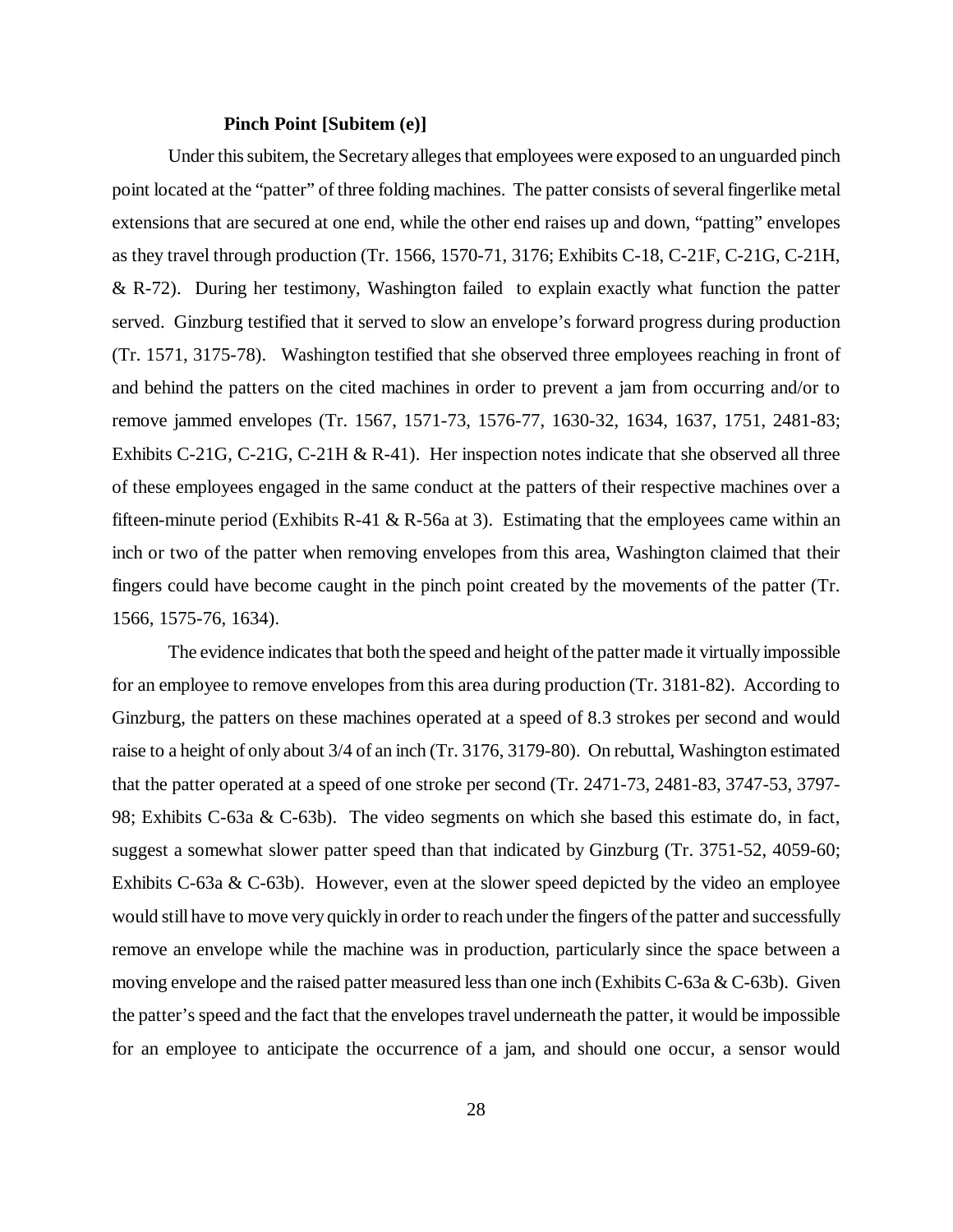immediately halt production (Tr. 3182-84, 4065-66). Ginzburg testified that employees had no reason to place their hands in this area during production (Tr. 3182-84). The Secretary failed to provide credible proof of employee exposure, actual or potential, to any hazard presented by the unguarded patters of the cited machines. Accordingly, this subitem is vacated.

#### **Willful Citation 2, Item 2**

Under this item, three subitems are in dispute, all of which involve unguarded ingoing nip points in three different areas of various folding machines.

Under subitem (a), the Secretary alleges that employees were exposed to an unguarded ingoing nip point at the delivery area of five folding machines (Tr. 1855-56; Exhibits C-23, C-26A  $&$  C-26B).<sup>38</sup> Compliance officer Washington testified that she observed three employees reach into this area of their assigned machines during production to remove envelopes that had flipped out of order (Tr. 1837-38, 1845-46, 1858-62, 1886-87; Exhibits R-43& R-74).<sup>39</sup> In doing so, she testified, the employees came within two inches of an unguarded ingoing nip point created by two rotating cylinders (Tr. 1855-57, 1859-60, 1880).

Ginzburg testified that these cylinders presented no hazard to employees since one of them did not rotate, but was actually a stationary part of the machine's vacuum well (Tr. 2903-07, 2911- 12). Although he acknowledged that a six-inch-wide ingoing nip point did exist to the right of these cylinders, he maintained that it was adequately guarded by a 36-inch-wide piece of Lexan plastic (Tr. 2904-05, 2907-09, 2915). He stated that after NEC was cited in 1992 for failing to guard the delivery areas of the two RW machines cited here, guards were installed not only on these machines,

<sup>&</sup>lt;sup>38</sup> At the hearing, the Secretary amended this subitem to allege that the RW-2 machine, not the RW-3 machine, was in violation (Tr. 1834-35).

 $39$  As with the separator disks, Washington's claims regarding employee exposure under this item were undermined by the two errors she acknowledged at the hearing. First, she identified Gonzalez as the exposed employee on two of the machines cited here with only a fifteen-minute span between alleged observations (Tr. 1858-62; Exhibits R-43 & R-56a at 4). As indicated *supra*, NEC employees were rarely, if ever, assigned to more than one machine at a time. Also under this item, Washington mistakenly identified Puentes as an exposed employee, an error which, as previously discussed, she "corrected" by amending her inspection notes to allege the exposure of a second employee whom she also did not actually observe (Tr. 1887-89; Exhibits R-43, R-56a at 4, & R-74).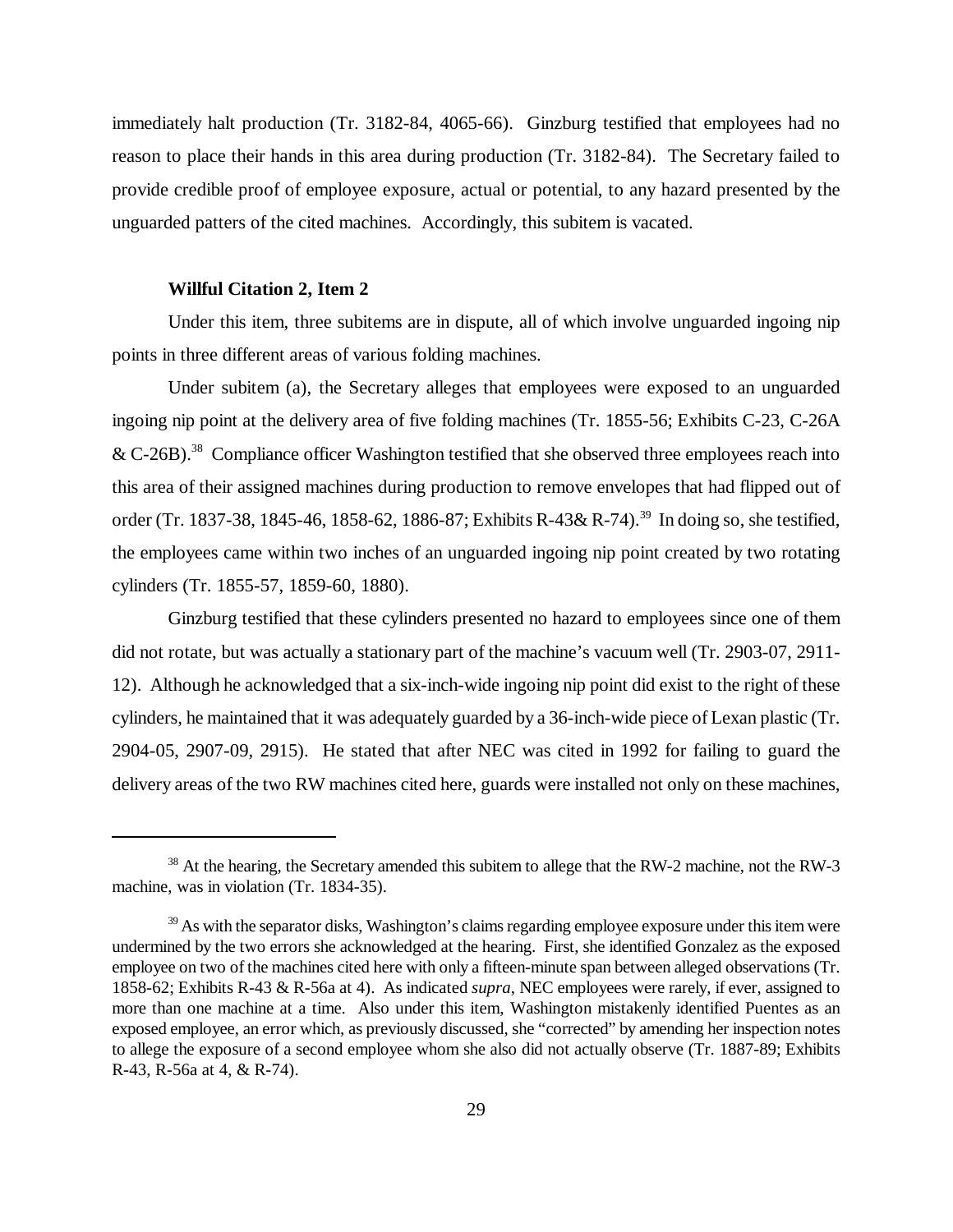but also on the RH machines currently cited here (Tr. 2898-2903, 2920; Exhibit C-6). His testimony is supported by two video stills submitted into evidence by the Secretary which depict an RW and RH machine, both of which are clearly shown to be equipped with plastic shields (Tr. 1853-54; Exhibits C-26A & C-26B). Although Washington claimed that at the time of her 1994 inspection, guards were present only on the two machines shown in the video stills, it seems unlikely that NEC would selectively guard only these machines, particularly where the RH machine was not one of the two machines originally cited in 1992 (Tr. 1846, 1880, 1883-84).

Ginzburg testified that there was no reason for an employee to reach under the shield during production (Tr. 2918). Moreover, he stated that the ingoing nip point located underneath the shield could not be accessed by an employee because the opening at the side of the guard measured only about one inch and there was a rotating, spiked wheel positioned above the ingoing nip point (Tr.  $2907-08$ ,  $2917-20$ ).<sup>40</sup> The Secretary's case lacks credible proof of employee exposure to an ingoing nip point hazard in the delivery area of the cited folding machines.

Under subitem (b), the Secretary alleges that employees were exposed to two unguarded ingoing nip points located in the transfer areas of six folding machines (Tr. 1896, 1898-1931, 1955- 57, 1961-63, 1967; Exhibits C-27A to C-27F, C-28 & C-29).<sup>41</sup> NEC concedes the existence of one of the nip points identified by Washington; the second, according to Washington, was located just to the right of the first and was created by two rotating cylinders (Tr. 1900, 1903-04, 1909-10; Exhibit C-27A to C-27F). Since both of these cylinders are not visible in video stills of the cited area, Washington's identification of the second nip point was based upon a small diagram she drew in her inspection notes (Tr. 1915-31, 1967-69; Exhibits C-28 & C-29). Given the configuration of this equipment as depicted in the video stills, as well as Washington's diagram, it seems unlikely that an employee reaching into this area could actually access any "zone of danger" presented by the alleged ingoing nip point.

<sup>&</sup>lt;sup>40</sup> According to Washington, these guards did not protect employees from exposure to the ingoing nip point she identified, but only protected employees from the rotating wheel (Tr. 1844, 1855, 1868-70, 1874-79).

<sup>&</sup>lt;sup>41</sup> Though the area of the machines are identified as the printing section in her inspection notes, as well as the 1992 citation, Washington testified that she learned at the closing conference that the proper name for this section of the cited folding machines is transfer area (Tr. 1986-87, 2921; Exhibit C-6)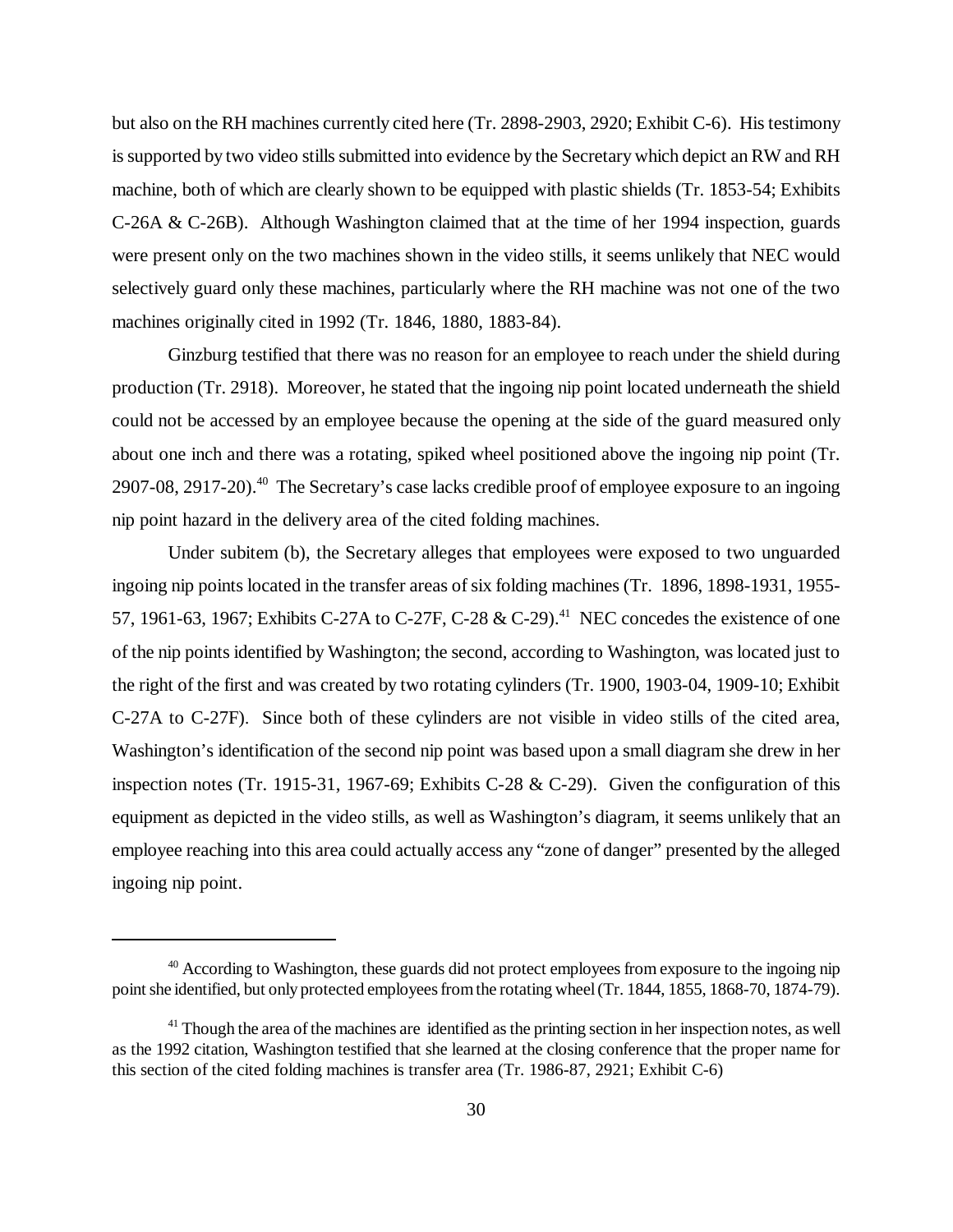Washington stated that she observed six employees reaching quickly into the "areas" of both ingoing nip points to remove jammed envelopes from the cited machines (Tr. 1934-38, 1941, 1943, 1969-70, 2523-24; Exhibit R-45). She maintained that when she asked the employees why they were engaged in this conduct, they told her that the jammed envelopes had to be removed in order to avoid disrupting production (Tr. 1976-79). However, Washington's testimony regarding employee exposure was far from being persuasive. Initially, she testified that the employees she observed were *preventing* a jam from occurring, then later "clarified" that her inspection notes indicated the employees were removing an *actual* jam (Tr. 1981, 1986-87, 1995-96; Exhibits C-28 & R-45). Washington also claimed to have witnessed jams occurring in the "areas" of *both* ingoing nip points, but could not pinpoint the exact location of the jams and did not recall whether they occurred at the same time (Tr. 2525-26). In fact, Washington stated that all six of the cited machines experienced two jams in the transfer area over the course of less than an hour, yet all six continued to operate (Tr. 2520-22; Exhibits R-45 & R-56a at 1).

Ginzburg testified that the design of these machines prevented a jam from ever occurring in the transfer area. He asserted that he had never witnessed a jam occur in this area during his seventeen-year tenure with NEC, and that there was no reason for an employee to place a hand in the transfer areas of the cited machines in the manner alleged by Washington (Tr. 2925, 2931-35). Furthermore, Ginzburg stated that extended guards were installed on all of the machines cited here after NEC was cited in 1992 for failing to guard an "inrunning nip point" in the transfer area of the same machines (Tr. 2920-21, 2934; Exhibit C-6).<sup>42</sup> These guards are visible in video stills of two of the machines cited here (Tr. 1938-39, 2922-24; Exhibits C-27 A to F). Ginzburg's testimony is convincing. The Secretary failed to provide credible proof of employee exposure to any hazard created by the ingoing nip points in the transfer area of the cited machines.

Under subitem (c), the Secretary alleges that employees were exposed to an unguarded ingoing nip point created by the gum roller and patch applier of five folding machines (Tr. 1999- 2001; Exhibit C-30). Although the Secretary concedes that all of these machines had a 14-inch by 14-inch Lexan guard mounted over this area, Washington claimed to have observed five employees

 $42$  Should an employee attempt to bypass these guards for any reason, Ginzburg testified, an interlock device would immediately halt production (Tr. 2931-33). See interlock discussion *infra* p.35.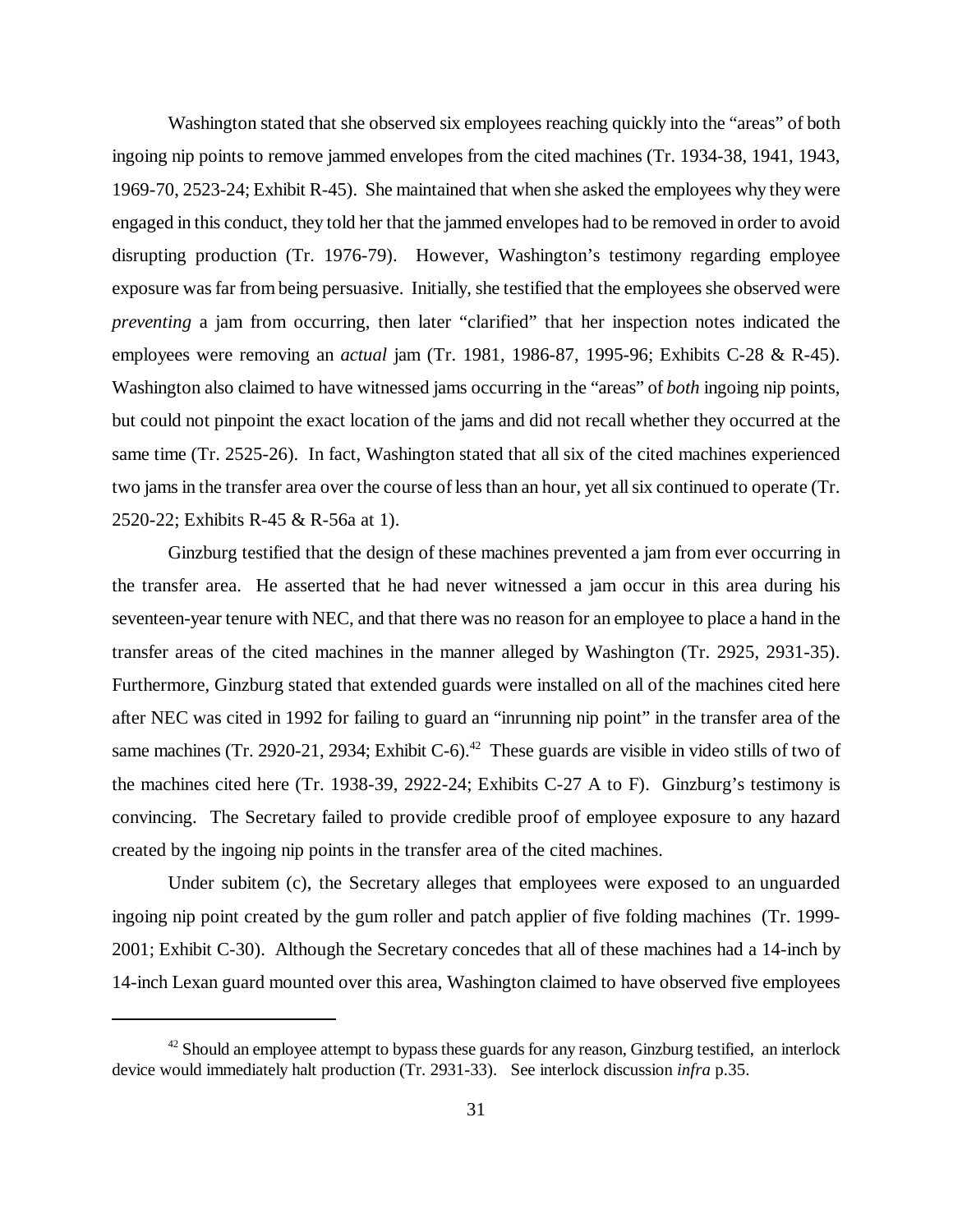reaching behind the left side of the guard in order to clean "rollers" with a rag or a brush and remove jammed envelopes (Tr. 2001-04, 2009-17, 2532-33; Exhibits C-30 & R-47). While she acknowledged that these tasks were two separate operations, she failed to indicate which of the two tasks the employees she observed were performing (Tr. 2009-10, 2013-14, 2534-35). Washington's inspection notes only indicate that over the course of forty minutes, she observed all five employees engaged in both tasks on their respective machines (Tr. 2532-33; Exhibits R-47 & R-56a at 3). She also maintained that three inches on either side of the guards was exposed and that employees reaching into this area came within two inches of the ingoing nip point (Tr. 2002, 2010; Exhibit R-47).

Ginzburg testified that the area which Washington identified as an ingoing nip point actually consisted of only one rotating cylinder whose function was merely to transfer the clear plastic film which was placed over the opening of a window envelope (Tr. 2938). With no envelopes moving through this area, it is not clear how Washington could have observed employees removing jammed envelopes, let alone doing so while the machine remained in production. Ginzburg also testified that there were no "rollers" in this area to clean, and any clean-up operation would be performed at the start of each shift, not during normal production (Tr. 2939-40). Ginzburg explained that the Lexan guards mounted over the cited area were specially manufactured at the plant and installed on the machines in 1992 after NEC was cited for failing to guard ingoing nip points in this area of the same machines (Tr. 2935-36; Exhibit C-6). As pictured in two video stills of the same machine, the opening at the side of these guards appears much smaller than three inches; Ginzburg estimated that the opening measured no more than half an inch and he maintained that there was no way an employee could realistically access the area behind the guard (Tr. 2939-40; Exhibits C-30  $\&$  R-66). The Secretary has failed to prove employee exposure to an ingoing nip point hazard in the gum/patch area of the cited machines. Accordingly, this subitem is vacated.

# **Machine Guarding under § 1910.212(a)(2)**

This standard requires, in relevant part, that guards shall be affixed to the machine where possible and secured elsewhere if for any reason attachment to the machine is not possible.

# **Willful Citation 2, Item 3**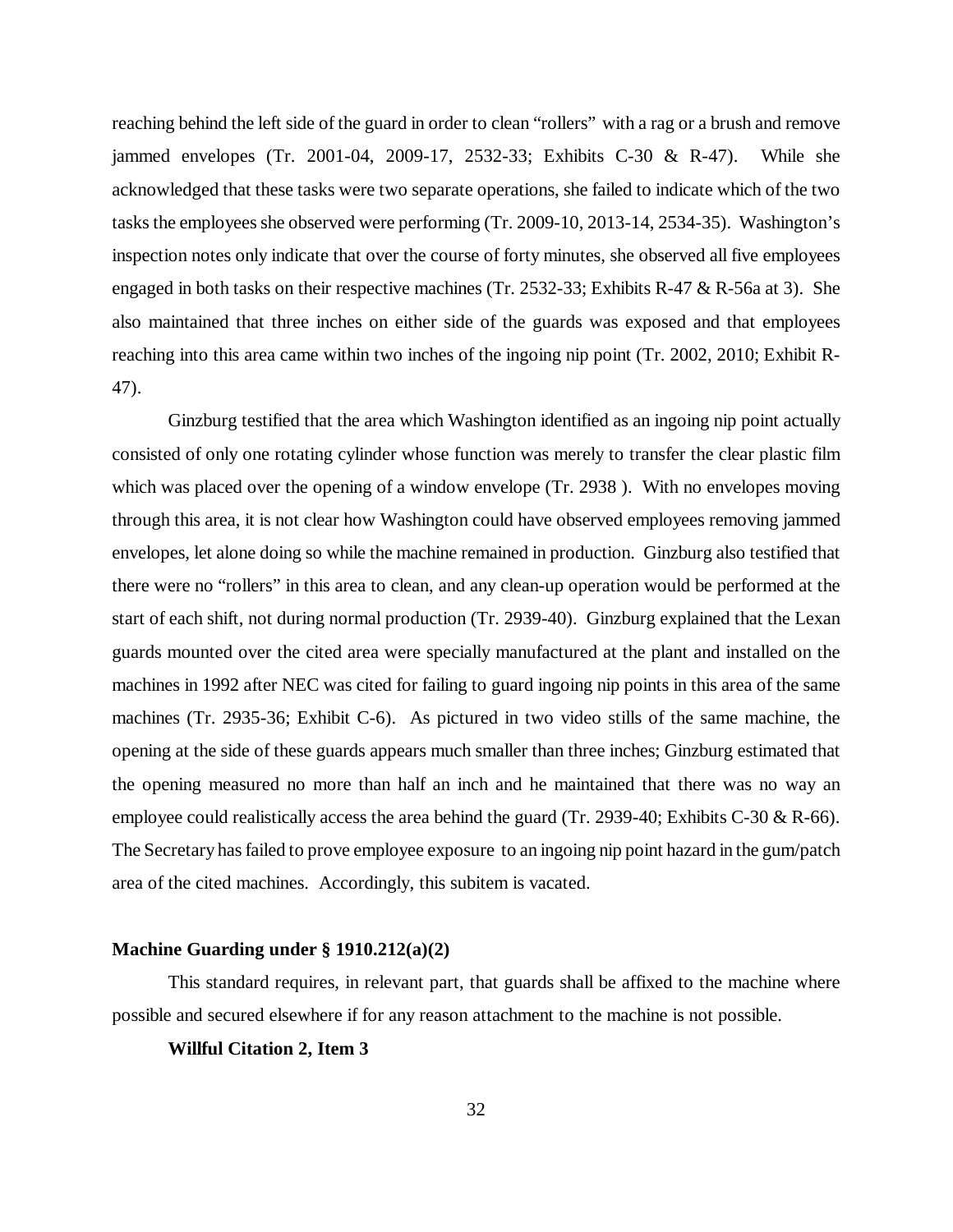Under three subitems, (a), (b), and (c), the Secretary alleges that the metal guards located in the delivery areas of seven folding machines and in the scoring areas of twelve folding machines were not secured or interlocked so that each machine would stop automatically once the guard was lifted (Tr. 2143-44, 2191; Exhibits C-29, C-38 to C-45).<sup>43</sup> Washington testified that the guards in question were attached to the machines only by a piano hinge which allowed employees to raise and lower the guards during production, exposing them to ingoing nip points located in the delivery area and "blades" located in the scoring area (Tr. 2145-46, 2150-51, 2166-67, 2191, 2193-95, 2224, 2229; Exhibits R-48, R-50, & R-67).<sup>44</sup> She stated that the machines were not equipped with interlock devices which would halt production if the guards were raised  $(Tr. 2162-63).$ <sup>45</sup>

Of the 19 machines cited, Washington admitted to having observed only three machines on which three employees were reaching quickly into the delivery area underneath the raised guard to remove jammed envelopes (Tr. 2152-58, 2163-65, 2167-68, 2229, 2555; Exhibits C-39, R-48 at 63, 65-66, & R-56a at 1). For the remaining 16 machines, which includes all of those cited for unsecured guards in the scoring area, Washington "reconstructed" the exposures based upon a statement made to her by v.p. of engineering Ginzburg in which he allegedly admitted knowing that employees "were working with the guards in the up position" (Tr. 2152, 2158-61, 2177-82, 2195-96, 2204-05, 2209- 11, 2226-27, 2229; Exhibits R-48 & R-77).<sup>46</sup> As indicated *supra*, p. 21, she conceded that Ginzburg's comment was a general one in that he never identified a specific machine or area in which he allegedly observed such conduct (Tr. 2183-87, 2212-13, 2227). Also, his purported statement, as testified to repeatedly by Washington, indicates only that employees "worked" on machines with the guards raised, and not that they, during the normal course of their duties, actually reached into

 $43$  At the hearing, the Secretary amended subitem (c) to allege that the RW-2 machine, not the RW-3 machine, was in violation (Tr. 2229).

<sup>&</sup>lt;sup>44</sup> Although she provided detailed testimony regarding the ingoing nip point created by two rotating cylinders located in the delivery area, Washington failed to specifically identify at the hearing the hazard to be found underneath the scoring area guards (Tr. 2153-54, 2165-67; Exhibits C-39 & C-41). Her inspection notes, however, reveal that she identified "scoring blades" as the hazard in this area (Exhibit R-50).

<sup>&</sup>lt;sup>45</sup> Ginzburg explained that interlock devices served to interrupt the circuit breaker to stop the machine whenever the guard was raised during production (Tr. 2965).

<sup>&</sup>lt;sup>46</sup> As previously noted, Ginzburg flatly denied ever making such a statement (Tr. 3402-03).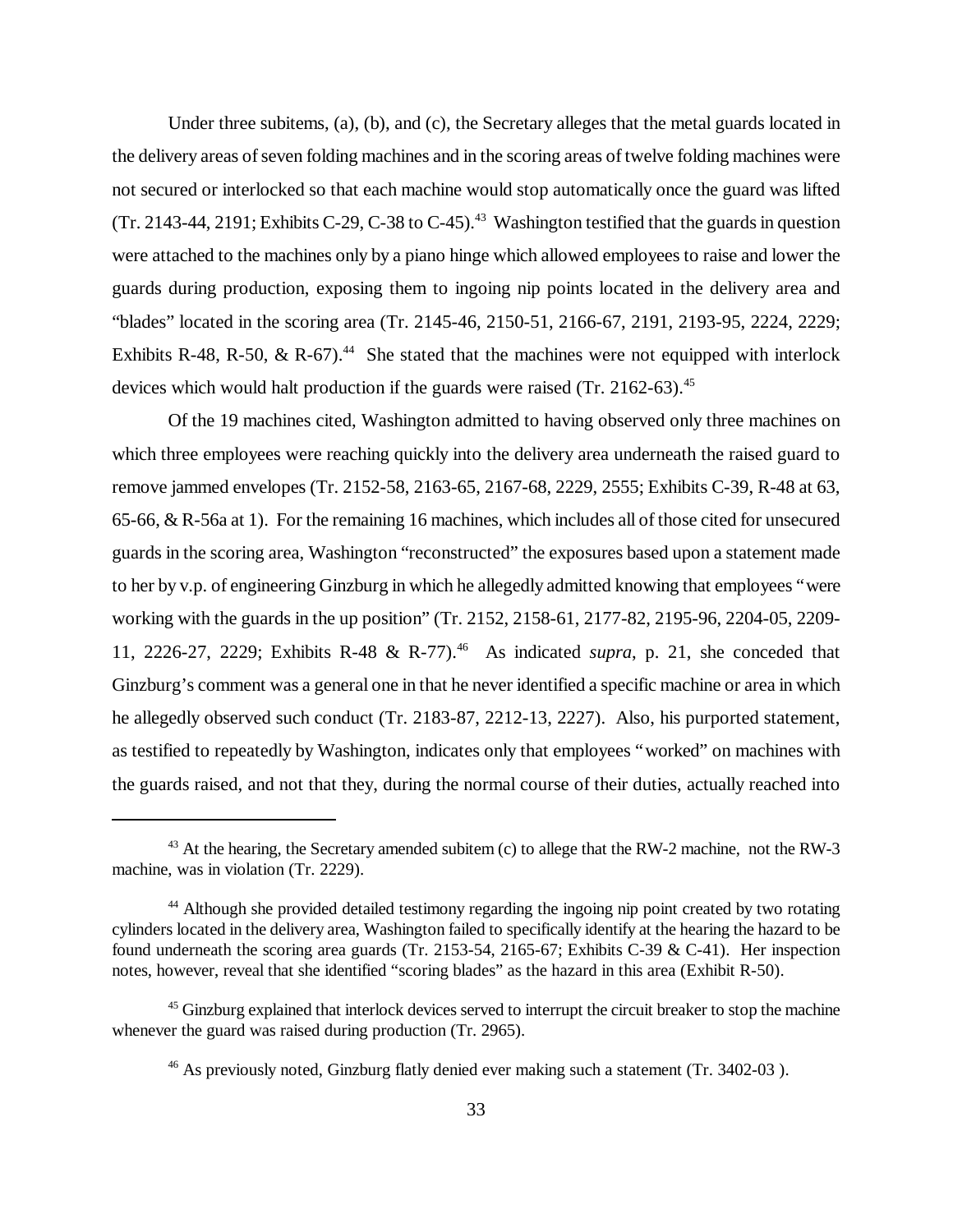the areas exposed by the raised guards.

As discussed *supra*, neither the citation nor Washington's inspection notes clearly indicate that the documented observations for 16 of the 19 machines cited were not her own. In fact, both the citation and corresponding inspection notes contain three separate dates and various times at which these observations were allegedly "made". Moreover, most of the inspection notes which correspond to this citation were never amended to reflect their "reconstructed" status. $47$  These actions alone render Washington's findings under this item completely unreliable.

With regard to the delivery area of the cited machines, NEC disputes the existence of a hazard. According to Ginzburg, the steel hood which Washington called a "guard" is actually a sound barrier and splash guard with no safety function whatsoever (Tr. 2946-47, 2950-51; Exhibit R-67). He testified that while the hood, which was lined with acoustical foam rubber, was sometimes raised by employees during production for certain operations, the two rotating cylinders located underneath the hood created only an outgoing, not ingoing, nip point and therefore, presented no hazard to employees (Tr. 2947-50, 2954).

With regard to the scoring area of the cited machines, NEC contends that the guards in question were, in fact, equipped with interlock devices that served to stop production once the guards were raised. Ginzburg testified that after NEC was cited in 1992 for failing to interlock the guards on all but two of the machines cited here, interlock devices were installed on all of the machines equipped with guards in the scoring area (Tr. 2960-65, 2989-90; Exhibit C-6). According to Ginzburg, the interlock devices were observed by compliance officer Zurlo during his follow-up visit to the plant to verify abatement of the 1992 citation items and were in place during Washington's 1994 inspection (Tr. 2965-67, 2990-91).

 As was the case with the sensors, the Secretary acknowledges in her post-hearing brief that the cited machines were equipped with interlocks, but argues that they were broken and/or disconnected (Brief at 31). Washington testified that during her inspection, she asked Ginzburg to

<sup>&</sup>lt;sup>47</sup> Washington amended only those inspection note pages which relate to the four machines cited under subitem (a) which she did not personally observe and the one machine cited under subitem (c) which employee Puentes allegedly operated (Exhibits R-48, R-50, R-58 & R-77). As noted *supra*, these amendments consisted of merely adding the word "reconstructed" to the beginning of the description.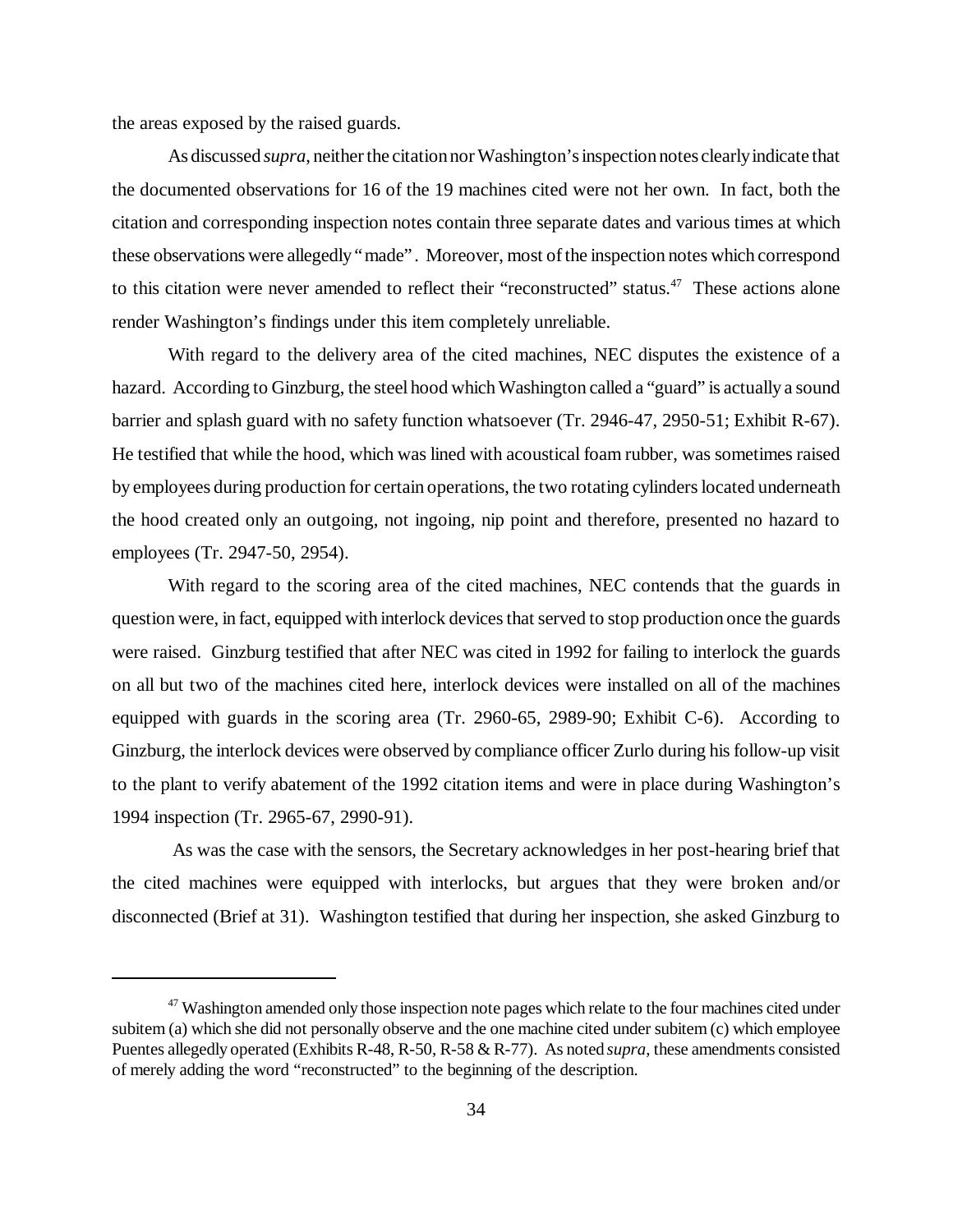demonstrate these devices by raising the guards in the scoring area of several of the cited machines, but none of the machines stopped operating (Tr. 2173-74, 2191, 2204, 2214, 2224, 2229-30). Ginzburg, on the other hand, testified that the only "guard" he raised for Washington during the inspection was actually a sound barrier hood which was not interlocked because it does not serve to protect employees from any type of mechanical hazard (Tr. 2986, 2991, 3407). Given Washington's documented credibility problems and her general lack of knowledge regarding NEC's machinery and equipment, particularly with regard to this citation item, Ginzburg's testimony is credited on this point.

As established *supra*, it would not be possible for employees to remove jammed envelopes from the scoring area during production since any jam occurring there would trip a sensor and immediately halt production (Tr. 2971-76, 2993, 3200; Exhibit C-43).<sup>48</sup> It was also not possible for an employee to anticipate the occurrence of a jam in the scoring area given the speed of production and the fact that the area was covered by a guard (Tr. 2977, 2992, 3995-97). As Ginzburg testified, employees had no reason to place their hands in this area during production (Tr. 2977-78, 2992-93).<sup>49</sup> The Secretary failed to provide credible proof of employee exposure to any hazard created by the interlocked guards located in the delivery and scoring areas of the cited machines. Accordingly, this item is vacated in its entirety.

<sup>&</sup>lt;sup>48</sup> Mendoza's claim that he lifted the guard over the scoring area of his assigned machine twenty times a day in order to remove envelopes and prevent a jam from occurring lacks credibility (Tr. 3843-47, 3887-88).

<sup>&</sup>lt;sup>49</sup> On rebuttal, compliance officer Zurlo testified that during his 1991 inspection of NEC and in the presence of Ginzburg, he observed employees reaching into some of the currently cited folding machines to remove stuck envelopes in an attempt to prevent the machine from jamming; in doing so, these employees, according to Zurlo, came within five to six inches of the adjacent scoring blades (Tr. 3543-46, 3550, 3554, 3557-58, 3565-66, 3626; Exhibits R-81 & R-82). This testimony was offered for the limited purpose of rebutting Ginzburg's statement that he never observed employees reaching into the folding machines to remove envelopes during production, not to supplement the Secretary's case-in-chief regarding exposure (Tr. 3548). Zurlo's testimony, however, was far from convincing. He failed to make note of these alleged observations in any of his 1991 case file documents, even though he claimed that the exposures he observed served at that time as the basis for violations which charged NEC for failing to secure the guards located over the scoring area (Tr. 3555, 3620-22; Exhibit C-6). He was unable to recall how many employees he actually observed engaged in this conduct and did not identify when or under what circumstances the observations were made (Tr. 3624). Zurlo acknowledged that sensors located in the scoring area "shut down" production on some of the machines he observed (Tr. 3546-47). Accordingly, his vague and ambiguous testimony fails to undermine Ginzburg's credibility on this point.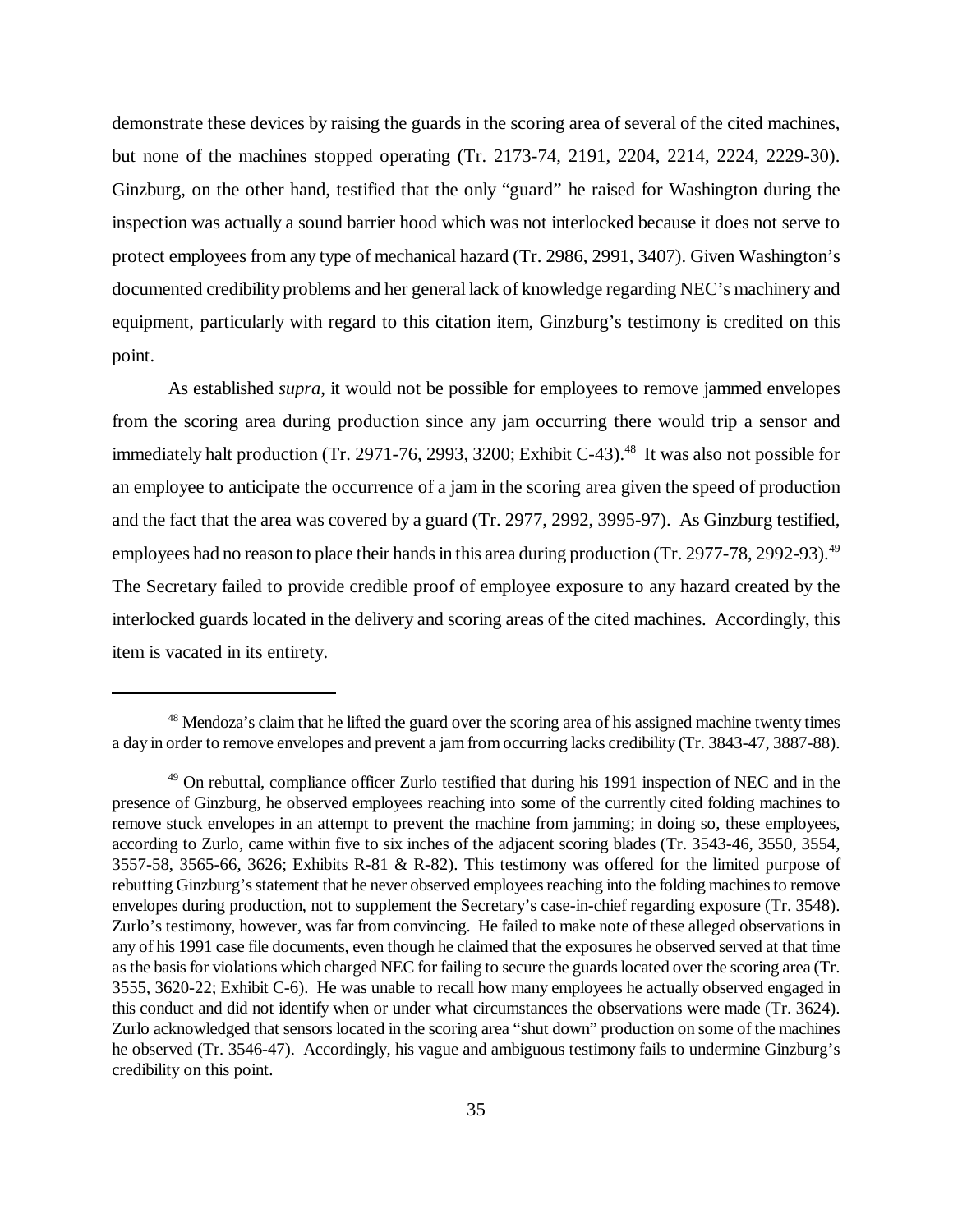# **Machine Guarding under § 1910.212(a)(3)(ii)**

This standard requires that the point of operation of machines whose operation exposes an employee to injury, shall be guarded with a guarding device that conforms with any appropriate standards therefor, or, in the absence of applicable specific standards, shall be so designed and constructed as to prevent the operator from having any part of his body in the danger zone during the operating cycle.

#### **Willful Citation 2, Item 4**

This item is divided into 5 subitems, but only one remains at issue. Subitems (b), (c), and (d) were dismissed at the hearing as duplicative, and subitem (a) was withdrawn by the Secretary in her post-hearing brief (Tr. 2314-16; Brief at 24).

In her post-hearing brief, the Secretary seeks reconsideration of the decision to dismiss subitems(b) and (d) as duplicative of the conditions cited under subitems (b) and (c) of the third item of the same citation (Tr. 2317; Brief at 27). The Secretary argues that the two dismissed subitems are based upon a different set of facts than the two latter issues (Brief at 28). However, all four of the subitems involve the same machines, observed at the same time, on the same day, with the same operators allegedly exposed to the same hazard created by the same alleged inadequate guards (Tr. 2309-16, 2627, 2640). As indicated at the hearing, the standards under which these violations are cited also require an employer to provide the same type of protection: adequate machine guarding (Tr. 2313). *See J.A. Jones Constr. Co.*, 15 BNA OSHC 2201, 2207, 1991-93 CCH OSHD P 29,964 (No. 87-2059, 1993) (violations are duplicative where the two standards cited are directed at the same conduct)*.* Thus, the dismissal stands.

Under subitem (e), the remaining matter in dispute, the Secretary alleges that the Lexan guards over the gum-applying sections of two folding machines did not adequately guard a point of operation (Tr. 2319-20; Exhibits C-49 & C-50). According to Washington, the guards were twenty inches wide and twelve inches long, but failed to protect employees from an ingoing nip point created by two seven-inch diameter stamps and a twenty-inch diameter rotating cylinder (Tr. 2320, 2326; Exhibit R-54). She testified that she observed an employee reach into the "area" of these nip points from the left side of each guard to clean the rear rollers on the cited machines (Tr. 2321-25, 2328-29;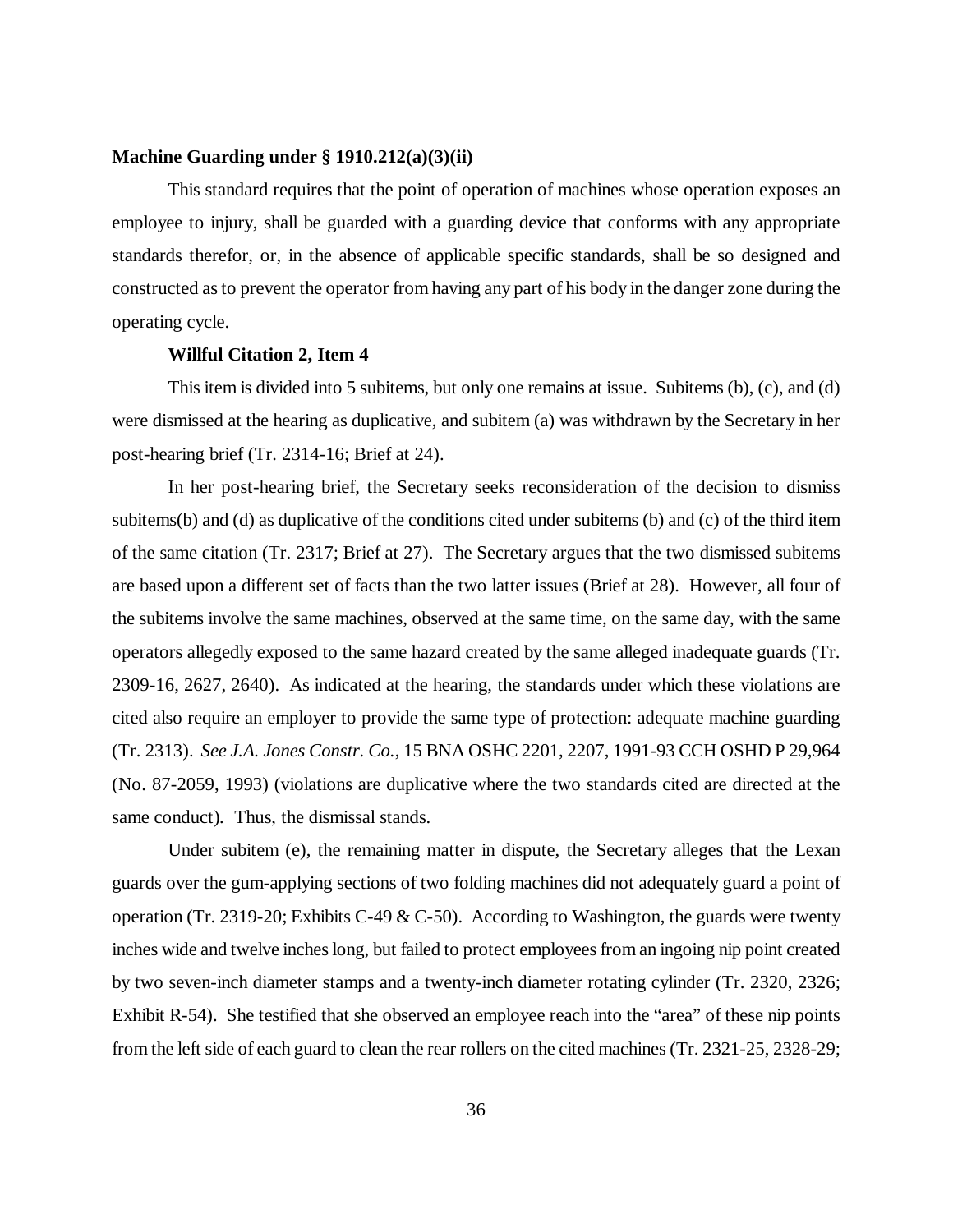Exhibits C-49 & R-54).<sup>50</sup>

Washington's identification of the hazard in this area was far from clear. Having conceded that the ingoing nip point was not depicted in either of the video stills of the alleged condition, she indicated that the basis for her testimony regarding the condition was simply "observation", then failed to provide any details regarding how the two "stamps" and one rotating cylinder actually operated to create a nip point (Tr. 2320, 2326-28). Similarly, Washington's testimony failed to indicate what function a "rear roller" served, where it was located in relation to the identified ingoing nip point, and why an employee would need to clean it. Without such information, there is no satisfactory foundation for assessing the adequacy of the Lexan guards.

Ginzburg, on the other hand, provided detailed testimony about the folding, transferring, and gumming operations performed in the area identified by Washington (Tr. 3026-27; Exhibit C-49). According to Ginzburg, there was no ingoing nip point located in this area since only one of the three shafts located here actually rotated; this rotating shaft had a special pad attached to it that applied gum to each envelope transferred through the area (Tr. 3026-30; Exhibit C-49). In fact, Ginzburg indicated that the Lexan guard covering this area served no safety purpose, but acted only as a splash guard (Tr. 3033). Furthermore, Ginzburg testified that there were no "rollers" in this area that required cleaning (Tr. 3031). Thus, he asserted there was no reason for employees to reach into the area as claimed by Washington (Tr. 3030, 3034-35). Ginzburg's testimony is persuasive. There being no reliable proof of employee exposure to an ingoing nip point hazard in the gum applying section of the cited machines, the item is vacated.

Based upon the foregoing findings and conclusions, it is

ORDERED that serious citation 1, item 1, as amended, in docket number 94-3547 alleging violation of § 1910.147(c)(7)(iii)(A) or, in the alternative, the general duty clause of § 5(a)(1) of the OSH Act, 29 U.S.C. § 654(a)(1), is vacated. It is further

ORDERED that serious citation 1, item 1, in docket number 94-2968, alleging violation of § 5(a)(1) of the OSH Act, 29 U.S.C. § 654(a)(1), having been withdrawn by the Secretary, is vacated. It is further

<sup>&</sup>lt;sup>50</sup> According to her inspection notes, Washington witnessed the same employee perform this task on two different machines over a ten-minute period (Tr. 2328, 2593; Exhibit R-54).